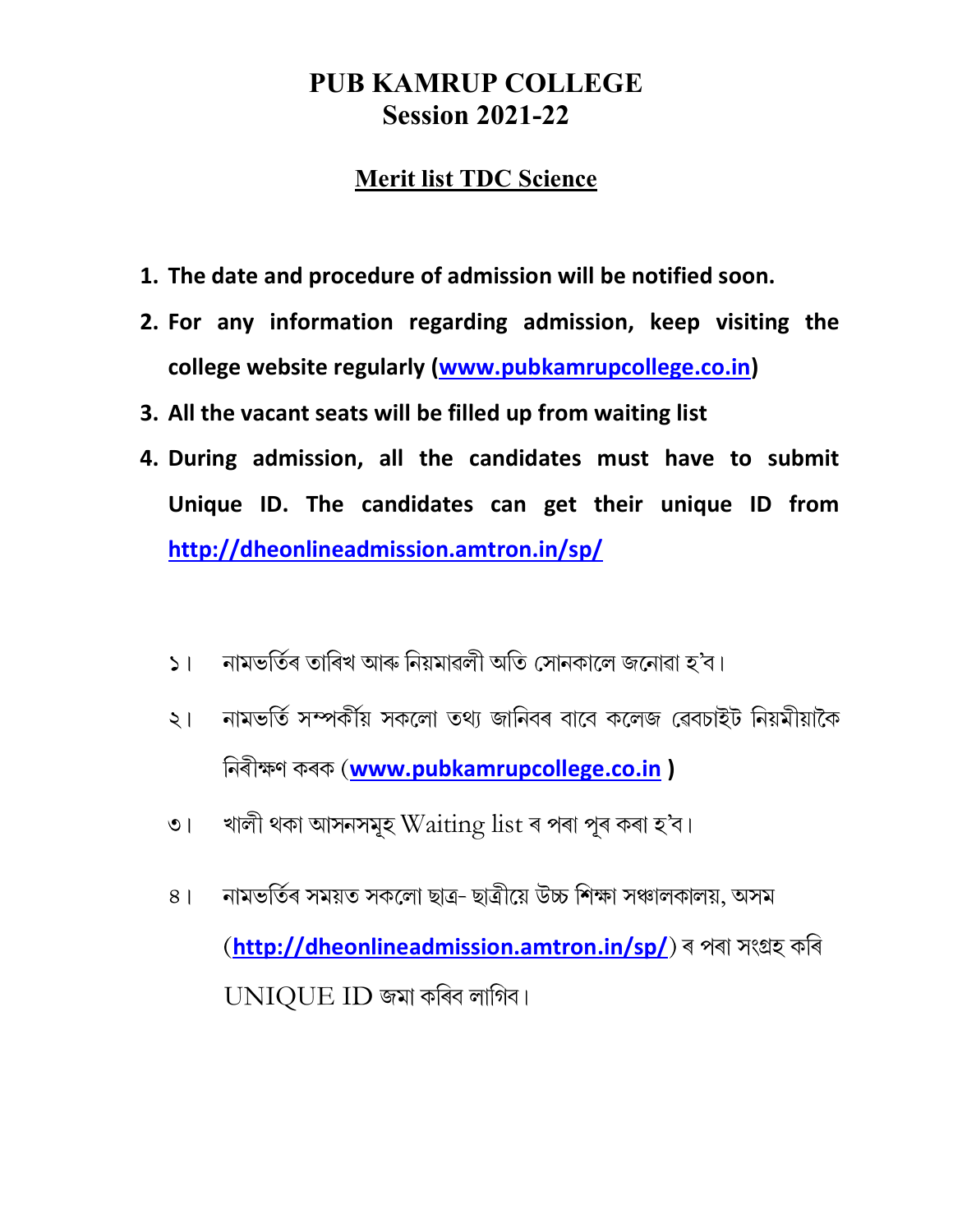## Merit List -Unreserved

| SL No.         | Name                       | Phone No.  | Caste          | <b>Total</b> | <b>Obtained</b> | $\frac{0}{0}$ |
|----------------|----------------------------|------------|----------------|--------------|-----------------|---------------|
| 1              | <b>BISHAL DEKA</b>         | 7638887852 | OBC            | 500          | 489             | 97.8          |
| $\overline{2}$ | RAJU AHMED                 | 6003213485 | <b>GENERAL</b> | 500          | 485             | 97            |
| $\mathbf{3}$   | <b>BANASMITA DAS</b>       | 7896785285 | OBC            | 500          | 483             | 96.6          |
| $\overline{4}$ | HIMADRI SARMAH             | 8473012082 | <b>GENERAL</b> | 500          | 481             | 96.2          |
| 5              | KAUSHIKJYOTI DEKA          | 6002839028 | <b>GENERAL</b> | 500          | 479             | 95.8          |
| 6              | ANUPAM HAZARIKA            | 8134852840 | <b>GENERAL</b> | 500          | 475             | 95            |
| 7              | RITA MANI SARMA            | 6002601094 | <b>GENERAL</b> | 500          | 475             | 95            |
| 8              | LINA KALITA                | 8721842475 | GENERAL        | 500          | 475             | 95            |
| 9              | <b>SUMI DEKA</b>           | 9854630850 | <b>GENERAL</b> | 500          | 475             | 95            |
| 10             | HRISHIKESH SARMAH          | 7099392052 | GENERAL        | 500          | 474             | 94.8          |
| 11             | MONISHA KALITA             | 9678285944 | GENERAL        | 500          | 474             | 94.8          |
| 12             | ADRIZA LAHKAR              | 6003673112 | <b>GENERAL</b> | 500          | 474             | 94.8          |
| 13             | SEMIM JERIFA WAHIDA REHMAN | 8753977011 | <b>GENERAL</b> | 500          | 474             | 94.8          |
| 14             | CHAYANIKA NATH             | 8473842789 | OBC            | 500          | 473             | 94.6          |
| 15             | MRITYUNJOY BIKRAM J BARUAH | 8486132138 | OBC            | 500          | 472             | 94.4          |
| 16             | <b>BISWAJIT DEKA</b>       | 9957902243 | <b>GENERAL</b> | 500          | 472             | 94.4          |
| 17             | DIMPAL BAISHYA             | 7002378768 | SC             | 500          | 472             | 94.4          |
| 18             | KANGKANA BAISHYA           | 6000870923 | SC             | 500          | 471             | 94.2          |
| 19             | RUMI DEKA                  | 6000321926 | OBC            | 500          | 471             | 94.2          |
| 20             | JYOTIRMOY DEKA             | 8822026564 | <b>GENERAL</b> | 500          | 471             | 94.2          |
| 21             | <b>BISHAL TAMULI</b>       | 7637081257 | OBC            | 500          | 471             | 94.2          |
| 22             | RAJASHREE NATH             | 8638003717 | OBC            | 500          | 470             | 94            |
| 23             | MD JEHERUL ISLAM           | 7099762037 | <b>GENERAL</b> | 500          | 470             | 94            |
| 24             | ARMIN SULTANA              | 8099589740 | <b>GENERAL</b> | 500          | 469             | 93.8          |
| 25             | SANIA BEGUM                | 9395377030 | <b>GENERAL</b> | 500          | 469             | 93.8          |
| 26             | CHABIHA BEGAM              | 8134988134 | <b>GENERAL</b> | 500          | 469             | 93.8          |
| 27             | ANUP KALITA                | 8822159946 | GENERAL        | 500          | 468             | 93.6          |
| 28             | <b>JOHN LOK BHARADWAJ</b>  | 7099381561 | <b>GENERAL</b> | 500          | 468             | 93.6          |
| 29             | SHIKHA MONI DEKA           | 6003447174 | <b>GENERAL</b> | 500          | 468             | 93.6          |
| 30             | RITWIK KASHYAP             | 8724861847 | OBC            | 500          | 467             | 93.4          |
| 31             | TRIDIP SARMA               | 9957599102 | <b>GENERAL</b> | 500          | 467             | 93.4          |
| 32             | JEBA FARIHA                | 7086348354 | <b>GENERAL</b> | 500          | 467             | 93.4          |
| 33             | SARANGAPANI SAHARIA        | 6002877572 | OBC            | 500          | 467             | 93.4          |
| 34             | <b>JEBA FARIHA</b>         | 9864438194 | <b>GENERAL</b> | 500          | 467             | 93.4          |
| 35             | HIRAKJYOTI SAHARIA         | 6003769943 | OBC            | 500          | 466             | 93.2          |
| 36             | PRANJIT DEKA               | 6001241974 | <b>GENERAL</b> | 500          | 466             | 93.2          |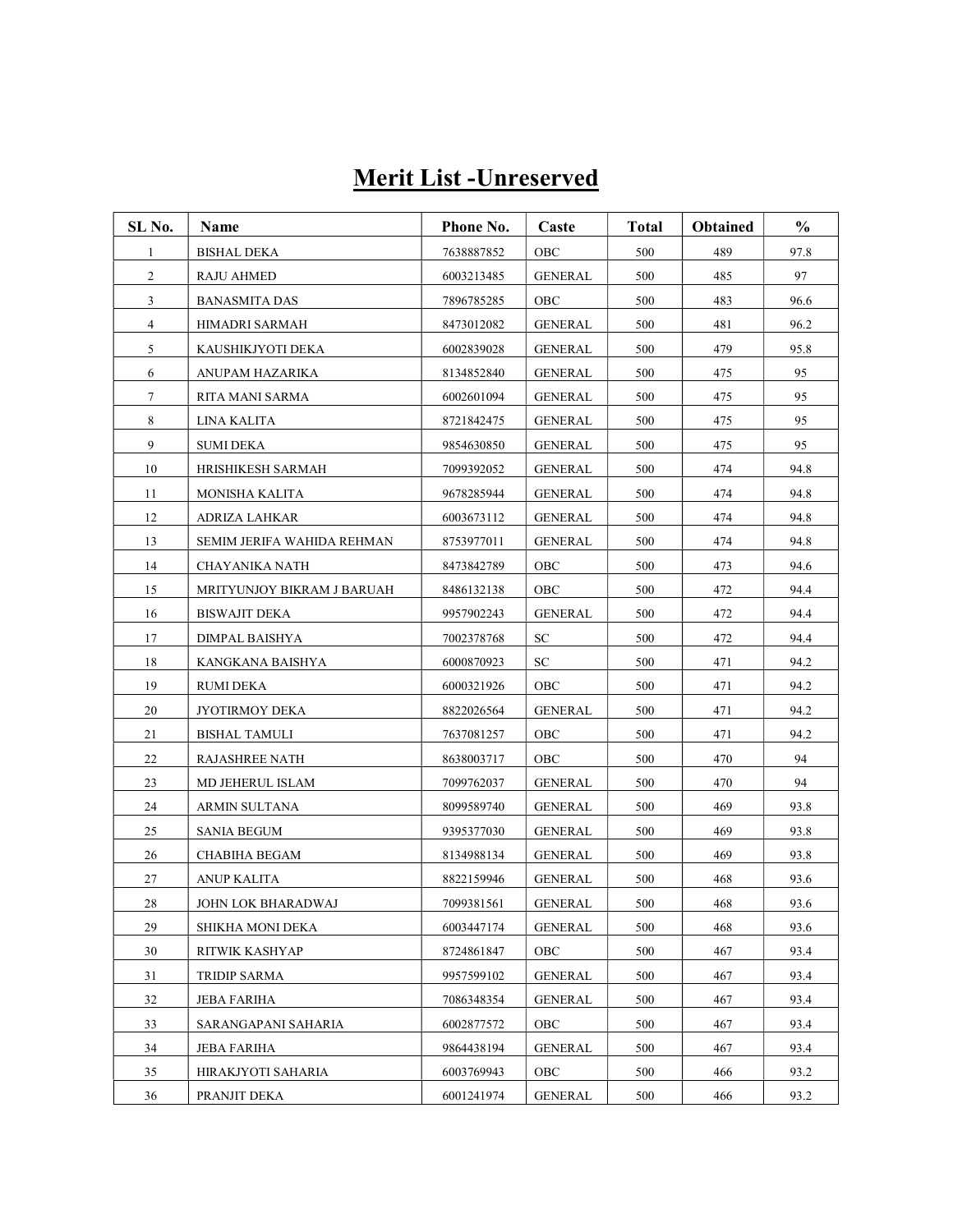| 37 | <b>JAGADISH BARUAH</b>   | 9954895613 | OBC            | 500 | 465 | 93   |
|----|--------------------------|------------|----------------|-----|-----|------|
| 38 | <b>MAYURI DAS</b>        | 8761839914 | OBC            | 500 | 464 | 92.8 |
| 39 | DAVID LOCHAN BARO        | 9132500549 | ST(P)          | 500 | 464 | 92.8 |
| 40 | RITUPARNA DEKA           | 6002563441 | OBC            | 500 | 464 | 92.8 |
| 41 | JYOTIRMOY KUMAR          | 9864970596 | OBC            | 500 | 464 | 92.8 |
| 42 | SAMUDRA SHIVAM DAS       | 8822083997 | OBC            | 500 | 464 | 92.8 |
| 43 | HIMADRI RAJBONGSHI       | 7002514887 | OBC            | 500 | 463 | 92.6 |
| 44 | PAHI KALITA              | 6900156086 | <b>GENERAL</b> | 500 | 463 | 92.6 |
| 45 | SURAJ KOIRALA            | 9954050645 | OBC            | 500 | 463 | 92.6 |
| 46 | ANURAG BAISHYA           | 6003226070 | SC             | 500 | 463 | 92.6 |
| 47 | SUDESNA KALITA           | 6000687410 | <b>GENERAL</b> | 500 | 463 | 92.6 |
| 48 | KAUSTAV MANI TAMULI      | 7099596595 | OBC            | 500 | 463 | 92.6 |
| 49 | DHANMANI BHARALI         | 7576070873 | GENERAL        | 500 | 462 | 92.4 |
| 50 | VEDITA SARMA             | 9101557539 | GENERAL        | 500 | 462 | 92.4 |
| 51 | <b>BARASHA DAS</b>       | 6002752993 | ${\rm SC}$     | 500 | 462 | 92.4 |
| 52 | <b>HRIDAY RAJBONGSHI</b> | 7896560059 | OBC            | 500 | 462 | 92.4 |
| 53 | JAHNABI KUMAR            | 9864367769 | OBC            | 500 | 462 | 92.4 |
| 54 | RAJNISH DEKA             | 6003980460 | OBC            | 500 | 462 | 92.4 |
| 55 | RANJAN SAHARIAH          | 6900920315 | OBC            | 500 | 461 | 92.2 |
| 56 | <b>HIMASRI DAS</b>       | 9864714939 | <b>GENERAL</b> | 500 | 461 | 92.2 |
| 57 | CHINMOY KRISHNA NATH     | 9101660735 | OBC            | 500 | 461 | 92.2 |
| 58 | NISHA KALITA             | 7099750574 | <b>GENERAL</b> | 500 | 461 | 92.2 |
| 59 | <b>FARDIN HUSSAIN</b>    | 8723932919 | <b>GENERAL</b> | 500 | 460 | 92   |
| 60 | DINKU KUMAR              | 7577819172 | OBC            | 500 | 460 | 92   |
| 61 | SRI SOURAV DEKA          | 8751976069 | GENERAL        | 500 | 460 | 92   |
| 62 | ANOWAR ALI               | 9678395377 | GENERAL        | 500 | 460 | 92   |
| 63 | DHANJEET PATOWARY        | 9707445969 | <b>GENERAL</b> | 500 | 459 | 91.8 |
| 64 | DHRITI RAJ TALUKDAR      | 8486653470 | GENERAL        | 500 | 459 | 91.8 |
| 65 | <b>INZAMUL HOQUE</b>     | 9101345267 | <b>GENERAL</b> | 500 | 459 | 91.8 |
| 66 | HIMANTA RAJBANGSHI       | 8011817258 | OBC            | 500 | 459 | 91.8 |
| 67 | WASHIM AKRAM             | 8811825548 | <b>GENERAL</b> | 500 | 459 | 91.8 |
| 68 | PARTHA PRATIM DEKA       | 6000314987 | GENERAL        | 500 | 459 | 91.8 |
| 69 | SAMARJIT DEKA            | 7638007507 | GENERAL        | 500 | 459 | 91.8 |
| 70 | NIKHIL RANJAN NATH       | 6003718976 | OBC            | 500 | 458 | 91.6 |
| 71 | MRINAL KALITA            | 6002914447 | <b>GENERAL</b> | 500 | 458 | 91.6 |
| 72 | DENIM KALITA             | 7896795052 | <b>GENERAL</b> | 500 | 458 | 91.6 |
| 73 | MADHURJYA BORA           | 6002683578 | OBC            | 500 | 458 | 91.6 |
| 74 | SHAYASMITA KUMAR         | 8403811581 | OBC            | 500 | 458 | 91.6 |
| 75 | RITURAJ SARMA            | 6003429923 | <b>GENERAL</b> | 500 | 458 | 91.6 |
| 76 | PARTHA PRATIM DEKA       | 6901102101 | OBC            | 500 | 458 | 91.6 |
| 77 | <b>ARIFUL ISLAM</b>      | 9954202971 | OBC            | 500 | 458 | 91.6 |
| 78 | KANGKAN JYOTI BHARADWAZ  | 8811907206 | <b>GENERAL</b> | 500 | 458 | 91.6 |
| 79 | <b>MAMONI PATOWARY</b>   | 7575995181 | GENERAL        | 500 | 457 | 91.4 |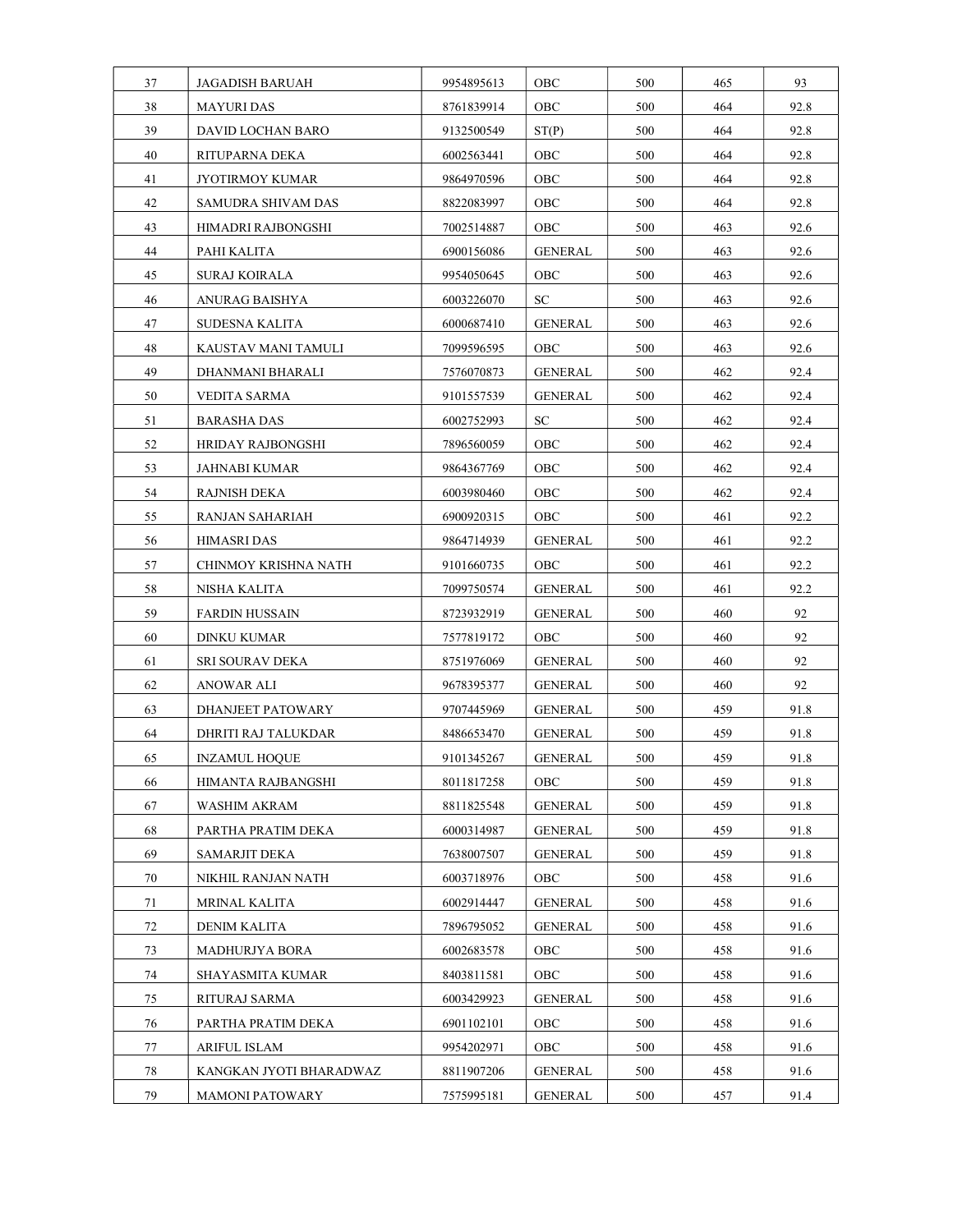| 80  | NISANTA DEKA           | 8761944423 | GENERAL        | 500 | 457 | 91.4 |
|-----|------------------------|------------|----------------|-----|-----|------|
| 81  | <b>MOUSUMI BEGUM</b>   | 8761073910 | <b>GENERAL</b> | 500 | 457 | 91.4 |
| 82  | <b>BIKASH DEKA</b>     | 7099339064 | GENERAL        | 500 | 457 | 91.4 |
| 83  | <b>NILUFAR HUSSAIN</b> | 6000648802 | GENERAL        | 500 | 457 | 91.4 |
| 84  | <b>JUBIN AHMED</b>     | 6003293011 | <b>GENERAL</b> | 500 | 457 | 91.4 |
| 85  | JYOTIRMOY DEKA         | 7099642250 | GENERAL        | 500 | 457 | 91.4 |
| 86  | DEBASHREE SHARMA       | 8133969874 | GENERAL        | 500 | 457 | 91.4 |
| 87  | <b>MAMONI PATOWARY</b> | 9101710210 | GENERAL        | 500 | 457 | 91.4 |
| 88  | DHANMANI KALITA        | 8011532262 | <b>GENERAL</b> | 500 | 456 | 91.2 |
| 89  | SUMKI BHARATI          | 9678858393 | OBC            | 500 | 456 | 91.2 |
| 90  | GUNJAN JYOTI SAIKIA    | 8822070377 | OBC            | 500 | 456 | 91.2 |
| 91  | HRISHIK KALITA         | 6000184816 | <b>GENERAL</b> | 500 | 456 | 91.2 |
| 92  | MANASHI BARO           | 6901151429 | ST(P)          | 500 | 456 | 91.2 |
| 93  | RAJASHREE BAISHYA      | 7099339395 | SС             | 500 | 456 | 91.2 |
| 94  | TONMOY KASHYAP         | 6900811306 | GENERAL        | 500 | 455 | 91   |
| 95  | BHARGAB SAHARIA        | 6002782367 | OBC            | 500 | 455 | 91   |
| 96  | RAJ DEKA               | 9127891735 | GENERAL        | 500 | 455 | 91   |
| 97  | DEEPJYOTI KUMAR        | 6003206308 | OBC            | 500 | 455 | 91   |
| 98  | <b>HIMAN SARMA</b>     | 6002679730 | GENERAL        | 500 | 455 | 91   |
| 99  | TONMOY KASHYAP         | 7002888969 | GENERAL        | 500 | 455 | 91   |
| 100 | DIKSHITA DEKA          | 6001687880 | GENERAL        | 500 | 455 | 91   |
| 101 | SEMIM SALMA SIDDIKA    | 7099737647 | GENERAL        | 500 | 454 | 90.8 |
| 102 | <b>SAHIN AMIN</b>      | 7086344143 | GENERAL        | 500 | 454 | 90.8 |
| 103 | RITURAJ DEKA           | 7399843718 | OBC            | 500 | 454 | 90.8 |
| 104 | PARISHMITA BARUAH      | 6001455725 | OBC            | 500 | 453 | 90.6 |
| 105 | <b>SARIN JASMIN</b>    | 9854533811 | GENERAL        | 500 | 453 | 90.6 |
| 106 | HIYA AHMED             | 9864187394 | <b>GENERAL</b> | 500 | 453 | 90.6 |
| 107 | NILOTPAL NATH          | 9508608064 | OBC            | 500 | 453 | 90.6 |
| 108 | RABIUJ JAMAN           | 6000127385 | <b>GENERAL</b> | 500 | 453 | 90.6 |
| 109 | HANGMASAR BASUMATARY   | 7086766237 | ST(P)          | 500 | 453 | 90.6 |
| 110 | KULDEEP KALITA         | 6001651924 | <b>GENERAL</b> | 500 | 453 | 90.6 |
| 111 | <b>FAINUR ALI</b>      | 9678382934 | GENERAL        | 500 | 453 | 90.6 |
| 112 | <b>FAINUR ALI</b>      | 9707040255 | <b>GENERAL</b> | 500 | 453 | 90.6 |
| 113 | <b>BITUPAN SARMA</b>   | 9864851798 | <b>GENERAL</b> | 500 | 453 | 90.6 |
| 114 | YASMIN AKHTARA         | 6003500307 | <b>GENERAL</b> | 500 | 452 | 90.4 |
| 115 | <b>IFTAJUL HAQUE</b>   | 9864045204 | <b>GENERAL</b> | 500 | 452 | 90.4 |
| 116 | JUMI KALITA            | 7002697471 | GENERAL        | 500 | 452 | 90.4 |
| 117 | RAKTIMJYOTI KALITA     | 6003126780 | <b>GENERAL</b> | 500 | 452 | 90.4 |
| 118 | <b>BIBHAS BIKRAM</b>   | 7002845458 | <b>GENERAL</b> | 500 | 451 | 90.2 |
| 119 | DHIMAN JYOTI SARMA     | 8135843578 | GENERAL        | 500 | 451 | 90.2 |
| 120 | BIBHASH RANJAN NATH    | 9957691215 | OBC            | 500 | 451 | 90.2 |
| 121 | RIHAN SAHARIA          | 7896415044 | GENERAL        | 500 | 451 | 90.2 |
| 122 | JOGASHMITA SAHARIAH    | 6900870234 | <b>GENERAL</b> | 500 | 451 | 90.2 |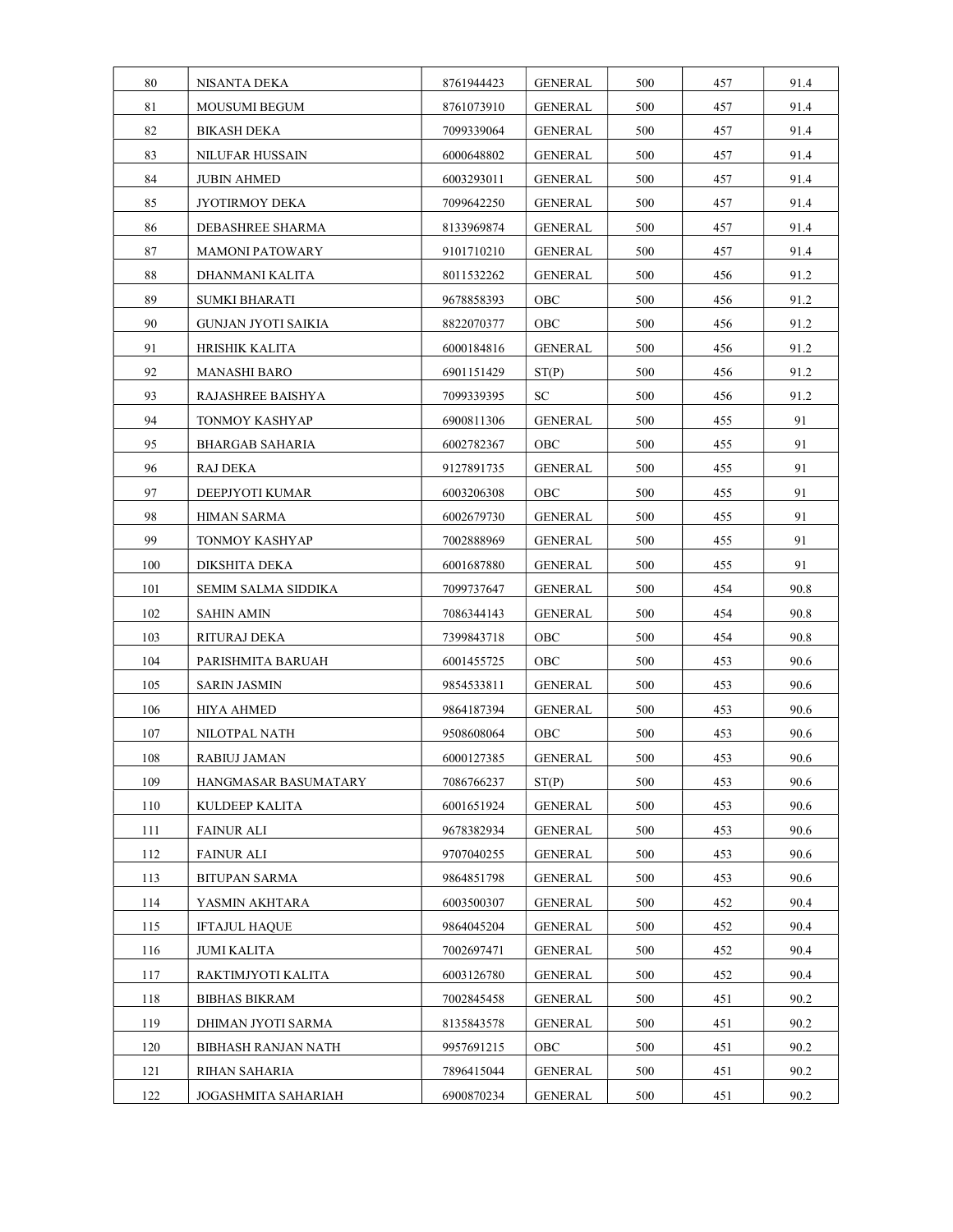| 123 | <b>BISHNUJYOTI KASHYAP</b> | 7896917979 | <b>GENERAL</b> | 500 | 450 | 90   |
|-----|----------------------------|------------|----------------|-----|-----|------|
| 124 | UDDIPTA PRIYAM SAHARIA     | 9394413264 | OBC            | 500 | 450 | 90   |
| 125 | MUJAHID ALAM DEWAN         | 7099638935 | <b>GENERAL</b> | 500 | 450 | 90   |
| 126 | RANJAN SAIKIA              | 9957911232 | OBC            | 500 | 450 | 90   |
| 127 | KABU CHEINA DEVI           | 8638211917 | OBC            | 500 | 450 | 90   |
| 128 | DIKSHITA DEKA              | 8812070127 | OBC            | 500 | 449 | 89.8 |
| 129 | BIKI RAJ KALITA            | 9394357303 | <b>GENERAL</b> | 500 | 449 | 89.8 |
| 130 | RAHUL BHARALI              | 9613793211 | OBC            | 500 | 449 | 89.8 |
| 131 | <b>KHUSI SWARGIARY</b>     | 8753970706 | ST(P)          | 500 | 449 | 89.8 |
| 132 | MANALISHA DEKA             | 6001601347 | ${\rm SC}$     | 500 | 449 | 89.8 |
| 133 | KANGKANA BARUAH            | 9954283546 | <b>GENERAL</b> | 500 | 449 | 89.8 |
| 134 | RITU NATH                  | 8011836035 | OBC            | 500 | 449 | 89.8 |
| 135 | RITU NATH                  | 9101814773 | OBC            | 500 | 449 | 89.8 |
| 136 | PRITAMJYOTI SARMA          | 9954062071 | <b>GENERAL</b> | 500 | 449 | 89.8 |
| 137 | MANAS SADHAN KASHYAP       | 7576040641 | OBC            | 500 | 449 | 89.8 |
| 138 | ABINASH NATH               | 9394039019 | OBC            | 500 | 448 | 89.6 |
| 139 | PALASH SAHARIA             | 9365672149 | <b>GENERAL</b> | 500 | 448 | 89.6 |
| 140 | TANIYA AHMED               | 9864107544 | <b>GENERAL</b> | 500 | 448 | 89.6 |
| 141 | ANKUR DEKA                 | 6900685365 | OBC            | 500 | 448 | 89.6 |
| 142 | KAMAL JYOTI RAJBONGSHI     | 9394626797 | OBC            | 500 | 448 | 89.6 |
| 143 | SUMAN CHANDRA NATH         | 9859093328 | OBC            | 500 | 448 | 89.6 |
| 144 | SUMAN CHANDRA NATH         | 9613160640 | OBC            | 500 | 448 | 89.6 |
| 145 | NAYAN MONI DEKA            | 7099596500 | OBC            | 500 | 448 | 89.6 |
| 146 | SIMANTA SARMA              | 7576913426 | <b>GENERAL</b> | 500 | 447 | 89.4 |
| 147 | BABLI SARMAH               | 9101105562 | GENERAL        | 500 | 447 | 89.4 |
| 148 | MRIDUSMAN SAHARIA          | 6002933577 | OBC            | 500 | 447 | 89.4 |
| 149 | BABLI SARMAH               | 9864795493 | <b>GENERAL</b> | 500 | 447 | 89.4 |
| 150 | ANINDITA DEKA              | 9707767366 | OBC            | 500 | 447 | 89.4 |
| 151 | NAJMIN NIHAR               | 6003535474 | <b>GENERAL</b> | 500 | 447 | 89.4 |
| 152 | NABA DEKA                  | 6002589252 | OBC            | 500 | 447 | 89.4 |
| 153 | PRABAL DAS                 | 6003167616 | OBC            | 500 | 447 | 89.4 |
| 154 | KRISHNA BARUAH             | 7002036820 | OBC            | 500 | 447 | 89.4 |
| 155 | UDIPTA NATH                | 9395173315 | OBC            | 500 | 446 | 89.2 |
| 156 | BISHAL DEKA                | 8822770348 | <b>GENERAL</b> | 500 | 446 | 89.2 |
| 157 | JITUL CH DEKA              | 6003077896 | OBC            | 500 | 446 | 89.2 |
| 158 | <b>HIYASHRI BARUAH</b>     | 8822114898 | GENERAL        | 500 | 446 | 89.2 |
| 159 | <b>BARASHA MONI DEVI</b>   | 9954250301 | <b>GENERAL</b> | 500 | 446 | 89.2 |
| 160 | SABRIN SULTANA             | 8811826293 | <b>GENERAL</b> | 500 | 446 | 89.2 |
| 161 | SIMA NATH                  | 8136082823 | OBC            | 500 | 446 | 89.2 |
| 162 | <b>BRISTI SARMA</b>        | 7099952242 | <b>GENERAL</b> | 500 | 446 | 89.2 |
| 163 | JNANJYOTI NATH             | 9395072415 | OBC            | 500 | 446 | 89.2 |
| 164 | <b>BARASHA DEKA</b>        | 6001235610 | GENERAL        | 500 | 446 | 89.2 |
| 165 | ANUSRI KALITA              | 8473943353 | <b>GENERAL</b> | 500 | 445 | 89   |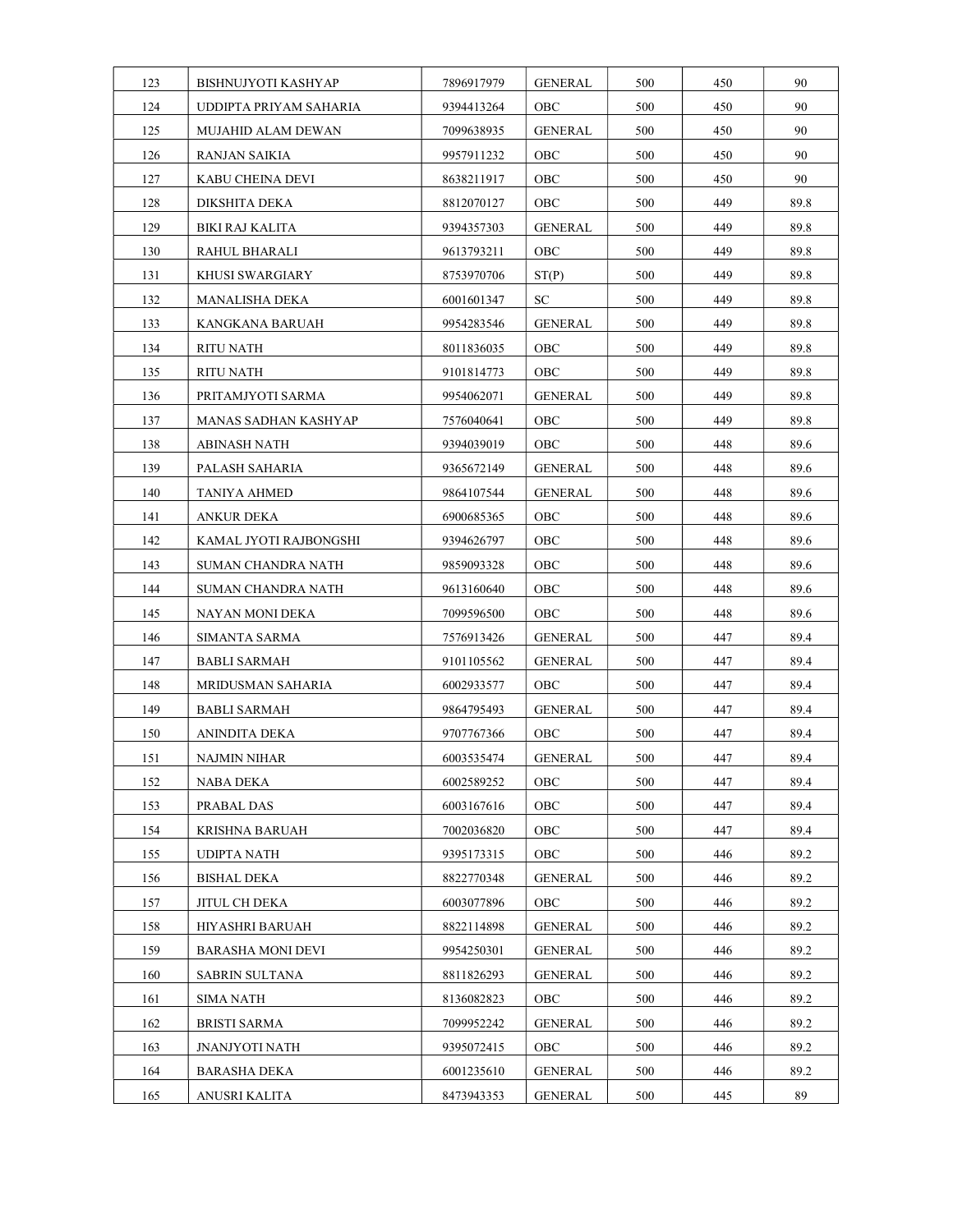| 166 | <b>SEMEWARA BEGUM</b>    | 9101937798 | <b>GENERAL</b> | 500 | 445 | 89   |
|-----|--------------------------|------------|----------------|-----|-----|------|
| 167 | NILOTPAL DEKA            | 7099607142 | OBC            | 500 | 445 | 89   |
| 168 | BITOPAN HAZARIKA         | 6002502445 | <b>GENERAL</b> | 500 | 445 | 89   |
| 169 | SAJAN SAKIL HAQUE        | 9365296702 | GENERAL        | 500 | 444 | 88.8 |
| 170 | GITARTHA KALITA          | 7099766694 | <b>GENERAL</b> | 500 | 444 | 88.8 |
| 171 | <b>SAJAN SAKIL HAQUE</b> | 9954208130 | GENERAL        | 500 | 444 | 88.8 |
| 172 | <b>BIJIT DAS</b>         | 8787650713 | OBC            | 500 | 444 | 88.8 |
| 173 | DIPSIKHA KALITA          | 7086988132 | <b>GENERAL</b> | 500 | 444 | 88.8 |
| 174 | <b>IKRAMUL HOQUE</b>     | 6900743134 | GENERAL        | 500 | 444 | 88.8 |
| 175 | <b>HIRAMANI DAS</b>      | 9395200875 | ${\rm SC}$     | 500 | 444 | 88.8 |
| 176 | UJJAL KUMAR NATH         | 7099798502 | OBC            | 500 | 444 | 88.8 |
| 177 | SANGITA BORO             | 7637942366 | <b>GENERAL</b> | 500 | 443 | 88.6 |
| 178 | HIMAN SALOI              | 6900683554 | OBC            | 500 | 443 | 88.6 |
| 179 | SANGITA BORO             | 9954899487 | ST(P)          | 500 | 443 | 88.6 |
| 180 | ANISHA NASRIN SARDIKA    | 9864595160 | GENERAL        | 500 | 443 | 88.6 |
| 181 | BIPLAB JYOTI KAKATI      | 8812961432 | GENERAL        | 500 | 443 | 88.6 |
| 182 | DALI BARUAH              | 9864954272 | OBC            | 500 | 443 | 88.6 |
| 183 | BIKI KALITA              | 9678542973 | GENERAL        | 500 | 443 | 88.6 |
| 184 | SANJIBANI SARMA          | 6002514510 | GENERAL        | 500 | 443 | 88.6 |
| 185 | Samima Begum             | 9678586201 | GENERAL        | 500 | 443 | 88.6 |
| 186 | PARTHA PRATIM SARMA      | 9365562264 | GENERAL        | 500 | 443 | 88.6 |
| 187 | PUJA KALITA              | 9864023402 | <b>GENERAL</b> | 500 | 443 | 88.6 |
| 188 | SANGITA DEKA             | 6002977814 | OBC            | 500 | 442 | 88.4 |
| 189 | RAHUL AHMED              | 6003093323 | <b>GENERAL</b> | 500 | 442 | 88.4 |
| 190 | PALLAB RAJBONGSHI        | 6003328020 | OBC            | 500 | 442 | 88.4 |
| 191 | PALLAB RAJBONGSHI        | 9101616988 | OBC            | 500 | 442 | 88.4 |
| 192 | <b>SAYANIKA DAS</b>      | 8486681052 | OBC            | 500 | 442 | 88.4 |
| 193 | <b>BHASWATI DEKA</b>     | 8136079498 | <b>GENERAL</b> | 500 | 442 | 88.4 |
| 194 | SIMASHREE LAHKAR         | 8474012100 | <b>GENERAL</b> | 500 | 442 | 88.4 |
| 195 | SIMI KALITA              | 9854204071 | <b>GENERAL</b> | 500 | 442 | 88.4 |
| 196 | RISHA AHMEDA             | 8099194157 | <b>GENERAL</b> | 500 | 441 | 88.2 |
| 197 | <b>BIDISHA SARMA</b>     | 8472853407 | <b>GENERAL</b> | 500 | 441 | 88.2 |
| 198 | SWAPNALI NATH            | 8473838356 | OBC            | 500 | 441 | 88.2 |
| 199 | <b>BHARGAB KALITA</b>    | 6002529157 | <b>GENERAL</b> | 500 | 441 | 88.2 |
| 200 | KUSUMANJALEE SARMAH      | 9864237519 | <b>GENERAL</b> | 500 | 441 | 88.2 |
| 201 | <b>MANJIT NARZARY</b>    | 9957591300 | ST(P)          | 500 | 441 | 88.2 |
| 202 | SRI SIMANTA SIVAM BORA   | 7002765296 | OBC            | 500 | 441 | 88.2 |
| 203 | HIMRAJ HAZARIKA          | 6003279114 | <b>GENERAL</b> | 500 | 441 | 88.2 |
| 204 | <b>SUMAN CHOUDHURY</b>   | 9864048789 | OBC            | 500 | 441 | 88.2 |
| 205 | KASHMIRI DEKA            | 6002557950 | <b>GENERAL</b> | 500 | 440 | 88   |
| 206 | KASHMIRI DEKA            | 9101601134 | <b>GENERAL</b> | 500 | 440 | 88   |
| 207 | HIMANGSHU BARUAH         | 8638390466 | OBC            | 500 | 440 | 88   |
| 208 | <b>CHIRANJIB DEKA</b>    | 8724036572 | <b>GENERAL</b> | 500 | 440 | 88   |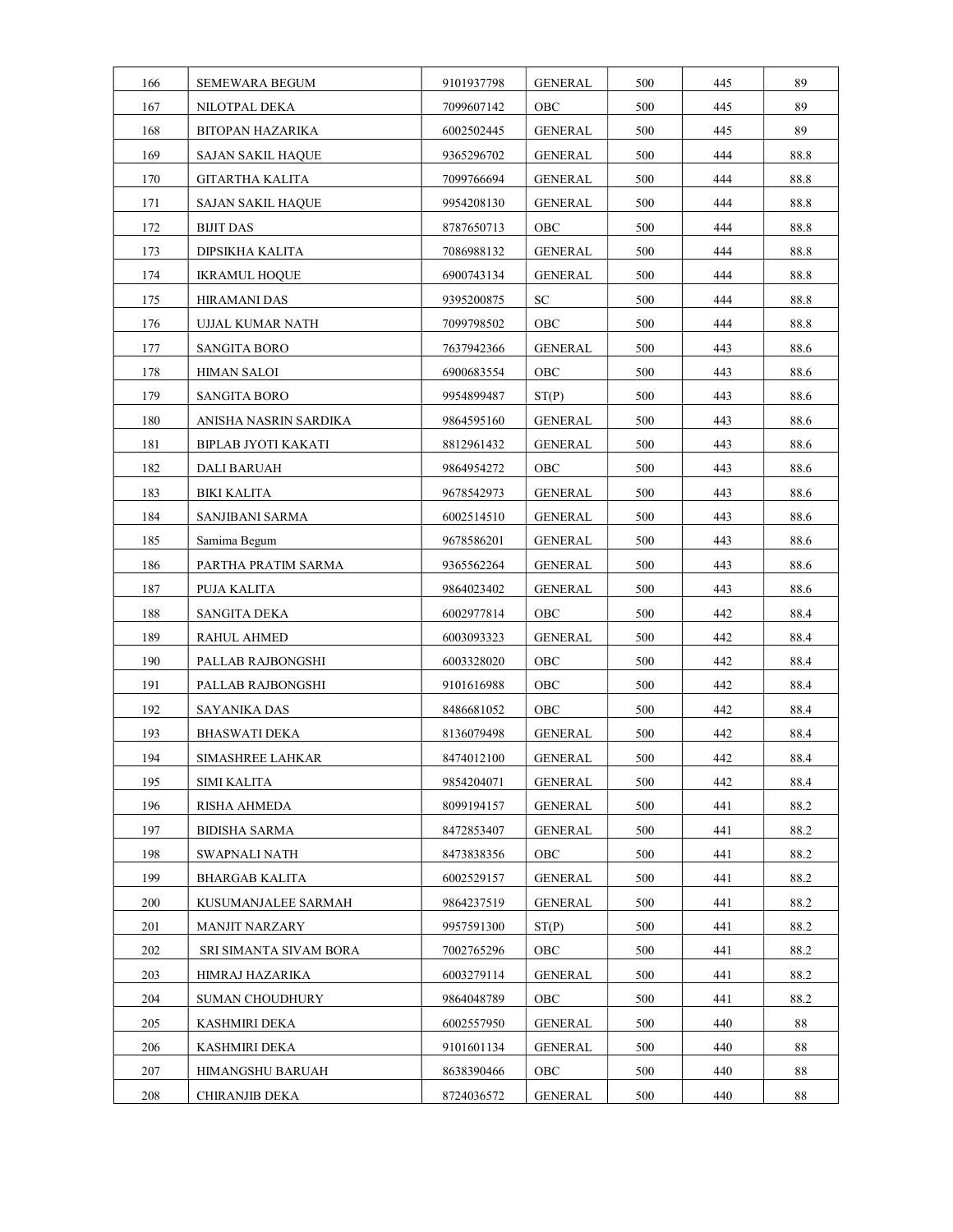| 209 | MD EUSUB ALI             | 8811933917 | GENERAL        | 500 | 440 | 88   |
|-----|--------------------------|------------|----------------|-----|-----|------|
| 210 | <b>BARASHA DEKA</b>      | 8876648406 | <b>GENERAL</b> | 500 | 440 | 88   |
| 211 | JEET DEKA                | 7636893034 | GENERAL        | 500 | 440 | 88   |
| 212 | JANMONI NATH             | 8011633488 | OBC            | 500 | 440 | 88   |
| 213 | <b>KULDEEP NATH</b>      | 8011887787 | OBC            | 500 | 440 | 88   |
| 214 | ERINA KUDDUS             | 6003430495 | GENERAL        | 500 | 440 | 88   |
| 215 | JISHNUJIT SHARMA         | 7638817931 | GENERAL        | 500 | 440 | 88   |
| 216 | <b>MANASH CH KALITA</b>  | 6003242005 | <b>GENERAL</b> | 500 | 440 | 88   |
| 217 | CHIRANJIB DEKA           | 8473092838 | GENERAL        | 500 | 440 | 88   |
| 218 | BAIDURJYA BHUSAN DEKA    | 9864363645 | GENERAL        | 500 | 439 | 87.8 |
| 219 | PULAK NATH               | 8135908714 | OBC            | 500 | 439 | 87.8 |
| 220 | HRIDOY SARMA             | 9127401815 | <b>GENERAL</b> | 500 | 439 | 87.8 |
| 221 | CHINMOY KALITA           | 6003273701 | <b>GENERAL</b> | 500 | 439 | 87.8 |
| 222 | PRASANTA GOSWAMI         | 7099738032 | GENERAL        | 500 | 439 | 87.8 |
| 223 | PULAK NATH               | 9954234181 | OBC            | 500 | 439 | 87.8 |
| 224 | FARIA ZAMAN              | 6001248730 | GENERAL        | 500 | 439 | 87.8 |
| 225 | REHMAN FARJINA FIRDOUSH  | 7002415515 | <b>GENERAL</b> | 500 | 439 | 87.8 |
| 226 | PRANJAL KALITA           | 8399033584 | OBC            | 500 | 439 | 87.8 |
| 227 | PALLAB JYOTI KALITA      | 6003024759 | GENERAL        | 500 | 438 | 87.6 |
| 228 | PRANTIK CHOUDHURY        | 6003347718 | OBC            | 500 | 438 | 87.6 |
| 229 | JITU KUMAR               | 6003042785 | OBC            | 500 | 438 | 87.6 |
| 230 | KAUSHIK DEKA             | 9394305463 | GENERAL        | 500 | 438 | 87.6 |
| 231 | SILPA DEKA               | 6002694424 | GENERAL        | 500 | 438 | 87.6 |
| 232 | HANNAN AJIZ              | 6003304795 | GENERAL        | 500 | 438 | 87.6 |
| 233 | BIJU ALI                 | 9365489546 | GENERAL        | 500 | 437 | 87.4 |
| 234 | <b>DHANJIT BORO</b>      | 9395215916 | ST(P)          | 500 | 437 | 87.4 |
| 235 | <b>KAKALI DAS</b>        | 9864024174 | <b>GENERAL</b> | 500 | 437 | 87.4 |
| 236 | NEKIBUR ZAMAN            | 8822568895 | <b>GENERAL</b> | 500 | 437 | 87.4 |
| 237 | ANKUR JYOTI DEKA         | 9864185391 | <b>GENERAL</b> | 500 | 437 | 87.4 |
| 238 | NILABH JYOTI SARMA       | 8721994553 | <b>GENERAL</b> | 500 | 437 | 87.4 |
| 239 | DHRITISHMITA SARMA       | 9127381542 | GENERAL        | 500 | 437 | 87.4 |
| 240 | HRISHIKESH DEKA          | 9101771506 | GENERAL        | 500 | 437 | 87.4 |
| 241 | ZAHIR HUSSAIN            | 6003099913 | <b>GENERAL</b> | 500 | 437 | 87.4 |
| 242 | RITURAJ DEKA             | 9864937171 | OBC            | 500 | 437 | 87.4 |
| 243 | <b>HIMADRI DEKA</b>      | 9954768310 | <b>GENERAL</b> | 500 | 437 | 87.4 |
| 244 | <b>HIRANMOY SAHARIAH</b> | 8822065820 | GENERAL        | 500 | 436 | 87.2 |
| 245 | CHINMOY DAS              | 6003247447 | OBC            | 500 | 436 | 87.2 |
| 246 | HIMRAJ NATH              | 7099738270 | OBC            | 500 | 436 | 87.2 |
| 247 | HRIDAYA NANDA CHOUDHURY  | 9957493719 | OBC            | 500 | 436 | 87.2 |
| 248 | <b>SAGAR BARUAH</b>      | 6003081034 | <b>GENERAL</b> | 500 | 436 | 87.2 |
| 249 | BISHAL KUMAR NATH        | 8473960698 | OBC            | 500 | 436 | 87.2 |
| 250 | DIMPI BAISHYA            | 8721821168 | SC             | 500 | 435 | 87   |
| 251 | BEBI MANI SAHARIAH       | 6001669460 | <b>GENERAL</b> | 500 | 435 | 87   |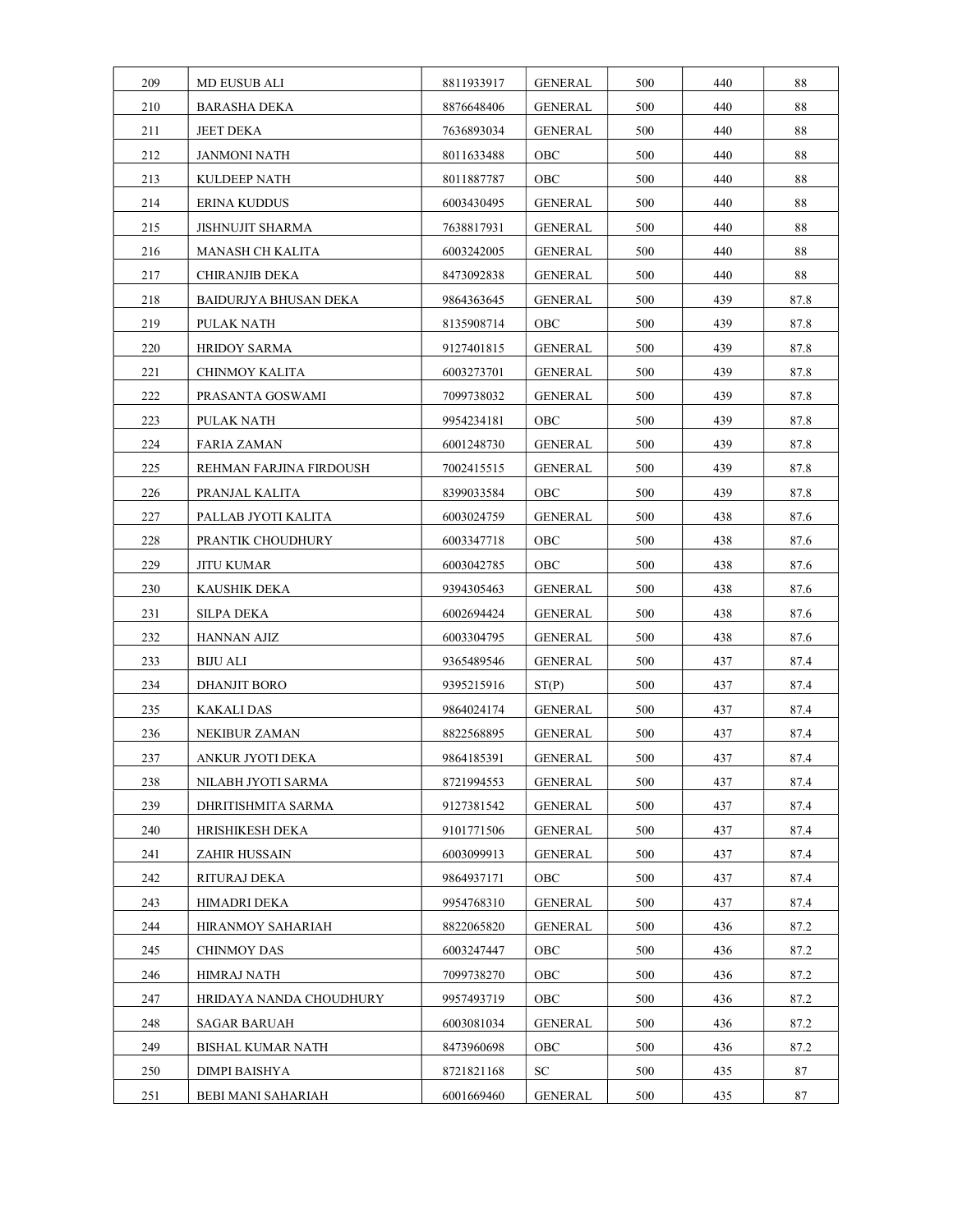| 252 | <b>RAKTIM NATH</b>       | 9957409483 | OBC            | 500 | 435 | 87   |
|-----|--------------------------|------------|----------------|-----|-----|------|
| 253 | SANKARDAYAL CHOUDHURY    | 8876345917 | <b>GENERAL</b> | 500 | 435 | 87   |
| 254 | JYOTIRMOY SAIKIA         | 6003261315 | <b>OBC</b>     | 500 | 435 | 87   |
| 255 | MAHIRUDDIN AHMED         | 8812965089 | GENERAL        | 500 | 435 | 87   |
| 256 | DIPANGKAR BASUMATARY     | 9394152372 | ST(P)          | 500 | 435 | 87   |
| 257 | KRIPA SUBEDI             | 6900605573 | OBC            | 500 | 435 | 87   |
| 258 | <b>BITOPAN KALITA</b>    | 6002038250 | <b>GENERAL</b> | 500 | 435 | 87   |
| 259 | CHANDAMITA BARUAH        | 8723050728 | OBC            | 500 | 435 | 87   |
| 260 | <b>BIBEKANANDA NATH</b>  | 8472036243 | OBC            | 500 | 435 | 87   |
| 261 | DHANJIT NATH             | 8136024391 | OBC            | 500 | 435 | 87   |
| 262 | KAMLESH BARO             | 6002503255 | ST(P)          | 500 | 435 | 87   |
| 263 | SRI JYOTISHMOY DEKA      | 9707694060 | <b>GENERAL</b> | 500 | 434 | 86.8 |
| 264 | <b>ALAK SARMA</b>        | 9101170081 | <b>GENERAL</b> | 500 | 434 | 86.8 |
| 265 | <b>MITU KALITA</b>       | 8876924358 | GENERAL        | 500 | 434 | 86.8 |
| 266 | JINTU MONI KALITA        | 8724085439 | <b>GENERAL</b> | 500 | 434 | 86.8 |
| 267 | <b>INDRANI DEKA</b>      | 6001545233 | GENERAL        | 500 | 434 | 86.8 |
| 268 | <b>GAYATRI DAS</b>       | 9678082451 | OBC            | 500 | 434 | 86.8 |
| 269 | NIBIR DEKA               | 6002685933 | GENERAL        | 500 | 434 | 86.8 |
| 270 | <b>MANDEEP NATH</b>      | 8486880924 | <b>OBC</b>     | 500 | 434 | 86.8 |
| 271 | <b>MERAJUL HOQUE</b>     | 6002990238 | <b>GENERAL</b> | 500 | 433 | 86.6 |
| 272 | BANASMITA DEKA           | 9707126415 | <b>SC</b>      | 500 | 433 | 86.6 |
| 273 | YUVARAJ BAISHYA          | 8822016619 | ${\rm SC}$     | 500 | 433 | 86.6 |
| 274 | JAYANTA NARZARY          | 8825270847 | ST(P)          | 500 | 433 | 86.6 |
| 275 | DEEPJYOTI KASHYAP        | 6001793261 | <b>GENERAL</b> | 500 | 433 | 86.6 |
| 276 | KUMAR VIOLET             | 9864049688 | GENERAL        | 500 | 433 | 86.6 |
| 277 | <b>BHASHYATI KARJEE</b>  | 6003742617 | <b>GENERAL</b> | 500 | 432 | 86.4 |
| 278 | MITALI NATH              | 8876710616 | OBC.           | 500 | 432 | 86.4 |
| 279 | NAJRUL HOQUE             | 9101832080 | GENERAL        | 500 | 432 | 86.4 |
| 280 | BHABESH CHANDRA BHUYAN   | 6000267784 | <b>GENERAL</b> | 500 | 432 | 86.4 |
| 281 | PALASH CHOWDHURY         | 6900623741 | OBC            | 500 | 432 | 86.4 |
| 282 | PRITY KALITA             | 9101083289 | GENERAL        | 500 | 432 | 86.4 |
| 283 | <b>RIDIP DEKA</b>        | 7086704874 | ST(P)          | 500 | 432 | 86.4 |
| 284 | VIOLINA NATH             | 8822309990 | OBC.           | 500 | 432 | 86.4 |
| 285 | BIKI KALITA              | 6026564087 | <b>GENERAL</b> | 500 | 432 | 86.4 |
| 286 | NAKSIMA BEGUM            | 6003736617 | <b>GENERAL</b> | 500 | 432 | 86.4 |
| 287 | <b>BHARGAB SARMA</b>     | 7099766559 | <b>GENERAL</b> | 500 | 432 | 86.4 |
| 288 | <b>RIDIP RAJBOBONGSH</b> | 7636052069 | <b>GENERAL</b> | 500 | 432 | 86.4 |
| 289 | JINTU DHING              | 8473015176 | OBC            | 500 | 432 | 86.4 |
| 290 | ABINASH NATH             | 9395403429 | OBC            | 500 | 432 | 86.4 |
| 291 | <b>SUSMITA DEKA</b>      | 9864856172 | GENERAL        | 500 | 431 | 86.2 |
| 292 | DERHASHAR BORO           | 7086110198 | ST(P)          | 500 | 431 | 86.2 |
| 293 | DIPSIKHA DEKA            | 9126008368 | GENERAL        | 500 | 431 | 86.2 |
| 294 | <b>DWRSWN BORO</b>       | 6002829256 | ST(P)          | 500 | 431 | 86.2 |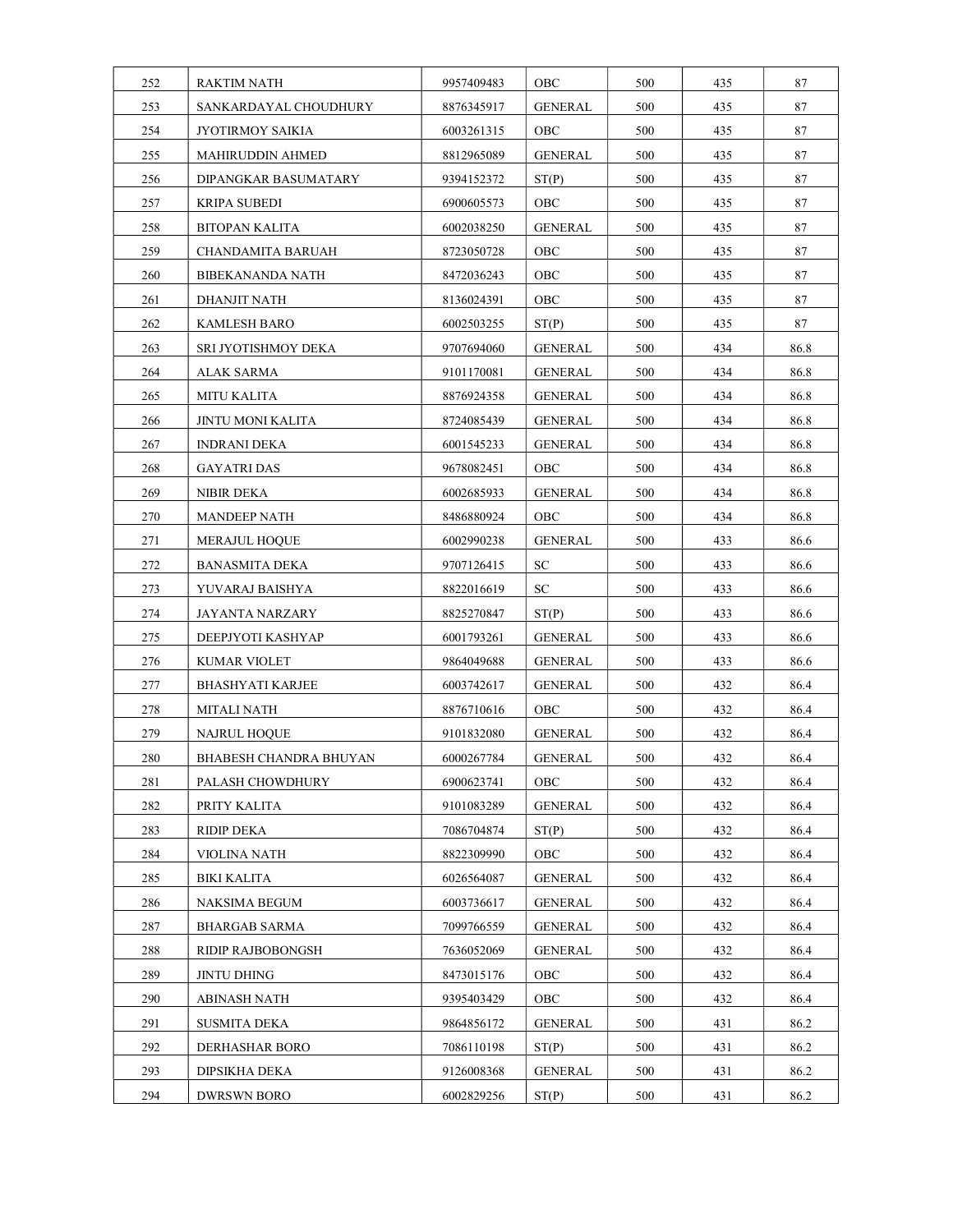| 295 | UTTPAL BORO              | 9864103724 | ST(P)          | 500 | 431 | 86.2 |
|-----|--------------------------|------------|----------------|-----|-----|------|
| 296 | <b>HIMRAJ SARMA</b>      | 9394748245 | <b>GENERAL</b> | 500 | 431 | 86.2 |
| 297 | <b>MITALI BARMAN</b>     | 9706157191 | <b>GENERAL</b> | 500 | 431 | 86.2 |
| 298 | NISHA KALITA             | 9101414110 | <b>GENERAL</b> | 500 | 431 | 86.2 |
| 299 | <b>HIMASHREE BAISHYA</b> | 8822460581 | <b>SC</b>      | 500 | 431 | 86.2 |
| 300 | PRINCE KALITA            | 9864865587 | <b>GENERAL</b> | 500 | 431 | 86.2 |

# SC-Merit List

| <b>SL</b>      | Name                        | Phone      | Caste     | $\frac{0}{0}$ |
|----------------|-----------------------------|------------|-----------|---------------|
| 1              | <b>BHARGAB DEKA</b>         | 6003028924 | <b>SC</b> | 85.2          |
| $\overline{2}$ | <b>MOUSUMI DAS</b>          | 7635808419 | SС        | 84.4          |
| 3              | <b>GAURAB JYOTI BAISHYA</b> | 8638678747 | SС        | 82.6          |
| $\overline{4}$ | <b>UPASANA DAS</b>          | 9707550887 | SC.       | 82.6          |
| 5              | KULENDRA DEKA               | 6000383258 | SC        | 82.6          |
| 6              | ANAMIKA BISWAS              | 6001450802 | SС        | 80.6          |
| $\tau$         | PRATIKSHA HIRA              | 9864227403 | <b>SC</b> | 80.2          |
| 8              | <b>BIDISHA BANIA</b>        | 8822407447 | SС        | 79.6          |
| 9              | BHASKAR JYOTI DAS           | 9864044996 | <b>SC</b> | 79.4          |
| 10             | DIGANTA DAS                 | 9707795279 | <b>SC</b> | 78.4          |
| 11             | RAKESH BHUYAN               | 6901616918 | SС        | 78            |
| 12             | TUMAN JYOTI SAIKIA          | 9864844607 | SС        | 77.8          |
| 13             | RIPUNJAY BANIA              | 7086570995 | SС        | 76.8          |
| 14             | <b>BITUPAN BARUAH</b>       | 6001351331 | SС        | 74            |
| 15             | <b>KANAK DAS</b>            | 7002854658 | SC.       | 72.6          |
| 16             | <b>JAYANTA DAS</b>          | 6901196137 | SC.       | 72.4          |
| 17             | <b>MINTU DAS</b>            | 9401370033 | SС        | 72.4          |
| 18             | <b>HIRAMANI DAS</b>         | 9707643191 | SС        | 70            |
| 19             | <b>AUNAB MALAKAR</b>        | 7002335042 | <b>SC</b> | 69.4          |
| 20             | DALISMITA BAISHYA           | 8486065318 | SС        | 69            |
| 21             | UTPAL DAS                   | 9365853097 | <b>SC</b> | 64.4          |
| 22             | <b>SUMESH BHOWMIK</b>       | 8822381792 | <b>SC</b> | 62.4          |
| 23             | <b>DULUMANI DAS</b>         | 8822887870 | SС        | 61.4          |
| 24             | DIPANKAR HIRA               | 7002846025 | SС        | 60.2          |
| 25             | <b>JAYANTA DAS</b>          | 6002401853 | SС        | 58.6          |
| 26             | KISHOR BAISHYA              | 8099444788 | SС        | 57.8          |
| 27             | KRISHNAMONI BAISHYA         | 8720937705 | SC        | 50.2          |
| 28             | <b>BHITUL KUMAR SAIKIA</b>  | 7636912403 | <b>SC</b> | 46.4          |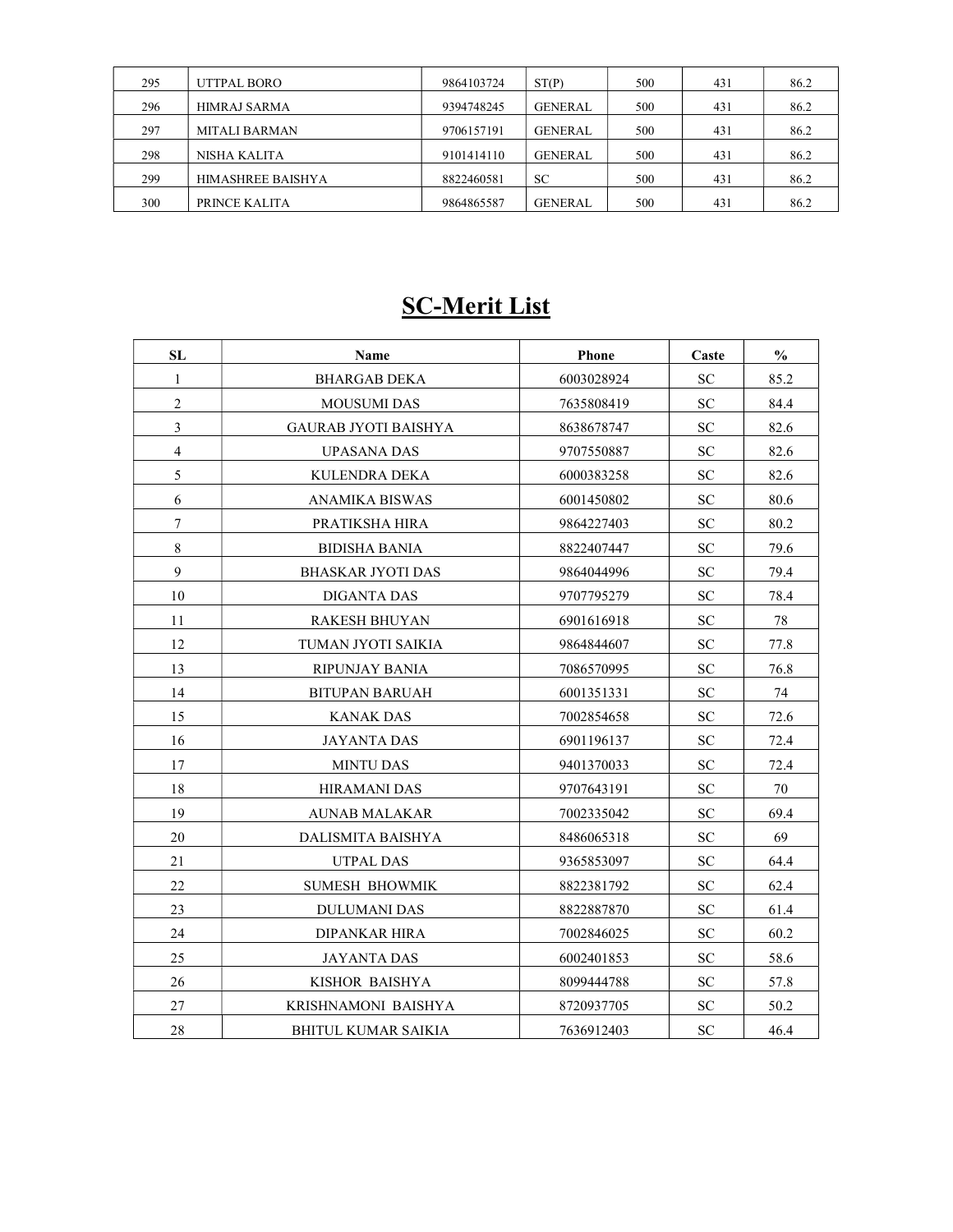### ST-P MERIT LIST

| SL                      | Name                                   | <b>Phone Number</b> | Caste | $\frac{0}{0}$ |
|-------------------------|----------------------------------------|---------------------|-------|---------------|
| 1                       | <b>JURI BORO</b>                       | 6000403678          | ST(P) | 85.8          |
| $\overline{c}$          | <b>BIRAN BORO</b>                      | 9954011188          | ST(P) | 85.6          |
| 3                       | <b>MAIBANGSHA BARO</b>                 | 8822029315          | ST(P) | 85            |
| $\overline{\mathbf{4}}$ | <b>SANSUMA BORO</b>                    | 7630039680          | ST(P) | 84.8          |
| 5                       | <b>CHANDRAMA BARMAN</b>                | 7637067886          | ST(P) | 84.2          |
| 6                       | NILAKANTHA BORO                        | 9707958334          | ST(P) | 84            |
| $\tau$                  | MANALISA SARANIA                       | 9435635508          | ST(P) | 84            |
| $\,8\,$                 | CHANDAN SARANIA                        | 7002173804          | ST(P) | 83.8          |
| 9                       | <b>KARNESWAR BORO</b>                  | 6900614269          | ST(P) | 83.6          |
| 10                      | <b>DWIPHANGSA</b><br><b>BASUMATARY</b> | 6002684606          | ST(P) | 83.2          |
| 11                      | <b>SHIBRAJ BORO</b>                    | 9954046394          | ST(P) | 83            |
| 12                      | <b>BIKRAM BARO</b>                     | 6901017021          | ST(P) | 82.8          |
| 13                      | <b>SANJOY BORO</b>                     | 7636072535          | ST(P) | 82.6          |
| 14                      | <b>SUSHMITA DAIMARY</b>                | 7896127623          | ST(P) | 81.4          |
| 15                      | <b>SUSHMITA DAIMARY</b>                | 9864048728          | ST(P) | 81.4          |
| 16                      | <b>FEMINA BORO</b>                     | 9435623826          | ST(P) | 81            |
| 17                      | <b>BIPLAB BASUMATARY</b>               | 6901156731          | ST(P) | 80.8          |
| 18                      | KARAN DAIMARY                          | 7896106488          | ST(P) | 80.8          |
| 19                      | PRITAM DEKA                            | 8721904851          | ST(P) | 80.6          |
| 20                      | DEVAJYOTI BASUMATARY                   | 9678512346          | ST(P) | 80.2          |
| 21                      | <b>BANAJEET SARANIA</b>                | 8811002500          | ST(P) | 79.8          |
| 22                      | PRITY NARZARY                          | 9859988035          | ST(P) | 79.8          |
| 23                      | <b>ANAMIKA BORO</b>                    | 6002120467          | ST(P) | 79.6          |
| 24                      | <b>SANSWRANG BORO</b>                  | 6001316693          | ST(P) | 79.4          |
| 25                      | THULUNGA BARO                          | 8011233944          | ST(P) | 79.2          |
| 26                      | <b>ALONGBAR BARO</b>                   | 6002802085          | ST(P) | 79            |
| 27                      | CHAYANIKA DEKA                         | 9101612870          | ST(P) | 78            |
| 28                      | SOMORJIT SWARGIARY                     | 6003055914          | ST(P) | 78            |
| 29                      | <b>SUN SWARGIARY</b>                   | 8753032991          | ST(P) | 77.6          |
| 30                      | PRABAL BASUMATARY                      | 6900574713          | ST(P) | 77.4          |
| 31                      | <b>FWILAO BASUMATARY</b>               | 8638707131          | ST(P) | 77.2          |
| 32                      | <b>ASHIM DEKA</b>                      | 6001059565          | ST(P) | 77.2          |
| 33                      | <b>SUMI BASUMATARY</b>                 | 8474025485          | ST(P) | 77            |
| 34                      | <b>GIRIN BARO</b>                      | 8134048535          | ST(P) | 76.8          |
| 35                      | <b>JANKI RABHA</b>                     | 8011365017          | ST(P) | 76.8          |
| 36                      | NIKU DEKA                              | 8876812650          | ST(P) | 76.4          |
| 37                      | <b>BANDANA RABHA</b>                   | 6900614047          | ST(P) | 76.2          |
| 38                      | SIMANG SWARGIARY                       | 7002898692          | ST(P) | 76.2          |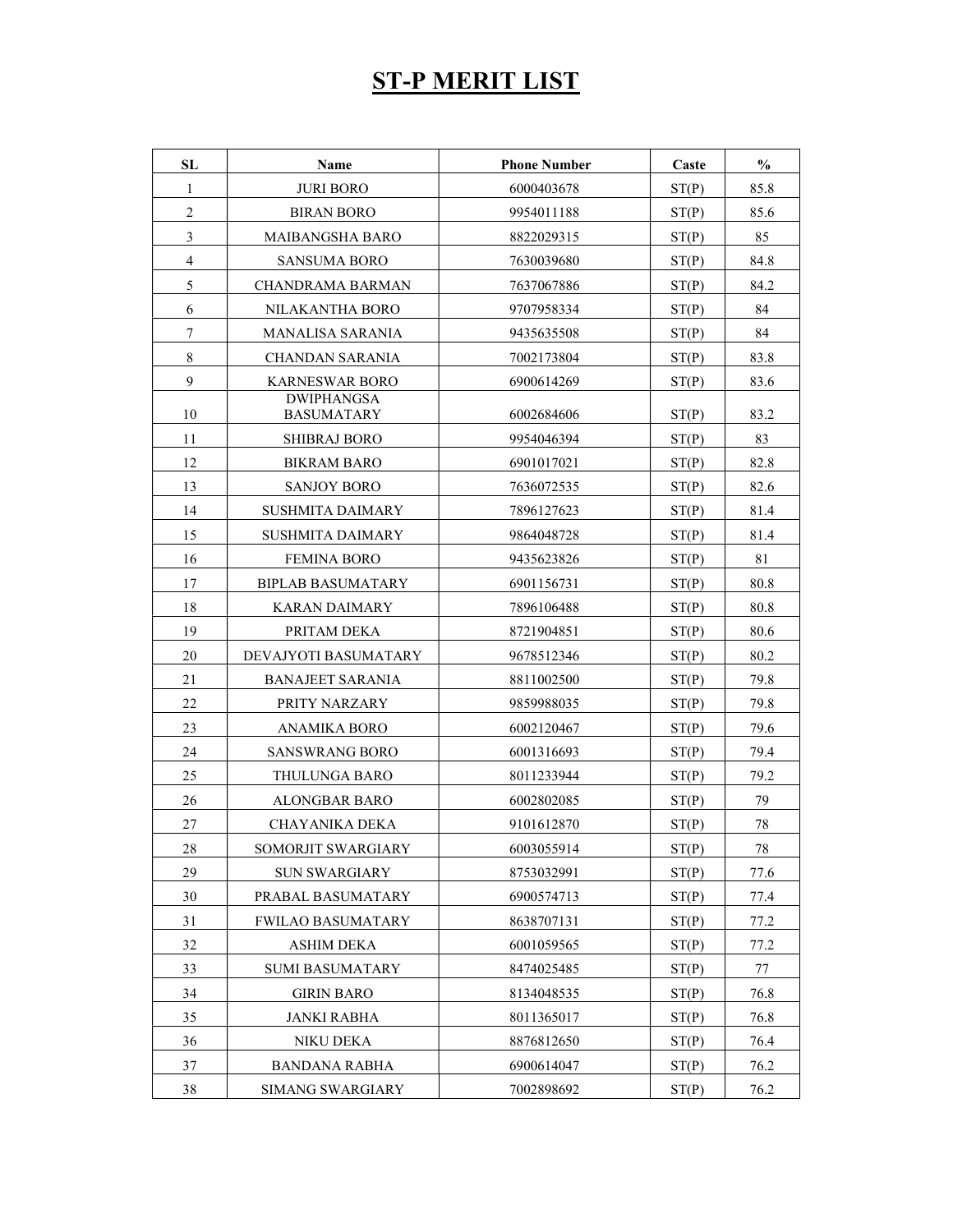| 39 | <b>SANSRI BORO</b>    | 8099257095 | ST(P) | 76   |
|----|-----------------------|------------|-------|------|
| 40 | ARUP RABHA            | 8876495377 | ST(P) | 75.8 |
| 41 | <b>MAHADEV BORO</b>   | 6000711689 | ST(P) | 75.6 |
| 42 | <b>JULEN DEKA</b>     | 6002961890 | ST(P) | 75.6 |
| 43 | <b>MOON SWARGIARY</b> | 6001066214 | ST(P) | 74.6 |
| 44 | DHRUBA KUMAR BARO     | 9678497112 | ST(P) | 74.6 |
| 45 | PRANJYOTI NARZARY     | 9678958075 | ST(P) | 73.8 |
| 46 | CHIMA RANI BORO       | 9395203615 | ST(P) | 73.8 |
| 47 | <b>SWMBWR BORO</b>    | 8822332462 | ST(P) | 72.8 |
| 48 | <b>BITUPAN KAKATI</b> | 9508607211 | ST(P) | 72.6 |
| 49 | PHWRMAILU BASUMATARY  | 7002847631 | ST(P) | 72   |
| 50 | RAFWTSA BASUMATARY    | 6000438632 | ST(P) | 71.4 |

### ST (H) MERIT LIST

| OТ<br>N <sub>0</sub><br>м. | <b>Name</b>         | <b>Phone Number</b> | $\sqrt{a}$ ste | $\%$ |
|----------------------------|---------------------|---------------------|----------------|------|
| 01                         | <b>BINOY TIMUNG</b> | 8099212818          | ST(H)          | 78.8 |

## OBC -MERIT LIST

| SL. No         | <b>Name</b>           | <b>Phone</b> | Caste      | $\frac{0}{0}$ |
|----------------|-----------------------|--------------|------------|---------------|
| 1              | JYOTI KASHYAP BARUAH  | 6002689319   | <b>OBC</b> | 86            |
| $\overline{2}$ | <b>HIYASHRI SIVAM</b> | 6003231663   | <b>OBC</b> | 85.8          |
| 3              | SHIBANGI NATH         | 6900441759   | <b>OBC</b> | 85.8          |
| 4              | SAURAV JYOTI BARUAH   | 6003776837   | OBC        | 85.8          |
| 5              | PUJA DEVI             | 6002357335   | <b>OBC</b> | 85.8          |
| 6              | NITU MANI NATH        | 6003474863   | <b>OBC</b> | 85.8          |
| 7              | <b>MANISHA DAS</b>    | 9101259122   | OBC        | 85.8          |
| 8              | CHANDAN NATH          | 8135857332   | <b>OBC</b> | 85.6          |
| 9              | NABARUN NATH          | 8724861962   | <b>OBC</b> | 85.6          |
| 10             | KARAN NATH            | 9395375914   | OBC        | 85.6          |
| 11             | NITUMANI NATH         | 7086348674   | <b>OBC</b> | 85.6          |
| 12             | BITUPAN GOWALA        | 9435467258   | <b>OBC</b> | 85.4          |
| 13             | RAKESH KAKATI         | 9127537311   | OBC        | 85.2          |
| 14             | PARAG DAS             | 9365137775   | <b>OBC</b> | 85.2          |
| 15             | ABHIJIT DEKA          | 7099595881   | <b>OBC</b> | 85            |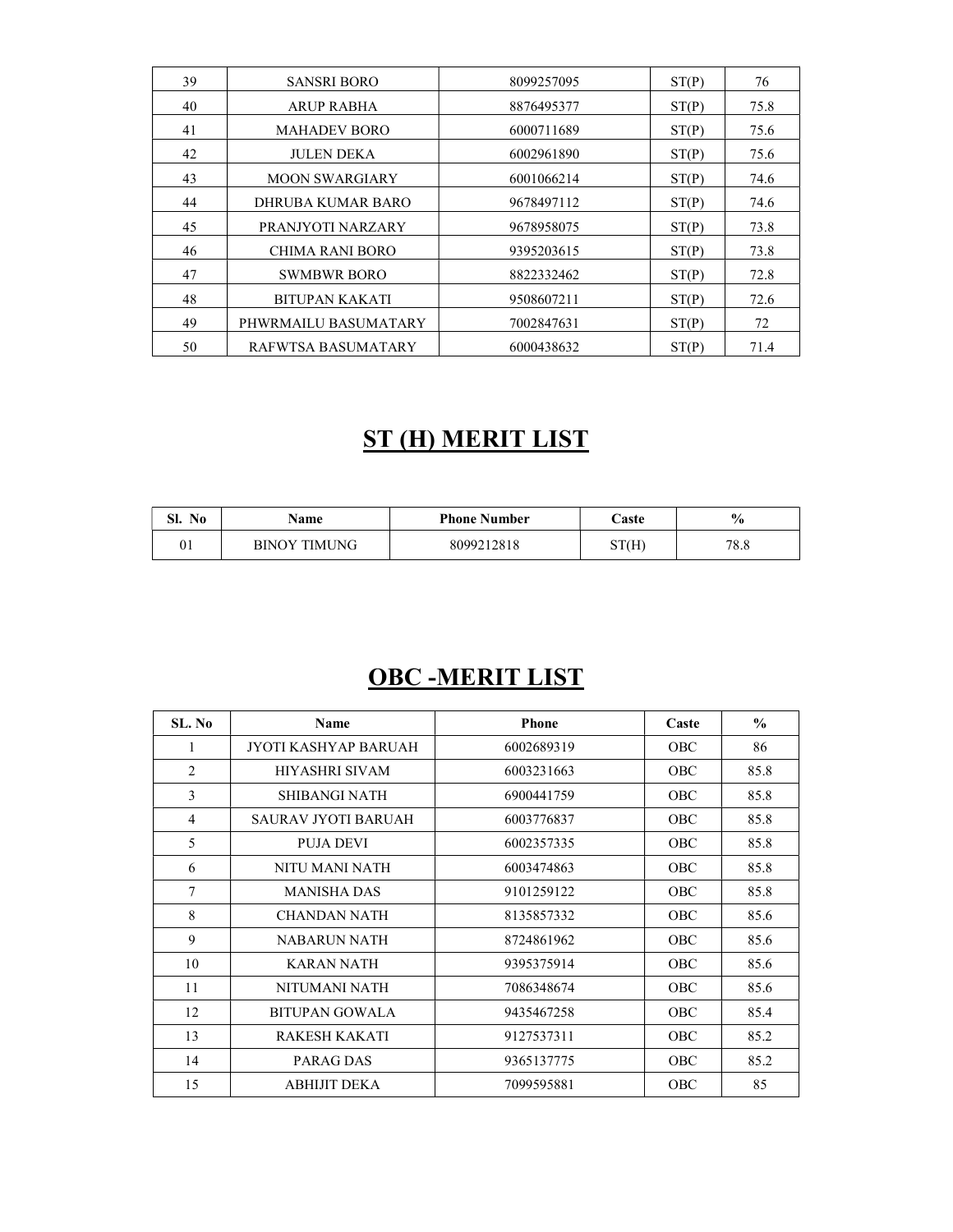| 16 | <b>BHARGAB JYOTI NATH</b>        | 8822090768 | OBC        | 85   |
|----|----------------------------------|------------|------------|------|
| 17 | DHARITRI SAHARIA                 | 9864842676 | OBC        | 84.8 |
| 18 | KAUSHIK RAJBONGSHI               | 6003770241 | OBC        | 84.8 |
| 19 | SUMAN NATH                       | 7896899407 | OBC        | 84.8 |
| 20 | ALAKESH KAKATI                   | 6002696526 | OBC        | 84.8 |
| 21 | SHIKHA RANI DAS                  | 9864842142 | OBC        | 84.8 |
| 22 | <b>KRISHNAMANI</b><br>RAJBONGSHI | 6001094630 | OBC        | 84.8 |
| 23 | <b>HIYA MONI NATH</b>            | 9859868717 | OBC        | 84.8 |
| 24 | GITU RAJ NATH                    | 9707196862 | OBC        | 84.6 |
| 25 | DEEPJYOTI DEKA                   | 9864050126 | OBC        | 84.6 |
| 26 | GITU RAJ NATH                    | 8638965607 | OBC        | 84.6 |
| 27 | RIDIP KAKATI                     | 6026068233 | OBC        | 84.6 |
| 28 | BARASHA KUMAR                    | 6003432591 | OBC        | 84.6 |
| 29 | <b>TINAMONI DAS</b>              | 7086413655 | OBC        | 84.4 |
| 30 | <b>DIGEN NATH</b>                | 9864821076 | OBC        | 84.4 |
| 31 | <b>RINKU NATH</b>                | 6002674044 | OBC        | 84.2 |
| 32 | <b>DHANJIT KUMAR</b>             | 9394039438 | OBC        | 84.2 |
| 33 | PRANAY JYOTI NATH                | 8876472042 | OBC        | 84   |
| 34 | <b>DIPANKAR DEKA</b>             | 8822178565 | OBC        | 83.8 |
| 35 | BISHAL DEKA                      | 6900556819 | OBC        | 83.6 |
| 36 | KRIPACHARJYA DAS                 | 8099700662 | <b>OBC</b> | 83.6 |
| 37 | CHAYANIKA NATH                   | 8473030091 | OBC        | 83.6 |
| 38 | PRANJIT BHARALI                  | 6000371628 | OBC        | 83.6 |
| 39 | CHINMOYEE RAJBONGSHI             | 7099769475 | OBC        | 83.4 |
| 40 | <b>BHASKAR SAIKIA</b>            | 6002514721 | OBC        | 83.4 |
| 41 | TRISHNA NATH                     | 8471967350 | OBC        | 83.4 |
| 42 | <b>BISHAL BEZ</b>                | 9864736405 | OBC        | 83.4 |
| 43 | <b>MANASH PRATIM KUMAR</b>       | 9365797638 | OBC        | 83.4 |
| 44 | BISHAL BEZ                       | 8753883350 | OBC        | 83.4 |
| 45 | MRIDUSMITA KUMAR                 | 7099192648 | <b>OBC</b> | 83.2 |
| 46 | <b>KARINA TALUKDAR</b>           | 7086331828 | OBC        | 83.2 |
| 47 | PAMPI DAS                        | 6000296083 | OBC        | 83.2 |
| 48 | PAMPI DAS                        | 8723865914 | <b>OBC</b> | 83.2 |
| 49 | <b>PAMPI DAS</b>                 | 8723865815 | OBC        | 83.2 |
| 50 | NILAKSHI DEKA                    | 6002814780 | OBC        | 83.2 |
| 51 | PAMPI DAS                        | 6900949057 | OBC        | 83.2 |
| 52 | DIKSHITA NATH                    | 9864250463 | OBC        | 83.2 |
| 53 | PAMPI DAS                        | 6913903827 | <b>OBC</b> | 83.2 |
| 54 | <b>KISHOR BARUAH</b>             | 7637872351 | <b>OBC</b> | 83.2 |
| 55 | MAMITA KUMAR                     | 8472927121 | OBC        | 83   |
| 56 | <b>KAUSHIK NATH</b>              | 7086457244 | OBC        | 83   |
| 57 | NITUMANI NATH                    | 9707373697 | OBC        | 82.8 |
| 58 | <b>JAYASHREE NATH</b>            | 8822175693 | <b>OBC</b> | 82.8 |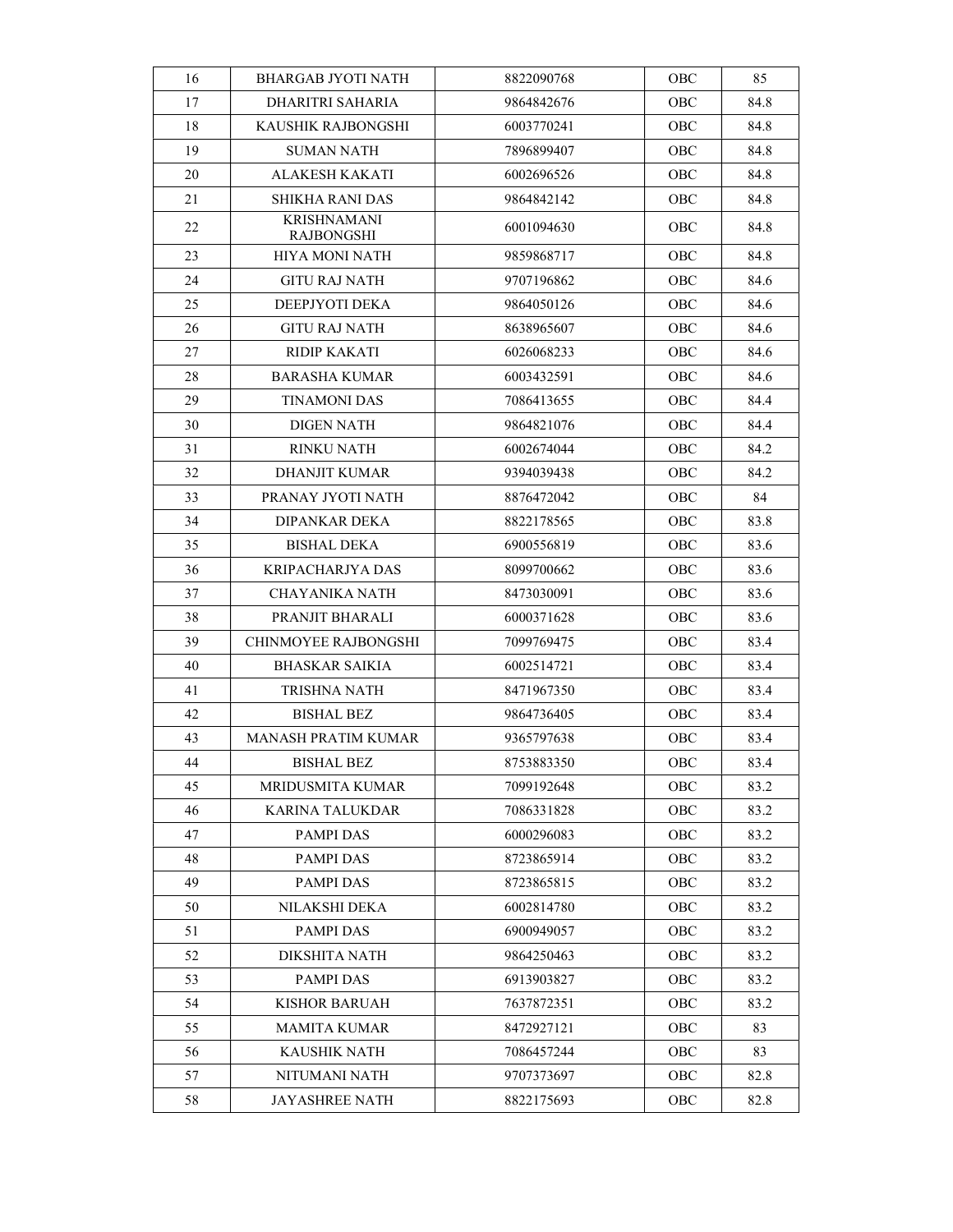| 59 | <b>BHAYALINA DEKA</b>    | 9864357972 | <b>OBC</b> | 82.8 |
|----|--------------------------|------------|------------|------|
| 60 | <b>GARIMA DAS</b>        | 8822013019 | <b>OBC</b> | 82.8 |
| 61 | <b>GUNJAN NATH</b>       | 6002116479 | OBC        | 82.8 |
| 62 | NILOTPAL DAS             | 6003285089 | <b>OBC</b> | 82.6 |
| 63 | <b>GAYATREE NATH</b>     | 8011836356 | <b>OBC</b> | 82.6 |
| 64 | <b>JEET BARUAH</b>       | 7896473176 | OBC        | 82.6 |
| 65 | <b>JYOTIMOY NATH</b>     | 9957008703 | <b>OBC</b> | 82.4 |
| 66 | KANGKANA DAS             | 8811870832 | <b>OBC</b> | 82.4 |
| 67 | PARTHA PRATIM KUMAR      | 7099737550 | <b>OBC</b> | 82.4 |
| 68 | <b>SUMAN CHOUDHURY</b>   | 9365553819 | <b>OBC</b> | 82.2 |
| 69 | DHIMAN DAS               | 9394528227 | <b>OBC</b> | 82   |
| 70 | PUJA DEKA                | 8134928788 | <b>OBC</b> | 81.8 |
| 71 | <b>JOON MONI SAHARIA</b> | 7086652644 | OBC        | 81.8 |
| 72 | ABINASH RAJBONGSHI       | 8099310604 | <b>OBC</b> | 81.8 |
| 73 | <b>SIMA DAS</b>          | 8099445108 | <b>OBC</b> | 81.6 |
| 74 | PARAN NATH               | 9101829084 | <b>OBC</b> | 81.6 |
| 75 | HIRAKJYOTI NATH          | 9678509686 | OBC        | 81.4 |
| 76 | NIBIR JYOTI BORA         | 9954915018 | <b>OBC</b> | 81.4 |
| 77 | ANANYA NATH              | 9395374137 | <b>OBC</b> | 81.4 |
| 78 | PRANAB DAS               | 8876605275 | <b>OBC</b> | 81.4 |

# EC- MERIT LIST

| SL No        | Name         | <b>Phone Number</b> | . aste         | $\frac{1}{2}$ |
|--------------|--------------|---------------------|----------------|---------------|
| $^{\circ}$ 1 | ABDUR RAJJAK | 8761838340          | <b>GENERAL</b> | 4.            |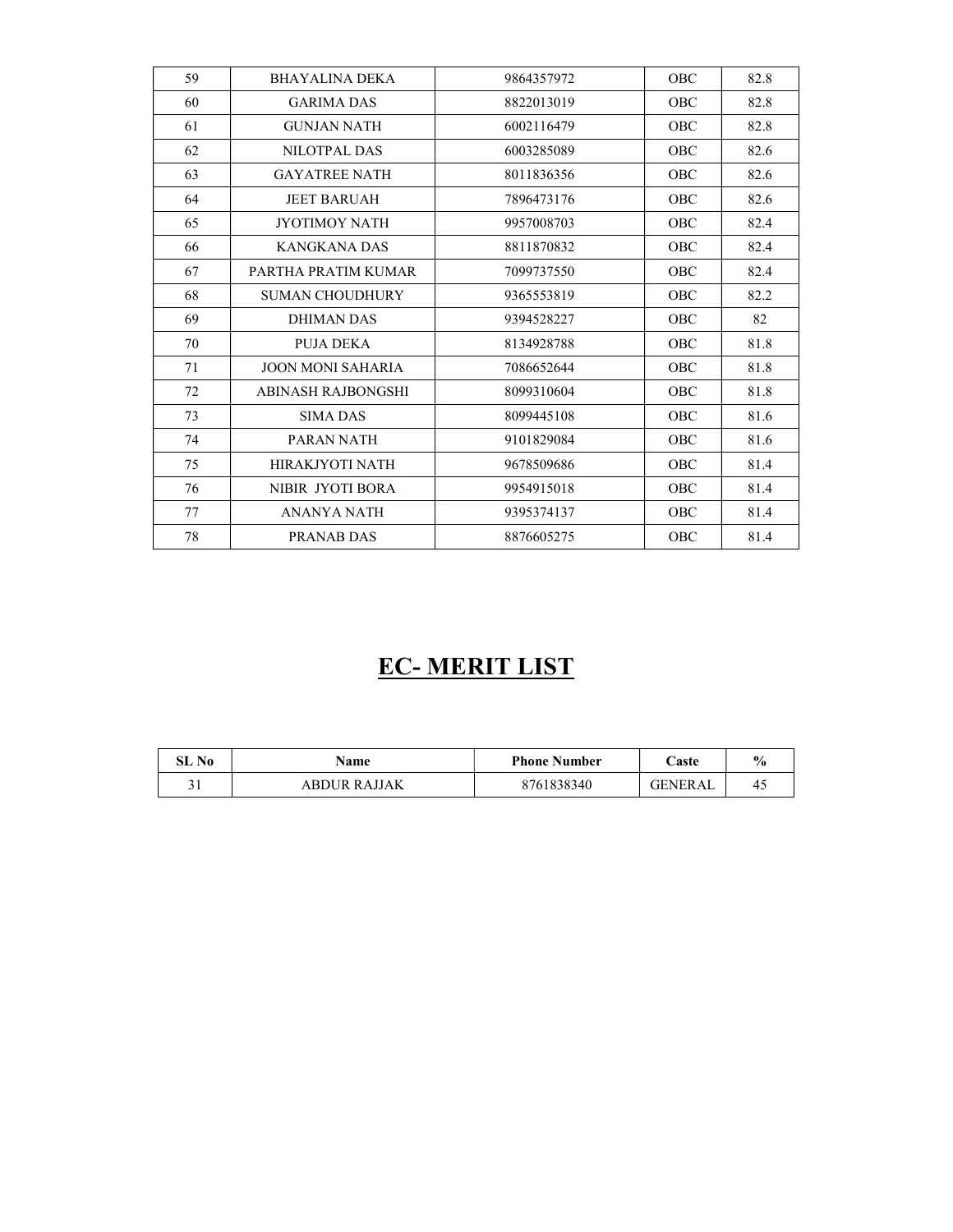#### WAITING LISTS

## ST (P) WAITING LIST

| SL No          | <b>Name</b>                       | <b>Phone</b> | Caste | $\frac{0}{0}$ |
|----------------|-----------------------------------|--------------|-------|---------------|
| 1              | <b>DIDWM NARZARY</b>              | 9101314311   | ST(P) | 70.4          |
| $\overline{2}$ | <b>MIJINGSAR BORO</b>             | 9365263312   | ST(P) | 70.4          |
| 3              | HITESH KUMAR<br><b>BASUMATARY</b> | 9101898299   | ST(P) | 70            |
| 4              | <b>MAHESWAR SWARGIARY</b>         | 8134073760   | ST(P) | 69            |
| 5              | <b>UPASANA BASUMATARY</b>         | 6003415707   | ST(P) | 68.2          |
| 6              | <b>DHRITIMAYEE BORO</b>           | 6900401010   | ST(P) | 67.8          |
| $\overline{7}$ | <b>JARIMIN BARO</b>               | 7099391711   | ST(P) | 67            |
| 8              | <b>RAIDAO BASUMATARY</b>          | 8473043953   | ST(P) | 65.8          |
| 9              | SRI PARAG RABHA                   | 6901752994   | ST(P) | 65.4          |
| 10             | SIDHARTHA DEKA                    | 9706988176   | ST(P) | 64.2          |
| 11             | ANSUMA SWARGIARY                  | 8753917919   | ST(P) | 64            |
| 12             | <b>HENASHREE DEKA</b>             | 9678392390   | ST(P) | 63.8          |
| 13             | AKSHAY KUMAR DEKA                 | 6001014617   | ST(P) | 62            |
| 14             | PREETI DEKA                       | 7638067730   | ST(P) | 61.8          |
| 15             | ABHINAKHI BASUMATARY              | 8822327392   | ST(P) | 60            |
| 16             | <b>MADHAB BORO</b>                | 8811906275   | ST(P) | 58.6          |
| 17             | KAMAL SWARGIARY                   | 9365679411   | ST(P) | 58.6          |
| 18             | PANJIT DAIMARY                    | 6000628652   | ST(P) | 55.2          |
| 19             | <b>RUMI BARO</b>                  | 9678484356   | ST(P) | 39.6          |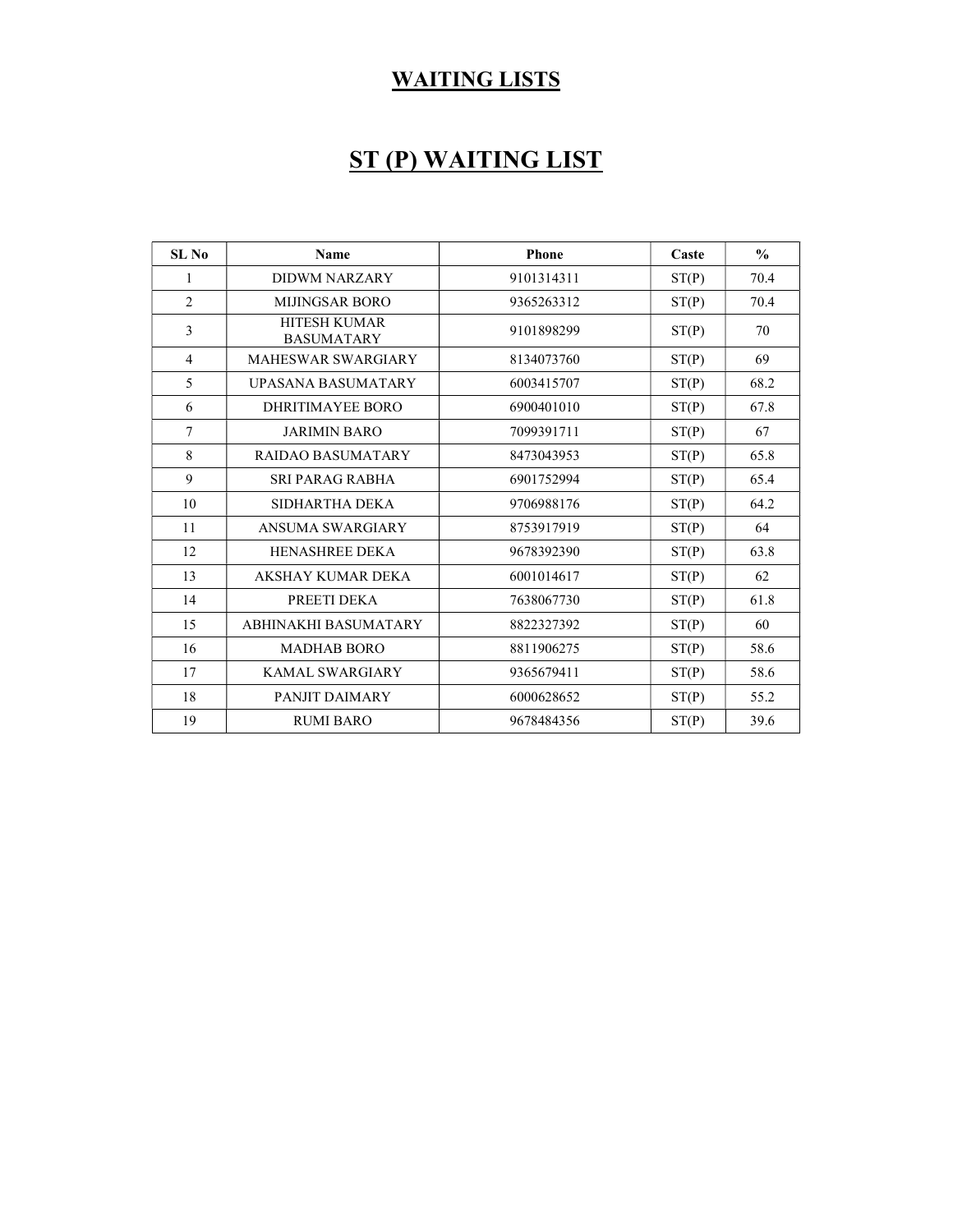### OBC-WAITING LIST

| SL No          | Name                      | <b>Phone</b> | Caste      | $\frac{0}{0}$ |
|----------------|---------------------------|--------------|------------|---------------|
| $\mathbf{1}$   | <b>HEMASHREE DEVI</b>     | 8876146811   | OBC        | 81.2          |
| $\overline{2}$ | ALIPRIYA NATH             | 6901304559   | OBC        | 81.2          |
| 3              | MASTER ANTRANI NATH       | 9706596028   | <b>OBC</b> | 81.2          |
| $\overline{4}$ | CHAMPAK NATH              | 7099915764   | OBC        | 81            |
| 5              | JURI NATH                 | 8761801626   | OBC        | 81            |
| 6              | CHANDAMITA SAIKIA         | 6003630973   | OBC        | 81            |
| $\tau$         | DIP JYOTI RAJBONGSHI      | 7636950080   | OBC        | 81            |
| $\,$ 8 $\,$    | HIYA SAIKIA               | 6900687087   | OBC        | 81            |
| 9              | <b>KRITIRUPA KAKATI</b>   | 9854483179   | OBC        | 80.8          |
| 10             | DHANJIT NATH              | 6003473569   | OBC        | 80.4          |
| 11             | DOLI KUMAR                | 7099339063   | OBC        | 80.4          |
| 12             | <b>MANASH PRATIM NATH</b> | 7638069105   | OBC        | 80.4          |
| 13             | RAJIB DAS                 | 7086869771   | OBC        | 80.2          |
| 14             | KUSHA MONI NATH           | 9365496557   | OBC        | 80.2          |
| 15             | <b>RAJIB DAS</b>          | 9707544432   | <b>OBC</b> | 80.2          |
| 16             | <b>ANKITA DEKA</b>        | 9435385502   | <b>OBC</b> | 80.2          |
| 17             | <b>BHABESH HEMROM</b>     | 9365761546   | OBC        | 80.2          |
| 18             | HIRAK JYOTI NATH          | 9365841510   | OBC        | 80            |
| 19             | SANJIB KUMAR              | 8811989023   | OBC        | 80            |
| 20             | <b>MANJIT NATH</b>        | 6900201421   | OBC        | 79.8          |
| 21             | SHYAMAL BHUYAN            | 9132978657   | OBC        | 79.8          |
| 22             | PRASTUTI TALUKDAR         | 8822194354   | OBC        | 79.8          |
| 23             | DIKSHITA KUMAR            | 6003096512   | OBC        | 79.6          |
| 24             | KISHOR DEKA               | 6003006081   | OBC        | 79.4          |
| 25             | RAKESH DAS                | 7099192474   | <b>OBC</b> | 79.4          |
| 26             | DHIMAN NATH               | 7086669052   | OBC        | 79            |
| 27             | JYOTIMOY DEKA             | 7099946401   | OBC        | 78.6          |
| 28             | <b>CHINMOY DEKA</b>       | 9707541645   | OBC        | 78.6          |
| 29             | <b>JYOTIMOY DEKA</b>      | 8136061034   | OBC        | 78.6          |
| 30             | <b>GITARTHA NATH</b>      | 8721051368   | OBC        | 78.4          |
| 31             | <b>KANGKANA DAS</b>       | 9101087779   | OBC        | 78.4          |
| 32             | <b>BIJAY DEKA</b>         | 9101900958   | OBC        | 78.2          |
| 33             | <b>NITUL DAS</b>          | 8011570089   | OBC        | 78.2          |
| 34             | PRANAMI NATH              | 7664958029   | OBC        | 78.2          |
| 35             | <b>NABADEEP SALOI</b>     | 9678787874   | OBC        | 78            |
| 36             | NIRAB DEKA                | 6901824965   | OBC        | 78            |
| 37             | <b>SURAMA DAS</b>         | 9508310155   | OBC        | 77.8          |
| 38             | <b>BHARGAB CHOUDHURY</b>  | 8811939929   | OBC        | 77.8          |
| 39             | <b>JUBIT KAKATI</b>       | 7086936354   | OBC        | 77.6          |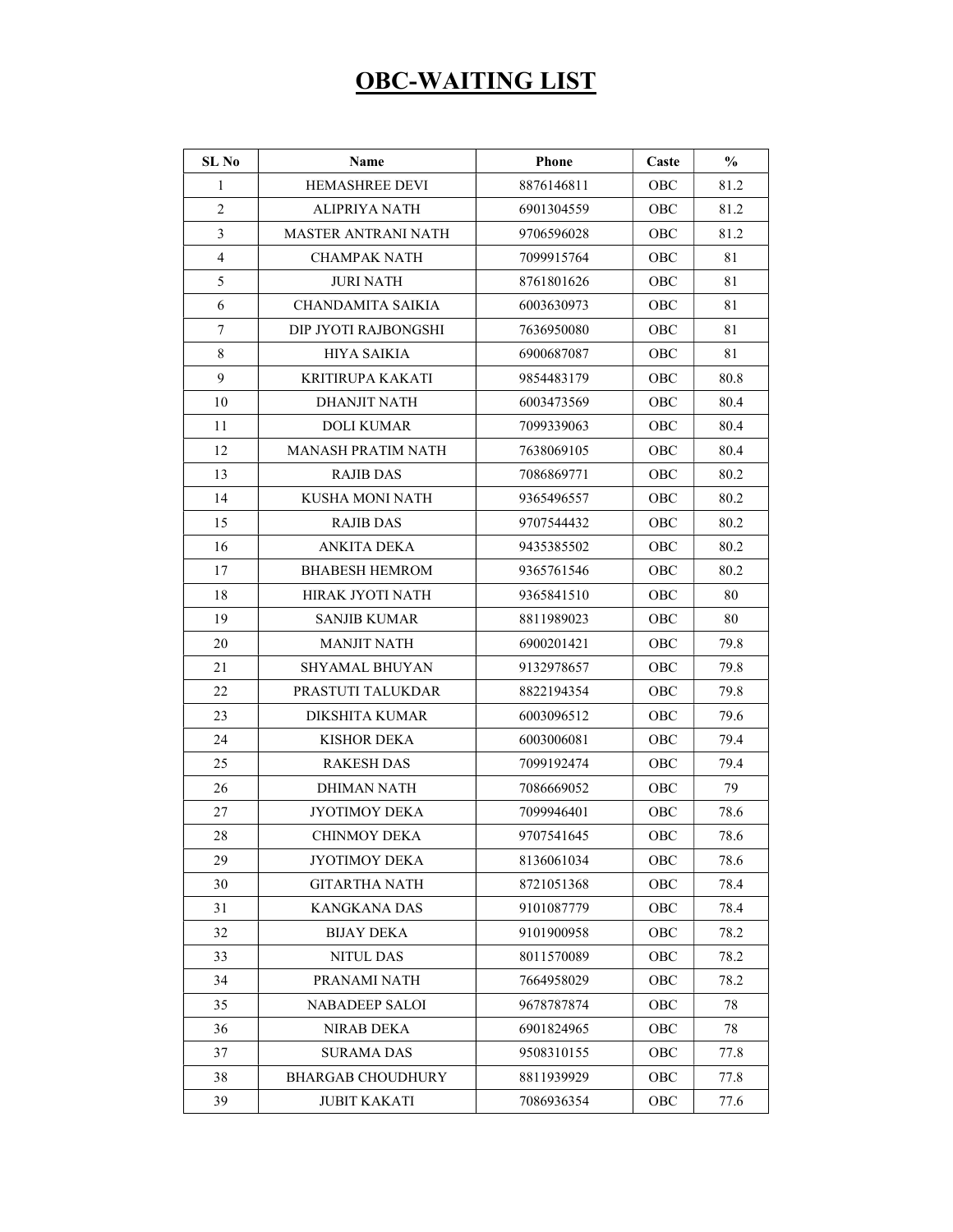| 40 | HANSHARAJ CHETRY         | 9707545492 | OBC  | 77.2 |
|----|--------------------------|------------|------|------|
| 41 | <b>DALI MANI DEVI</b>    | 9365139510 | OBC  | 77.2 |
| 42 | KAKALI NATH              | 6002125147 | OBC  | 77.2 |
| 43 | YUVRAJ NATH              | 7086800850 | OBC  | 77.2 |
| 44 | BHAGYASHREE BARUAH       | 6901045034 | OBC  | 77.2 |
| 45 | MAYURI PRIOM NATH        | 6002647972 | OBC  | 77   |
| 46 | BANDITA RAJBONGSHI       | 9394881631 | OBC  | 77   |
| 47 | <b>KAUSHIK KAKATI</b>    | 6002883875 | OBC  | 76.8 |
| 48 | MANASH DEKA              | 8822955900 | OBC  | 76.6 |
| 49 | JYOTI SHANKAR RAJBANSHI  | 6000933191 | OBC  | 76.6 |
| 50 | <b>BIKASH NATH</b>       | 6000284994 | OBC  | 76.6 |
| 51 | PRAKASH CH DAS           | 8011086540 | OBC  | 76.6 |
| 52 | RUPJYOTI NATH            | 9954601995 | OBC  | 76.4 |
| 53 | <b>JAYANTA KUMAR DAS</b> | 9366255195 | OBC  | 76.2 |
| 54 | NISITA NATH              | 6901158169 | OBC  | 76.2 |
| 55 | RATUL DAS                | 9127893736 | OBC  | 76.2 |
| 56 | PAREN RAJBONGSHI         | 9707544005 | OBC  | 76   |
| 57 | BARASHA RANI KUMAR       | 6003480646 | OBC  | 76   |
| 58 | NIPU DEKA                | 9365673799 | OBC  | 76   |
| 59 | NISHANTA NATH            | 8761934088 | OBC  | 75.8 |
| 60 | BISHAL KASHYAP BARUAH    | 9854064647 | OBC  | 75.8 |
| 61 | JONMANI NATH             | 8404027251 | OBC  | 75.8 |
| 62 | NIBARAN KAKATI           | 9613871686 | OBC  | 75.6 |
| 63 | <b>JIGYAS BHARATI</b>    | 9365906847 | OBC  | 75.6 |
| 64 | <b>DHIRAJ NATH</b>       | 7638889570 | OBC  | 75.6 |
| 65 | SRI HRISHIKESH DAS       | 9365163901 | OBC  | 75.6 |
| 66 | PARTHA PRATIM DAS        | 9394304320 | OBC  | 75.6 |
| 67 | SUDARSHAN KAKATI         | 6901748205 | OBC  | 75.4 |
| 68 | <b>DHANJIT DAS</b>       | 6003351795 | OBC  | 75.2 |
| 69 | <b>BANDITA DAS</b>       | 7637886520 | OBC  | 75.2 |
| 70 | BIKI                     | 7896124934 | OBC  | 75   |
| 71 | PARISHMITA DEKA          | 6900470501 | OBC  | 74.8 |
| 72 | KANGKAN JYOTI DAS        | 9395382172 | OBC  | 74.8 |
| 73 | <b>SAGAR KODEL</b>       | 6000203288 | OBC  | 74.6 |
| 74 | TASIN ALI                | 9394038877 | МОВС | 74.6 |
| 75 | TARANGA DEKA             | 6901158208 | OBC  | 74.4 |
| 76 | <b>JUPITARA BARMAN</b>   | 6000472828 | OBC  | 74.4 |
| 77 | SANGITA RAJBONGSHI       | 7099381450 | OBC  | 74.4 |
| 78 | SAMARENDRA KOCH          | 9954587289 | ОВС  | 74.4 |
| 79 | ASWINI KUMAR DEKA        | 6003494042 | OBC  | 74.2 |
| 80 | <b>SAMIRAN KAKATI</b>    | 9859017471 | OBC  | 74.2 |
| 81 | HIMANGSHU BEZBARUAH      | 8811000669 | OBC  | 74.2 |
| 82 | CHANDAN DEKA             | 9954269947 | OBC  | 73.8 |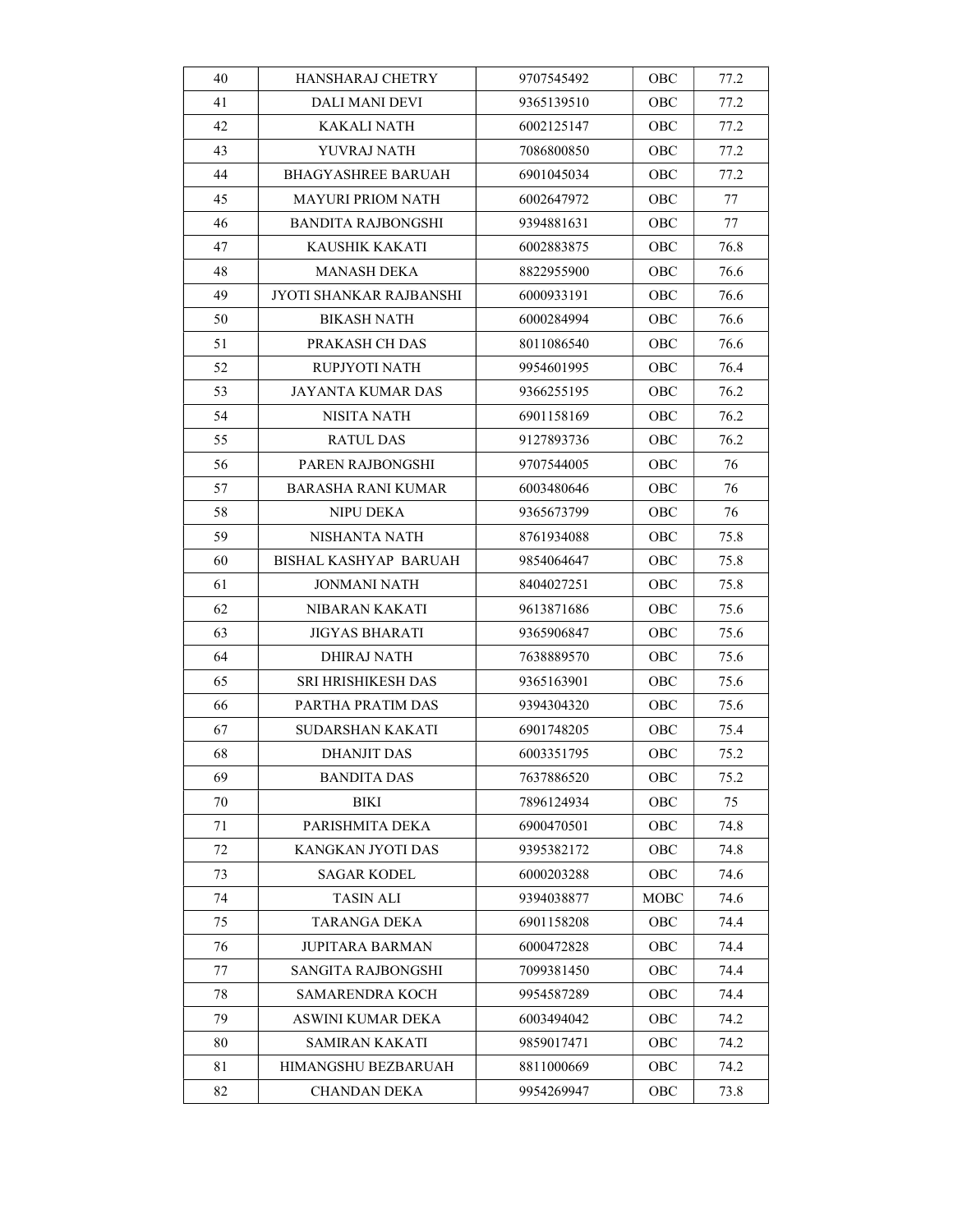| 83  | <b>JISHNU NATH</b>         | 6003018179 | OBC | 73.6 |
|-----|----------------------------|------------|-----|------|
| 84  | ANUPAM SAIKIA              | 6003617045 | OBC | 73.6 |
| 85  | <b>SIMI DAS</b>            | 9678838505 | OBC | 73.6 |
| 86  | <b>BIPUL BARMAN</b>        | 8471832186 | OBC | 73   |
| 87  | <b>LOBITA BARUAH</b>       | 8638049321 | OBC | 73   |
| 88  | <b>BIJIT LASKAR</b>        | 8822603186 | OBC | 72.8 |
| 89  | DEEP JYOTI DEKA            | 8638241851 | OBC | 72.6 |
| 90  | <b>NABAJIT DAS</b>         | 9365854393 | OBC | 72.4 |
| 91  | HIRAKJYOTI MEDHI           | 6000695286 | OBC | 72.4 |
| 92  | RAKHI NATH                 | 6003992957 | OBC | 72   |
| 93  | <b>BHARGAB DAS</b>         | 7636044509 | OBC | 72   |
| 94  | <b>BARASHA RANI DEVI</b>   | 6002132309 | OBC | 71.8 |
| 95  | UDESHNA NATH               | 9707643019 | OBC | 71.6 |
| 96  | RASHMITA DAS               | 7099432492 | OBC | 71.4 |
| 97  | RUPJYOTI NATH              | 9954904716 | OBC | 71.4 |
| 98  | PRIYA DEBNATH              | 6003033623 | ОВС | 71   |
| 99  | JITUL KUMAR                | 7637849234 | OBC | 70.2 |
| 100 | NIHAR RANJAN SAIKIA        | 8638789187 | OBC | 70.2 |
| 101 | PRADYUMNA KUMAR NATH       | 6001575630 | OBC | 70   |
| 102 | PULAK SAHARIA              | 7086628386 | OBC | 69.6 |
| 103 | JINTU DAS                  | 6000567805 | OBC | 69.2 |
| 104 | NABAJIT DAS                | 8099700796 | OBC | 69.2 |
| 105 | AKHIM KUMAR NATH           | 8011693684 | OBC | 69   |
| 106 | AKHIM KUMAR NATH           | 6901102198 | OBC | 68.6 |
| 107 | AKHIM KUMAR NATH           | 7896614474 | OBC | 68.6 |
| 108 | <b>ABINASH DAS</b>         | 7896206909 | OBC | 68.2 |
| 109 | <b>BHAGYASHREE DEKA</b>    | 7002711898 | OBC | 68   |
| 110 | BIRAJ KUMAR NATH           | 6003941019 | OBC | 67.2 |
| 111 | <b>BHARGAB DAS</b>         | 6901765427 | OBC | 67   |
| 112 | PALASH JYOTI DAS           | 9127281903 | OBC | 65.2 |
| 113 | NILUTPAL DAS               | 8011128627 | OBC | 64.8 |
| 114 | PARISHMITA BORA            | 6000394348 | OBC | 64.4 |
| 115 | RUCKMARAJ BHANDARI         | 7638821109 | OBC | 64.4 |
| 116 | BEDAPRAKASH SIVAM          | 8761835134 | OBC | 63.8 |
| 117 | TRISARANI RAJBONGSHI       | 9101578881 | OBC | 63.8 |
| 118 | DHIRAJ KUMAR NATH          | 9132768450 | OBC | 63.6 |
| 119 | DHRITISMA SALOI            | 6001226615 | OBC | 63.4 |
| 120 | <b>SAGAR NATH</b>          | 6000843747 | OBC | 63.2 |
| 121 | RUPJYOTI DEKA              | 8753056762 | OBC | 62.8 |
| 122 | <b>MANASH PRATIM SALOI</b> | 7636890961 | ОВС | 62.8 |
| 123 | PALLAB JYOTI DEKA          | 8822034871 | OBC | 62.6 |
| 124 | MADHURJYA SHIVAM           | 9365698159 | OBC | 62.4 |
| 125 | <b>SANI DAS</b>            | 8638752099 | ОВС | 62.4 |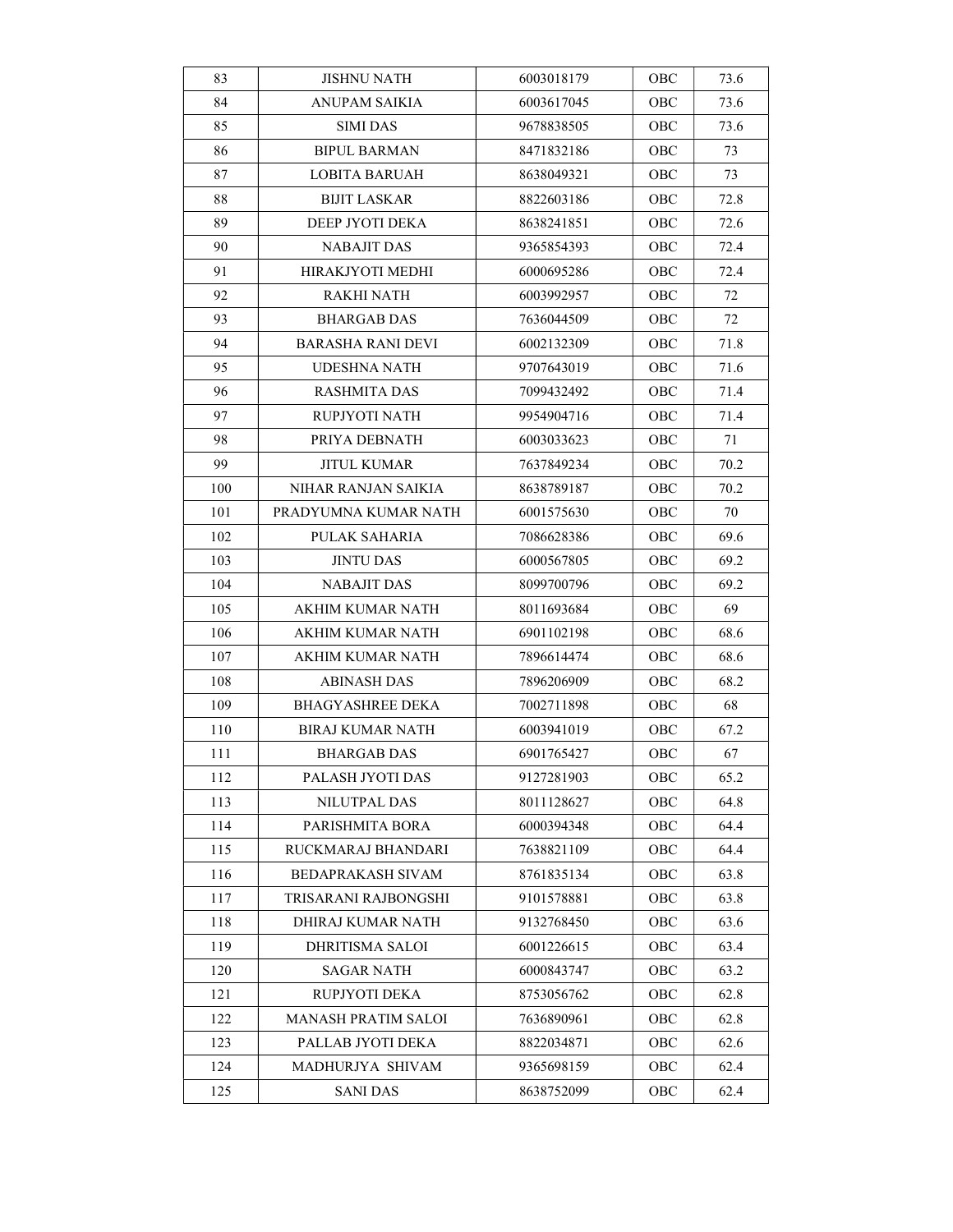| 126 | PRATIM DAS                 | 8822388058 | OBC         | 62.4 |
|-----|----------------------------|------------|-------------|------|
| 127 | <b>ANAMIKA DAS</b>         | 6900329100 | OBC         | 62   |
| 128 | ANAMIKA DAS                | 7099762513 | OBC         | 62   |
| 129 | DRON THAPA                 | 8812083126 | OBC         | 61.4 |
| 130 | <b>TRISANGEE KAKATI</b>    | 6003799116 | OBC         | 61   |
| 131 | MISS MUSKAN BEGUM          | 7896877584 | MOBC        | 61   |
| 132 | <b>MUSKAN BEGUM</b>        | 8822368890 | <b>MOBC</b> | 61   |
| 133 | <b>IYASMIN SULTANA</b>     | 7086639085 | <b>MOBC</b> | 60.2 |
| 134 | MISS IYASMIN SULTANA       | 7099787119 | MOBC        | 60.2 |
| 135 | MANISHA RAJBONGSHI         | 9365182679 | <b>OBC</b>  | 60   |
| 136 | <b>SAMIR DEBNATH</b>       | 8721854813 | OBC         | 59.6 |
| 137 | <b>SUNITA CHETRY</b>       | 6901823691 | OBC         | 58.6 |
| 138 | <b>SUNITA CHETRY</b>       | 9101386534 | OBC         | 58.6 |
| 139 | <b>BINOD LAKRA</b>         | 8822704379 | OBC         | 58.4 |
| 140 | <b>ANTARIP CHOUDHURY</b>   | 9707103986 | OBC         | 57.4 |
| 141 | RUPAM KUMAR                | 9613320461 | OBC         | 57.2 |
| 142 | RUPAM KUMAR                | 9101443100 | OBC         | 57.2 |
| 143 | SUBHASINI GOGOI            | 9394184724 | OBC         | 56.8 |
| 144 | <b>BHASWATI RAJBONGSHI</b> | 8471845082 | OBC         | 56.6 |
| 145 | KANGKAN KAKATI             | 6000904124 | OBC         | 56   |
| 146 | RAKESH KAKATI              | 6002925060 | OBC         | 55.6 |
| 147 | DHRITIMOY BORA             | 7637086163 | OBC         | 55.4 |
| 148 | RIDIP KUMAR                | 7576916481 | OBC         | 55   |
| 149 | NARAYAN GOUTAM             | 8822720228 | OBC         | 54.8 |
| 150 | DIBAKAR DEKA               | 9365731766 | OBC         | 54.8 |
| 151 | PRIYANKA KAKATI            | 9678505908 | OBC         | 54.2 |
| 152 | YUVRAJ CHOUDHURY           | 6901634117 | OBC         | 53.2 |
| 153 | GARIMA DAS                 | 8822669437 | OBC         | 53.2 |
| 154 | <b>DAISY DAS</b>           | 9678653989 | OBC         | 52.6 |
| 155 | <b>BISHAL CHOUDHURY</b>    | 6001077631 | OBC         | 51.8 |
| 156 | DIBYA JYOTI TALUKDAR       | 6001469467 | OBC         | 50.8 |
| 157 | <b>BIKASH CHOUDHURY</b>    | 7637977651 | OBC         | 50.6 |
| 158 | NAYAN JYOTI RAJBONGSHI     | 6000828445 | ОВС         | 49.8 |
| 159 | MANASH JYOTI DEKA          | 9365156601 | OBC         | 49.4 |
| 160 | MITALI KAKATI              | 6900604092 | OBC         | 49   |
| 161 | DHANJIT NATH               | 9678682808 | ОВС         | 48.8 |
| 162 | SRI KASHYAP NATH           | 8474884072 | OBC         | 48   |
| 163 | BHAGYASREE SAHARIA         | 6901303889 | OBC         | 47   |
| 164 | KRIPANKAR KUMAR            | 8822987514 | ОВС         | 46.8 |
| 165 | JAYANTA NATH               | 6901711665 | OBC         | 45.4 |
| 166 | KALYAN PRATIM DEKA         | 8812026982 | OBC         | 42.4 |
| 167 | <b>JUBIN DAS</b>           | 9101706228 | OBC         | 41.4 |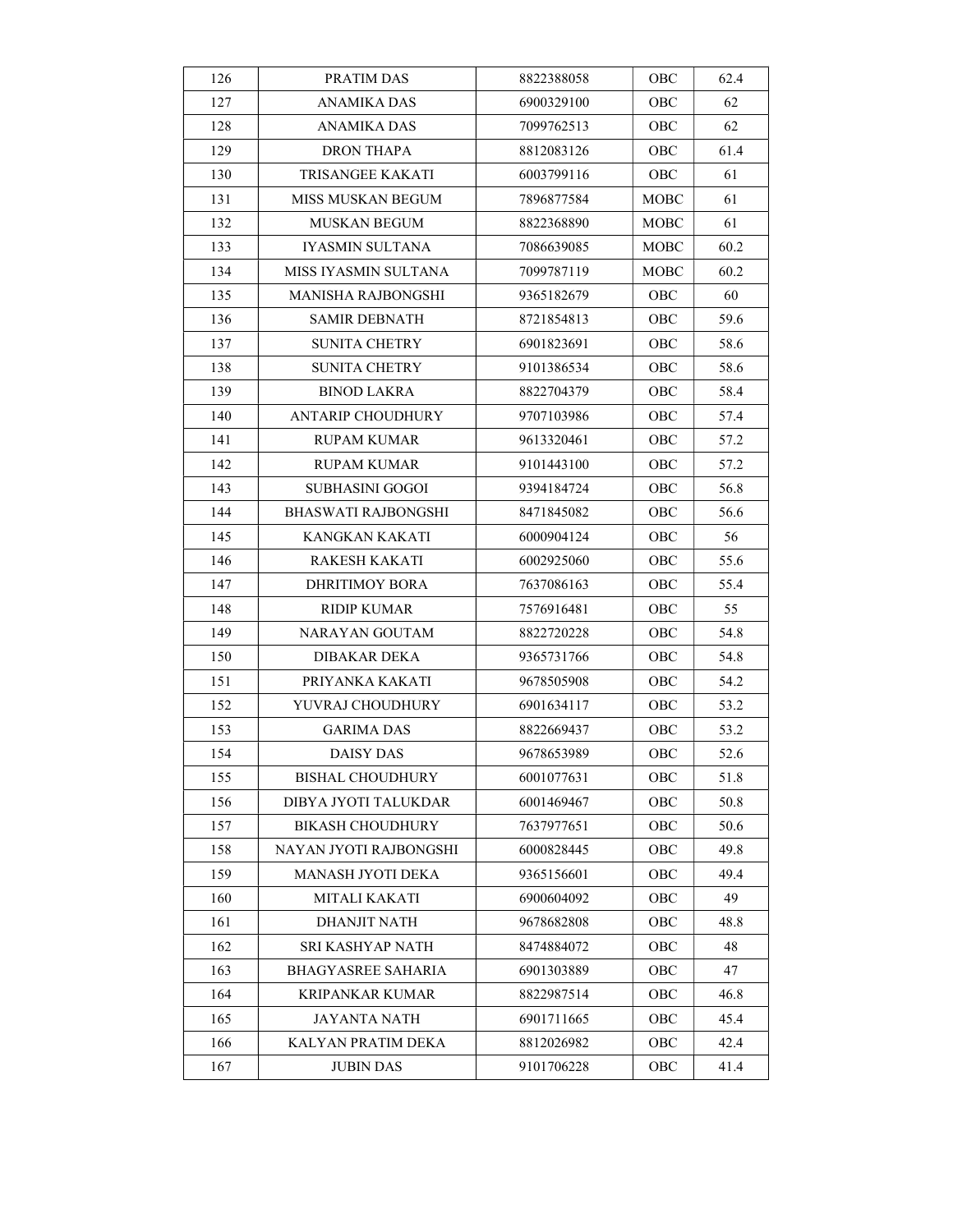## UNRESERVED-WAITING LIST

| SL             | Name                       | Phone<br><b>Number</b> | Caste          | $\frac{0}{0}$ |
|----------------|----------------------------|------------------------|----------------|---------------|
| 1              | PRANAMI SARMA              | 6901305641             | <b>GENERAL</b> | 86            |
| $\overline{2}$ | HIMANGSHU HAZARIKA         | 6000986879             | GENERAL        | 86            |
| 3              | DHIRAJ KALITA              | 6002964239             | <b>GENERAL</b> | 86            |
| $\overline{4}$ | PARTHA SARATHI HAZARIKA    | 6003810872             | <b>GENERAL</b> | 86            |
| 5              | <b>SWEETY YASMIN</b>       | 7399178470             | <b>GENERAL</b> | 86            |
| 6              | <b>MEGHALI</b>             | 9101947610             | <b>GENERAL</b> | 86            |
| $\overline{7}$ | <b>MOZAKKIR HOQUE</b>      | 9954664074             | <b>GENERAL</b> | 86            |
| $\,$ 8 $\,$    | NASMIN SULTANA             | 8099907400             | <b>GENERAL</b> | 86            |
| 9              | RAKTIM CHANDRA SHARMA      | 8135960481             | <b>GENERAL</b> | 86            |
| 10             | <b>TANMOY DEKA</b>         | 9365429491             | <b>GENERAL</b> | 86            |
| 11             | <b>SAKIB AL HASSAN</b>     | 6003292789             | GENERAL        | 85.8          |
| 12             | SHIVSHANKAR DEKA           | 9401405163             | <b>GENERAL</b> | 85.8          |
| 13             | <b>MRINMOY BARUAH</b>      | 7086346351             | <b>GENERAL</b> | 85.8          |
| 14             | <b>ANKUR DEKA</b>          | 8099242513             | <b>GENERAL</b> | 85.8          |
| 15             | <b>ARIFUL HOOUE</b>        | 9508868310             | <b>GENERAL</b> | 85.8          |
| 16             | RAJASHREE SARMA            | 8011639439             | <b>GENERAL</b> | 85.8          |
| 17             | PRANAMI DEKA               | 8876732794             | <b>GENERAL</b> | 85.6          |
| 18             | <b>JALISMITA KAKATI</b>    | 9678568905             | GENERAL        | 85.6          |
| 19             | <b>SABNAM CHOUDHURY</b>    | 9864023526             | <b>GENERAL</b> | 85.6          |
| 20             | RAKTIM JYOTI KALITA        | 6901113319             | <b>GENERAL</b> | 85.6          |
| 21             | ANISHA RAHMAN              | 9707221487             | <b>GENERAL</b> | 85.6          |
| 22             | <b>JAANMONI DEKA</b>       | 8473020265             | <b>GENERAL</b> | 85.6          |
| 23             | <b>BHASKARJYOTI KALITA</b> | 9365734245             | <b>GENERAL</b> | 85.4          |
| 24             | <b>NABIUL AZAM</b>         | 8812958223             | <b>GENERAL</b> | 85.4          |
| 25             | <b>JURITA DUTTA</b>        | 7636922614             | <b>GENERAL</b> | 85.4          |
| 26             | KAUSTAV MANI BARUAH        | 6002564664             | <b>GENERAL</b> | 85.4          |
| 27             | <b>CHAMPAK KALITA</b>      | 9957254072             | <b>GENERAL</b> | 85.2          |
| 28             | SIKHA RANI BORA            | 9957807945             | <b>GENERAL</b> | 85.2          |
| 29             | <b>HAIDAR ALI</b>          | 8099444737             | <b>GENERAL</b> | 85.2          |
| 30             | ANURAG DEKA                | 9954049722             | GENERAL        | 85.2          |
| 31             | <b>BARASHA KALITA</b>      | 9707087489             | <b>GENERAL</b> | 85.2          |
| 32             | NARGISH SULTANA            | 6003376067             | GENERAL        | 85.2          |
| 33             | <b>ASHIF HUSSAIN</b>       | 9864942563             | <b>GENERAL</b> | 85.2          |
| 34             | <b>JAHNABEE KALITA</b>     | 9954517681             | <b>GENERAL</b> | 85            |
| 35             | ANGSHUMAN GOSWAMI          | 9864044904             | <b>GENERAL</b> | 85            |
| 36             | SANGITA KALITA             | 7086569936             | <b>GENERAL</b> | 85            |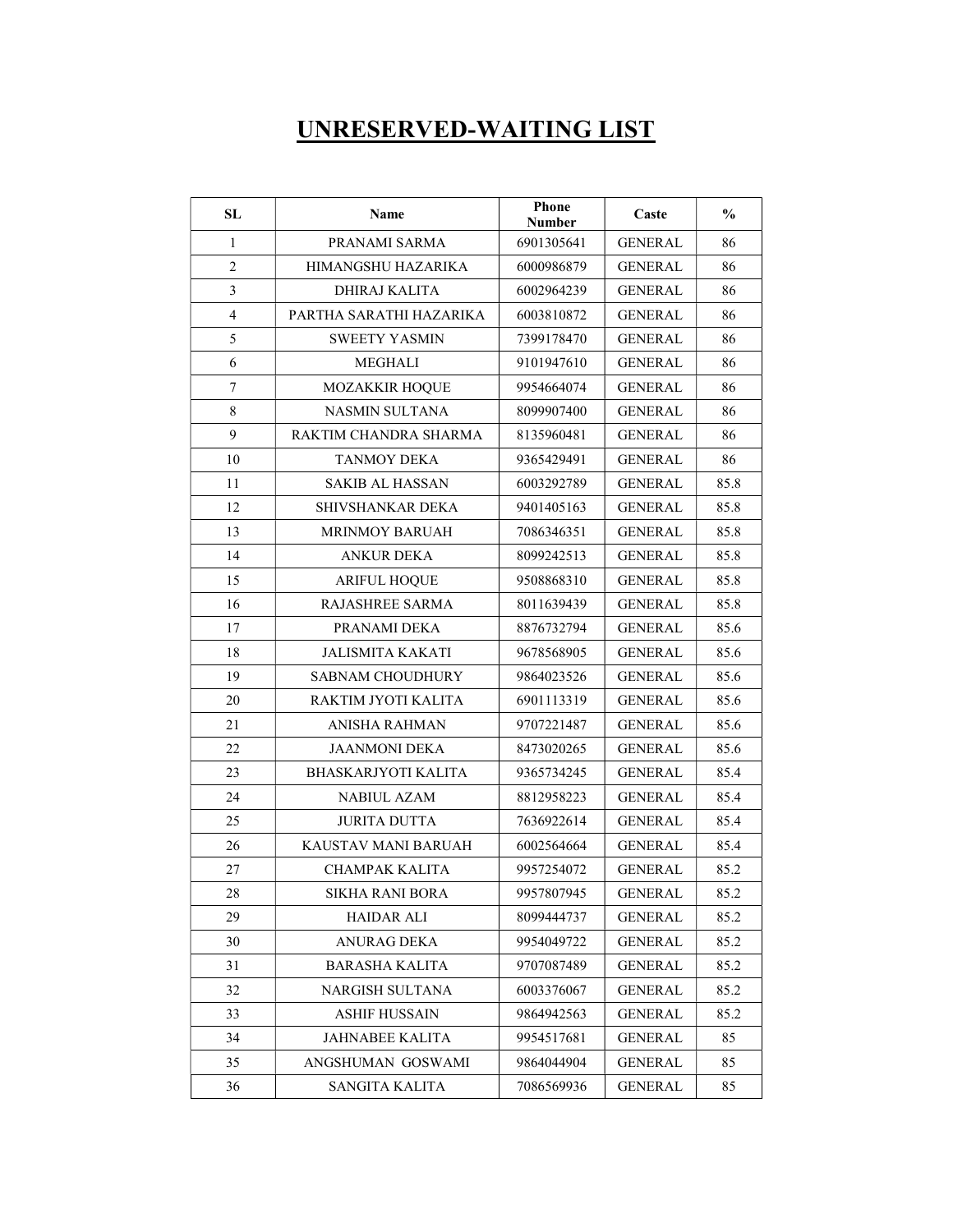| 37 | <b>HRITTIK KALITA</b>  | 8135080999 | GENERAL        | 85   |
|----|------------------------|------------|----------------|------|
| 38 | <b>BEAUTY KALITA</b>   | 7638003017 | GENERAL        | 84.8 |
| 39 | <b>SUNITA DEKA</b>     | 7099181294 | <b>GENERAL</b> | 84.8 |
| 40 | TINAMANI DEKA          | 7099145704 | GENERAL        | 84.8 |
| 41 | NASMIN SULTANA         | 6901824781 | GENERAL        | 84.8 |
| 42 | HRISHIKESH SARMAH      | 8822105195 | GENERAL        | 84.6 |
| 43 | MANAS DUTTA            | 9864753371 | GENERAL        | 84.6 |
| 44 | HIMANSHU KALITA        | 7636903195 | GENERAL        | 84.6 |
| 45 | DIPAMONI KALITA        | 8399083193 | GENERAL        | 84.6 |
| 46 | SIMANTA SAHARIA        | 9707719593 | GENERAL        | 84.6 |
| 47 | NAJMIN NIHAR           | 8822080273 | GENERAL        | 84.6 |
| 48 | <b>HAMIM RABBIK</b>    | 9365081145 | GENERAL        | 84.6 |
| 49 | YAJURBEDI SARMA        | 9678710783 | GENERAL        | 84.6 |
| 50 | MUSKAN SULTANA         | 9508348477 | <b>GENERAL</b> | 84.6 |
| 51 | MOHAMMAD ASHIF HUSSAIN | 8876158049 | GENERAL        | 84.6 |
| 52 | RITURAJ KALITA         | 9365749534 | <b>GENERAL</b> | 84.6 |
| 53 | UPAKUL SARMA           | 7086678513 | GENERAL        | 84.4 |
| 54 | DEBAJIT DUTTA          | 9365573911 | GENERAL        | 84.4 |
| 55 | JAYASRI KALITA         | 9859648969 | GENERAL        | 84.4 |
| 56 | PIJUSHNATH             | 8136078797 | GENERAL        | 84.4 |
| 57 | MEGHA BEGUM            | 6003535315 | GENERAL        | 84.4 |
| 58 | DEBAJIT DUTTA          | 8473882076 | GENERAL        | 84.4 |
| 59 | <b>BIRAJ DEKA</b>      | 6900220836 | GENERAL        | 84.4 |
| 60 | JARNA SIDDIKA          | 9854501102 | GENERAL        | 84.2 |
| 61 | JYOTISMITA DAS         | 9101463075 | GENERAL        | 84.2 |
| 62 | MIKI DEKA              | 8254804363 | <b>GENERAL</b> | 84.2 |
| 63 | DEBAJIT SAHARIAH       | 8822181623 | GENERAL        | 84.2 |
| 64 | BASED ALI              | 6002524020 | GENERAL        | 84   |
| 65 | DEV SINGH              | 7086347430 | GENERAL        | 84   |
| 66 | JYOTISHMAN BHATTA      | 6003431744 | <b>GENERAL</b> | 84   |
| 67 | RITURAJ KALITA         | 9957531178 | <b>GENERAL</b> | 84   |
| 68 | PRITEE KALITA          | 7864958288 | <b>GENERAL</b> | 83.8 |
| 69 | JUBLI JAMAN            | 8822630894 | <b>GENERAL</b> | 83.8 |
| 70 | <b>SELIMA AKHTARA</b>  | 9394626764 | <b>GENERAL</b> | 83.8 |
| 71 | KABERI SARMA           | 6002263155 | <b>GENERAL</b> | 83.8 |
| 72 | <b>ANUPAM SUT</b>      | 6003843500 | <b>GENERAL</b> | 83.8 |
| 73 | <b>MOON AHMED</b>      | 9678496499 | <b>GENERAL</b> | 83.8 |
| 74 | SANIYA NAZIR           | 7576957056 | <b>GENERAL</b> | 83.8 |
| 75 | <b>BHASKAR KALITA</b>  | 7002439921 | <b>GENERAL</b> | 83.8 |
| 76 | KHALID MEHMUD          | 8822092857 | GENERAL        | 83.8 |
| 77 | JARNA DEKA             | 7086210385 | <b>GENERAL</b> | 83.6 |
| 78 | REKIBUL ISLAM          | 8761069265 | <b>GENERAL</b> | 83.6 |
| 79 | <b>CHEMINA BEGUM</b>   | 9101691072 | <b>GENERAL</b> | 83.6 |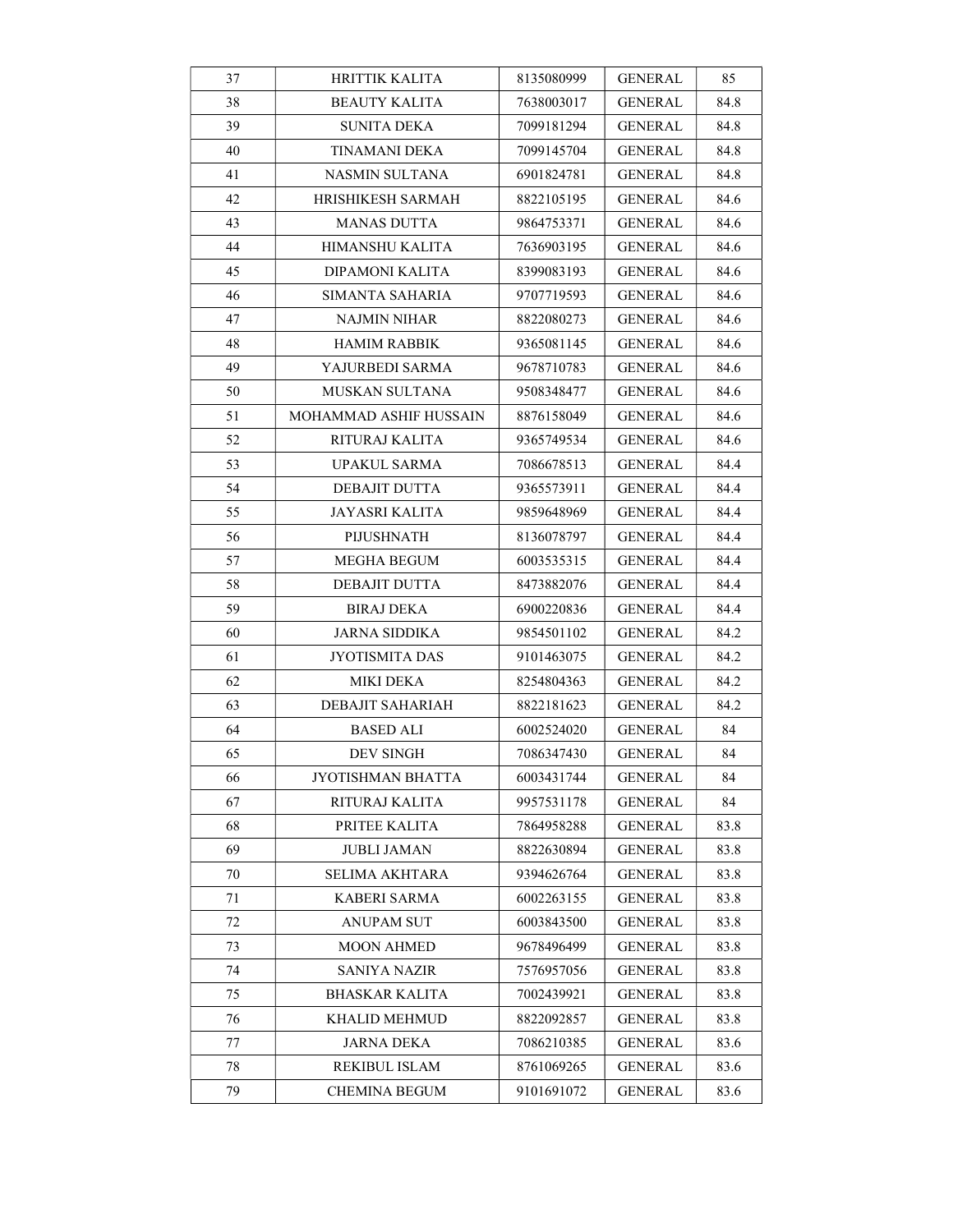| 80  | ASMA YESMIN                | 9101492676 | <b>GENERAL</b> | 83.6 |
|-----|----------------------------|------------|----------------|------|
| 81  | ADITYA KUMAR THAKUR        | 6001428395 | GENERAL        | 83.4 |
| 82  | MINASHRI KALITA            | 9864783281 | <b>GENERAL</b> | 83.4 |
| 83  | BISHAL MADHUKULYA          | 9707551244 | <b>GENERAL</b> | 83.4 |
| 84  | RITUPARNA NATH             | 8134048643 | GENERAL        | 83.4 |
| 85  | KANGKANA DEKA              | 8876377120 | <b>GENERAL</b> | 83.4 |
| 86  | <b>BANDITA DEKA</b>        | 7099282351 | <b>GENERAL</b> | 83.4 |
| 87  | NILAKSHI SARMA             | 6002613134 | <b>GENERAL</b> | 83.4 |
| 88  | <b>SARTAZ E ALAM</b>       | 8822661650 | <b>GENERAL</b> | 83.2 |
| 89  | HIFJUR RAHMAN              | 6913324168 | GENERAL        | 83.2 |
| 90  | JAHIR ALI                  | 6900668218 | GENERAL        | 83.2 |
| 91  | <b>CHINMOY DEKA</b>        | 7099678729 | <b>GENERAL</b> | 83.2 |
| 92  | <b>EDUL HAQUE</b>          | 7099817268 | <b>GENERAL</b> | 83.2 |
| 93  | JYOTIRMAY RABHA            | 7099764592 | GENERAL        | 83.2 |
| 94  | APSANA BEGUM               | 6026689390 | <b>GENERAL</b> | 83   |
| 95  | SASANKA KASHYAP            | 7099946485 | <b>GENERAL</b> | 83   |
| 96  | NIPAN DEKA                 | 9435365209 | GENERAL        | 83   |
| 97  | <b>SARIFUL HASSAN</b>      | 8876159953 | <b>GENERAL</b> | 83   |
| 98  | PARHINA KHANDAKAR          | 6000219530 | <b>GENERAL</b> | 83   |
| 99  | ANUPJYOTI SARMA            | 9127482723 | <b>GENERAL</b> | 82.8 |
| 100 | <b>GANGADHAR UPADHYAYA</b> | 9954052906 | GENERAL        | 82.8 |
| 101 | <b>RAJIBUL HAQUE</b>       | 9706123853 | GENERAL        | 82.8 |
| 102 | SAHIDUL ISLAM              | 7637084775 | GENERAL        | 82.8 |
| 103 | <b>ARIJIT SARMA</b>        | 6003509718 | GENERAL        | 82.8 |
| 104 | KULDEEP KALITA             | 6002980439 | GENERAL        | 82.8 |
| 105 | <b>RAKESH DEKA</b>         | 6900977704 | <b>GENERAL</b> | 82.6 |
| 106 | MINARUL HAQUE AHMED        | 8822387877 | <b>GENERAL</b> | 82.6 |
| 107 | SRI BHUPALI DEVI           | 7099577732 | GENERAL        | 82.6 |
| 108 | PANKAJ DEKA                | 6003178924 | <b>GENERAL</b> | 82.6 |
| 109 | MOSTAK AHMED               | 6002601378 | <b>GENERAL</b> | 82.6 |
| 110 | PRAHARJYOTI SARMAH         | 9394881487 | <b>GENERAL</b> | 82.4 |
| 111 | <b>KARAN DEKA</b>          | 9198640449 | <b>GENERAL</b> | 82.4 |
| 112 | ANKURJYOTI DEKA            | 7086631965 | <b>GENERAL</b> | 82.4 |
| 113 | KASTURIKA BHUYAN           | 9859006469 | <b>GENERAL</b> | 82.4 |
| 114 | PRINCE ASIF ALI            | 8011839774 | <b>GENERAL</b> | 82.4 |
| 115 | RESMIN SULTANA             | 8136077826 | <b>GENERAL</b> | 82.4 |
| 116 | <b>SAURAV THAKURIA</b>     | 7086506202 | <b>GENERAL</b> | 82.4 |
| 117 | DEBAJANI KALITA            | 9864048736 | <b>GENERAL</b> | 82.4 |
| 118 | <b>TARIQUL ISLAM</b>       | 6000847661 | <b>GENERAL</b> | 82.4 |
| 119 | IDUL AMIN                  | 7896107274 | <b>GENERAL</b> | 82.4 |
| 120 | DRISTINANDAN DUTTA         | 6002556523 | <b>GENERAL</b> | 82.2 |
| 121 | BHABA JYOTI DEKA           | 9101823056 | <b>GENERAL</b> | 82.2 |
| 122 | <b>MAJIDUL HAQUE</b>       | 8254970288 | <b>GENERAL</b> | 82.2 |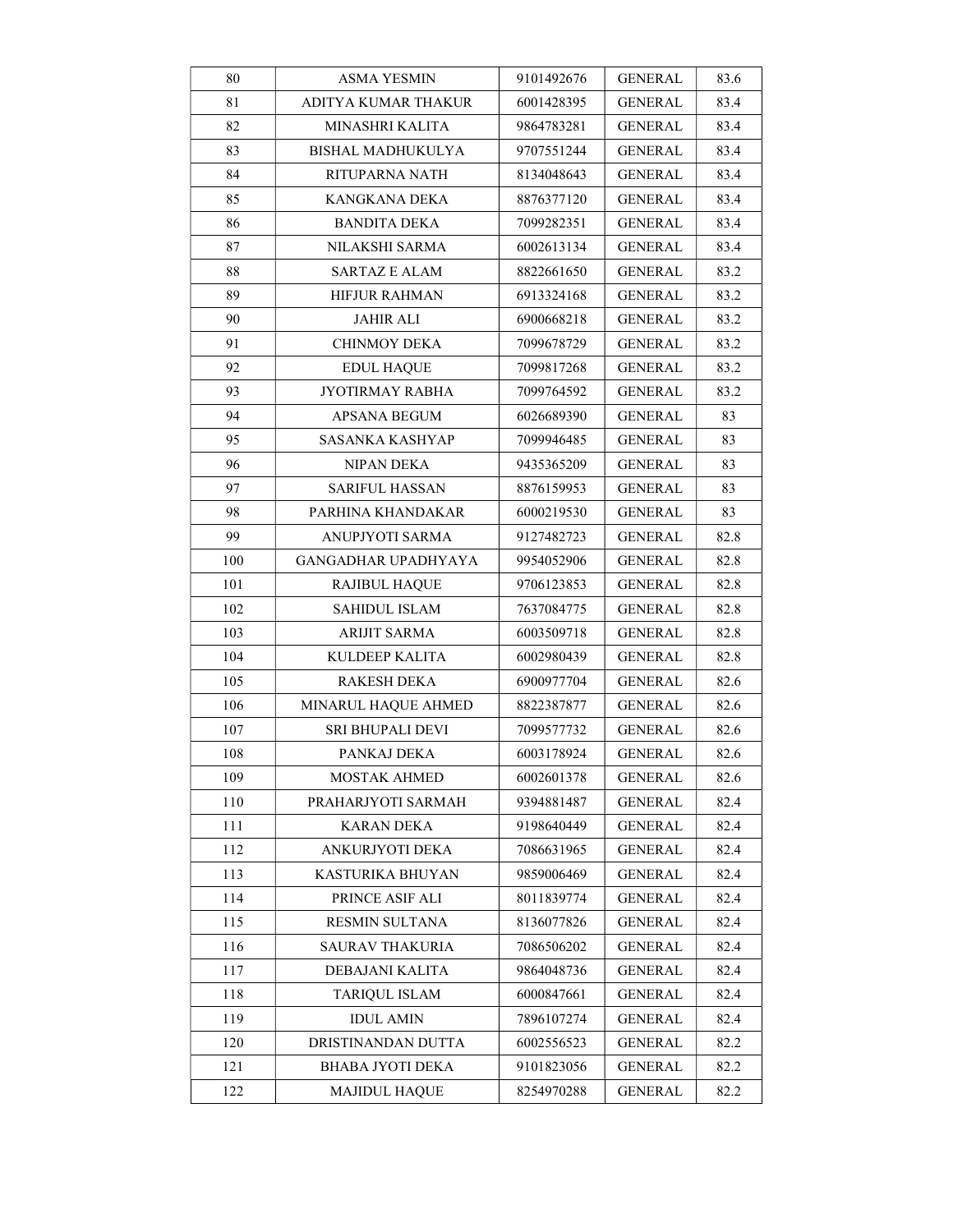| 123 | KOUSHIK GOSWAMI            | 8822371139 | <b>GENERAL</b> | 82.2 |
|-----|----------------------------|------------|----------------|------|
| 124 | HRISHIKESH SARMA           | 7086520682 | <b>GENERAL</b> | 82.2 |
| 125 | <b>BENJIR NASRIN AHMED</b> | 8403085766 | <b>GENERAL</b> | 82   |
| 126 | SAGAR DIP BHATTA           | 7636955079 | <b>GENERAL</b> | 82   |
| 127 | <b>BANDITA DEKA</b>        | 8486534776 | <b>GENERAL</b> | 82   |
| 128 | NITUL KUMAR DEKA           | 8812884170 | GENERAL        | 82   |
| 129 | <b>GLENIS ZAHIR</b>        | 6026853503 | <b>GENERAL</b> | 82   |
| 130 | JURIARA BEGUM              | 6900625754 | <b>GENERAL</b> | 82   |
| 131 | <b>LAILA MOZNU</b>         | 9864934862 | <b>GENERAL</b> | 81.8 |
| 132 | NIKHA RANI KALITA          | 8256915759 | GENERAL        | 81.8 |
| 133 | CHINMOY DEKA               | 9394304665 | GENERAL        | 81.8 |
| 134 | DIPANKAR NAMA DAS          | 9101400169 | GENERAL        | 81.8 |
| 135 | <b>JERIFA YESMIN</b>       | 9864405772 | <b>GENERAL</b> | 81.8 |
| 136 | NIKHIL DEKA                | 6001722522 | <b>GENERAL</b> | 81.8 |
| 137 | SONIYARA BEGUM             | 7896272021 | GENERAL        | 81.8 |
| 138 | SIMANTA DEKA               | 9678338880 | <b>GENERAL</b> | 81.6 |
| 139 | KRISHNAKSHI KALITA         | 6003845588 | GENERAL        | 81.6 |
| 140 | DHIRAJ KASHYAP             | 6003082749 | <b>GENERAL</b> | 81.6 |
| 141 | SRI NILOTPAL SARMA         | 6003246281 | <b>GENERAL</b> | 81.6 |
| 142 | ANKITA KALITA              | 9395351531 | <b>GENERAL</b> | 81.6 |
| 143 | MANASH PRATIM SHARMA       | 6003041318 | GENERAL        | 81.6 |
| 144 | JEBIN AKHTARA              | 9365473205 | GENERAL        | 81.4 |
| 145 | JERIFA AHMEDA              | 9101405874 | <b>GENERAL</b> | 81.4 |
| 146 | NAZIYA AHMEDA              | 8822676232 | GENERAL        | 81.4 |
| 147 | <b>JINTU RAHMAN</b>        | 6000949437 | <b>GENERAL</b> | 81.4 |
| 148 | NISHITA SARMA              | 6003582399 | <b>GENERAL</b> | 81.4 |
| 149 | <b>ARIJIT DEKA</b>         | 8399061989 | <b>GENERAL</b> | 81.4 |
| 150 | GUNJANA BARUAH             | 9401475386 | GENERAL        | 81.2 |
| 151 | <b>SAILEN DEKA</b>         | 7099750438 | <b>GENERAL</b> | 81.2 |
| 152 | NIHARIKA KALITA            | 7099639344 | <b>GENERAL</b> | 81.2 |
| 153 | <b>RAIHAN FIRDOSH</b>      | 9577603529 | <b>GENERAL</b> | 81.2 |
| 154 | KARAN JYOTI KALITA         | 6900156417 | <b>GENERAL</b> | 81.2 |
| 155 | RIDEEP KUMAR KALITA        | 6002624167 | GENERAL        | 81   |
| 156 | KANKAN SARMA               | 9864844678 | <b>GENERAL</b> | 81   |
| 157 | LUNA KALITA                | 6901625734 | GENERAL        | 81   |
| 158 | <b>ISHA ALI</b>            | 7896126946 | GENERAL        | 81   |
| 159 | SAURAV KASHYAP             | 6003809430 | <b>GENERAL</b> | 81   |
| 160 | DHIRAJ DEKA                | 7637864563 | <b>GENERAL</b> | 81   |
| 161 | <b>BARASHA SAHARIAH</b>    | 8473843166 | <b>GENERAL</b> | 80.8 |
| 162 | DIBYA JYOTI RAJBONSHI      | 7636841137 | <b>GENERAL</b> | 80.8 |
| 163 | PINTU SARMAH               | 6001953637 | <b>GENERAL</b> | 80.8 |
| 164 | DURLLABH JYOTI DEKA        | 9395379133 | GENERAL        | 80.8 |
| 165 | <b>MAZFIARA SULTANA</b>    | 8822055300 | <b>GENERAL</b> | 80.8 |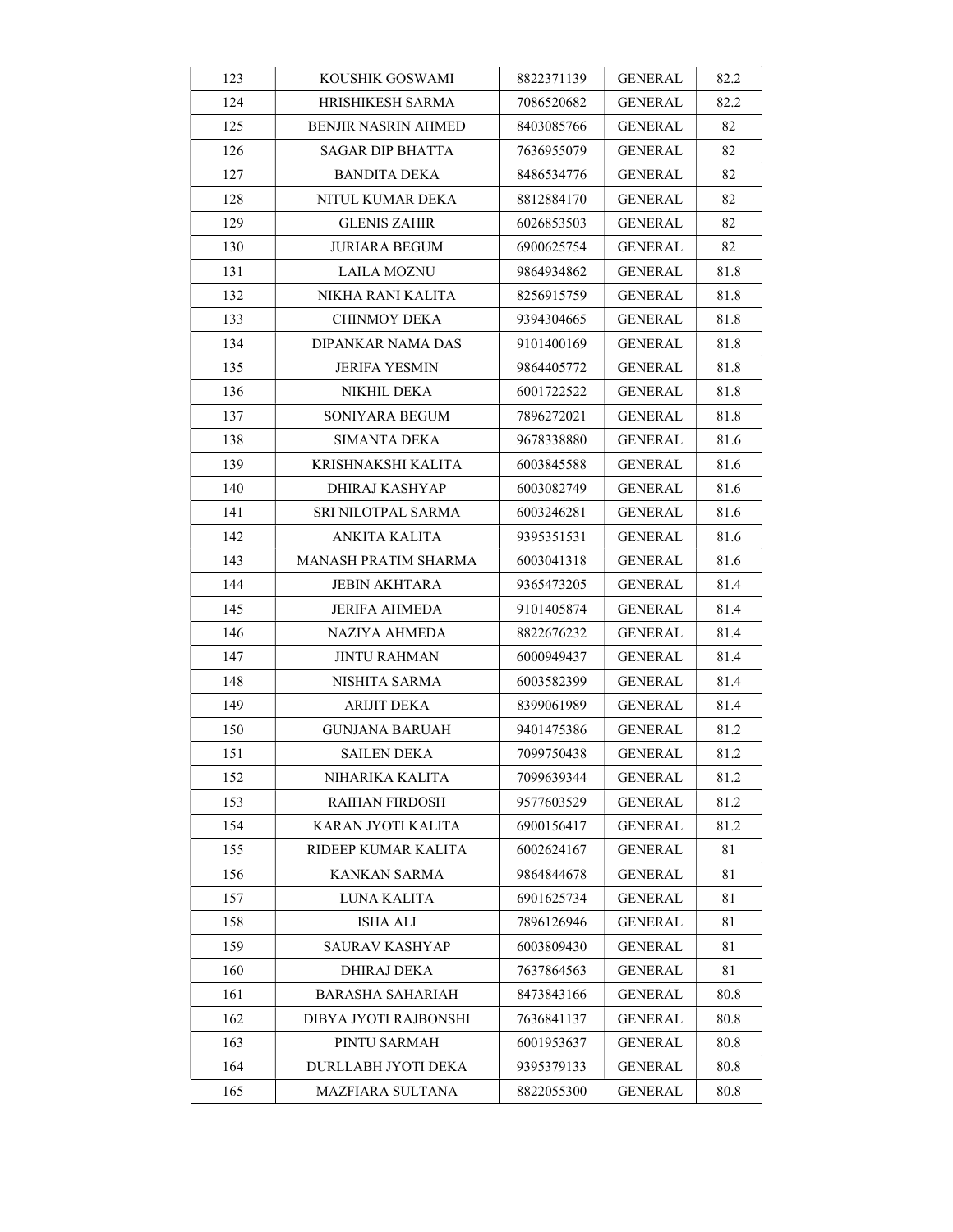| 166 | PINTU SARMAH           | 8472865825 | GENERAL        | 80.8 |
|-----|------------------------|------------|----------------|------|
| 167 | NAMRATA DEKA           | 8822718224 | GENERAL        | 80.8 |
| 168 | JYOTISHMAN DEKA        | 8402803931 | <b>GENERAL</b> | 80.8 |
| 169 | YESMIN SULTANA         | 9365307162 | GENERAL        | 80.8 |
| 170 | <b>BITUPAN BARUAH</b>  | 6900201912 | GENERAL        | 80.8 |
| 171 | KANGKAN KALITA         | 6900221266 | <b>GENERAL</b> | 80.8 |
| 172 | BITUPAN BARUAH         | 6001891758 | <b>GENERAL</b> | 80.8 |
| 173 | NISHA RANI DEKA        | 6003106828 | <b>GENERAL</b> | 80.8 |
| 174 | TAZMIN SULTANA         | 9707058724 | <b>GENERAL</b> | 80.6 |
| 175 | LUBANA SANIA PARBIN    | 9954869222 | <b>GENERAL</b> | 80.6 |
| 176 | ZIDAN THAKURIA         | 8011501596 | GENERAL        | 80.6 |
| 177 | NURMAHAMMAD SAH DEWAN  | 9531066019 | <b>GENERAL</b> | 80.6 |
| 178 | <b>ASIK HUSSAIN</b>    | 7086588710 | <b>GENERAL</b> | 80.6 |
| 179 | MAHIDUL ALI            | 9954232822 | GENERAL        | 80.6 |
| 180 | <b>KAUSHIK DEKA</b>    | 9707113877 | <b>GENERAL</b> | 80.6 |
| 181 | ABINASH DEKA           | 8099590084 | GENERAL        | 80.6 |
| 182 | <b>DHIMAN DEKA</b>     | 9101115857 | GENERAL        | 80.6 |
| 183 | HIRAK JYOTI DEKA       | 7635853702 | <b>GENERAL</b> | 80.6 |
| 184 | ANTARIPA DEKA          | 9508631895 | <b>GENERAL</b> | 80.4 |
| 185 | <b>TINKU SARMA</b>     | 6002526855 | <b>GENERAL</b> | 80.4 |
| 186 | PRIYANKI DEKA          | 6901762374 | <b>GENERAL</b> | 80.4 |
| 187 | FARIJA RAHMAN          | 9707126441 | <b>GENERAL</b> | 80.4 |
| 188 | <b>LUTFUR HAQUE</b>    | 8135808792 | GENERAL        | 80.4 |
| 189 | <b>SWAHNAZ HUSSAIN</b> | 8099694472 | <b>GENERAL</b> | 80.4 |
| 190 | ANKITA DEKA            | 9577236387 | <b>GENERAL</b> | 80.2 |
| 191 | RANJAN KUMAR           | 6901748114 | <b>GENERAL</b> | 80.2 |
| 192 | <b>RITTIK HUSSAIN</b>  | 7896181008 | <b>GENERAL</b> | 80.2 |
| 193 | ABDULLA BAKSHI         | 8638585329 | GENERAL        | 80.2 |
| 194 | <b>SUMITA BEGUM</b>    | 9365383043 | <b>GENERAL</b> | 80.2 |
| 195 | DIKSHA SARMA           | 6001344951 | <b>GENERAL</b> | 80   |
| 196 | RIKI AHMED             | 9854224090 | <b>GENERAL</b> | 80   |
| 197 | DIKSHA SARMA           | 8399087265 | <b>GENERAL</b> | 80   |
| 198 | HIMASHREE KALITA       | 6901547398 | <b>GENERAL</b> | 80   |
| 199 | NEKIBAR RAHMAN         | 6900855659 | <b>GENERAL</b> | 80   |
| 200 | <b>SIMA PARBIN</b>     | 7086099599 | GENERAL        | 80   |
| 201 | ANOWAR HUSSAIN         | 9864479116 | <b>GENERAL</b> | 79.8 |
| 202 | PRIYANKA BARMAN        | 8638548916 | <b>GENERAL</b> | 79.8 |
| 203 | JASMIN AHMED           | 6003380978 | <b>GENERAL</b> | 79.8 |
| 204 | <b>SAFI ZAMAN</b>      | 6000511027 | GENERAL        | 79.8 |
| 205 | SHIBANGI DEKA          | 8876574170 | GENERAL        | 79.6 |
| 206 | SRI SHIBANGI DEKA      | 9859262476 | <b>GENERAL</b> | 79.6 |
| 207 | <b>RESMINA BEGUM</b>   | 9954140453 | <b>GENERAL</b> | 79.6 |
| 208 | KISHOR KALITA          | 9101218705 | <b>GENERAL</b> | 79.6 |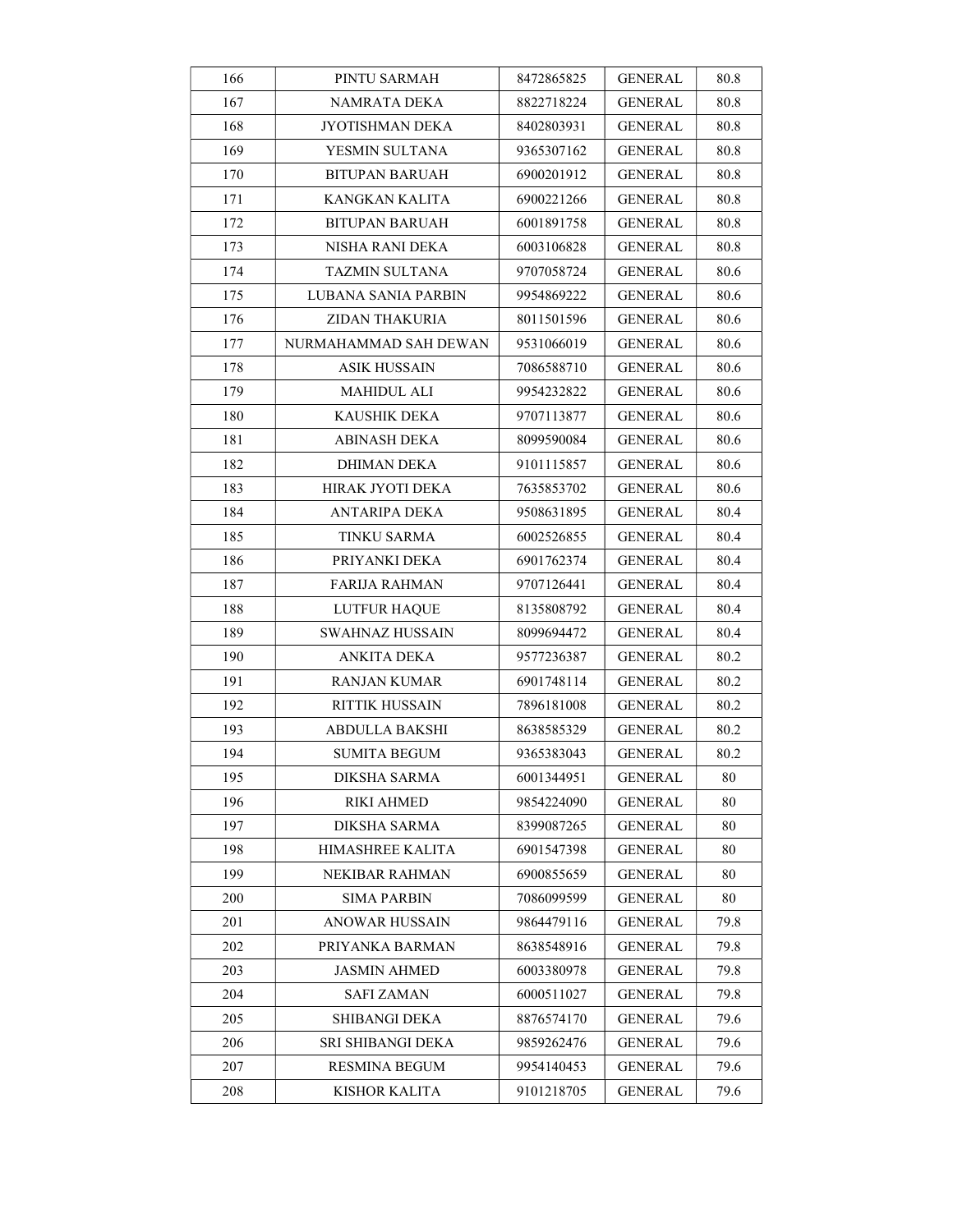| 209 | DIPSIKHA BHATTACHARYYA    | 7002979075 | <b>GENERAL</b> | 79.6 |
|-----|---------------------------|------------|----------------|------|
| 210 | <b>RATUL DAS</b>          | 8403093542 | <b>GENERAL</b> | 79.4 |
| 211 | SAHNAWAZ HUSSAIN          | 7086616396 | <b>GENERAL</b> | 79.4 |
| 212 | NABAJYOTI KALITA          | 7638822134 | <b>GENERAL</b> | 79.4 |
| 213 | MRIGANKA DEKA             | 8486807187 | <b>GENERAL</b> | 79.4 |
| 214 | SUHIL ALAM                | 8811002577 | <b>GENERAL</b> | 79.4 |
| 215 | MOMI DEKA                 | 6026673736 | GENERAL        | 79.2 |
| 216 | MD INZAMUL HAQUE          | 6003454249 | <b>GENERAL</b> | 79.2 |
| 217 | <b>TAJMINA BEGUM</b>      | 7086638713 | GENERAL        | 79.2 |
| 218 | DHRITISMAN KALITA         | 8876716227 | GENERAL        | 79.2 |
| 219 | <b>BASTOB RAJBONGSHI</b>  | 7576854953 | GENERAL        | 79.2 |
| 220 | SIMANTA KUMAR DAS         | 9365314021 | GENERAL        | 79   |
| 221 | <b>ANKUR DEKA</b>         | 6002740656 | <b>GENERAL</b> | 79   |
| 222 | ABDUL RAZZAK              | 7086339829 | GENERAL        | 79   |
| 223 | RIKUJYOTI GAUTAM          | 6000677085 | <b>GENERAL</b> | 79   |
| 224 | <b>AMINUL HAQUE</b>       | 6000309239 | GENERAL        | 78.8 |
| 225 | SHAHINUR RAHMAN           | 9854257459 | <b>GENERAL</b> | 78.8 |
| 226 | SOMYAJEET KALITA          | 9577971253 | GENERAL        | 78.8 |
| 227 | SHIKHARANI RAHMAN         | 8011558342 | <b>GENERAL</b> | 78.8 |
| 228 | <b>JESHMIN SULTANA</b>    | 8638068713 | <b>GENERAL</b> | 78.6 |
| 229 | MAHMUDUL HASAN            | 9859448702 | GENERAL        | 78.6 |
| 230 | RITUPARNA DEKA            | 9707188212 | <b>GENERAL</b> | 78.6 |
| 231 | <b>BIRAJ DEKA</b>         | 9954281066 | <b>GENERAL</b> | 78.4 |
| 232 | <b>TAZKIA SULTANA</b>     | 6000140878 | GENERAL        | 78.4 |
| 233 | MD RIKI ALL WARISH SAIKIA | 7086754396 | <b>GENERAL</b> | 78.4 |
| 234 | <b>BIRAJ DEKA</b>         | 6900942840 | <b>GENERAL</b> | 78.4 |
| 235 | <b>RAJIB ALI</b>          | 7099192637 | GENERAL        | 78.4 |
| 236 | <b>ABDUL MATIN</b>        | 9101504954 | GENERAL        | 78.2 |
| 237 | <b>DHIRAJ SARMA</b>       | 9954683695 | <b>GENERAL</b> | 78.2 |
| 238 | MADHURYYA SARMAH          | 7099797837 | <b>GENERAL</b> | 78.2 |
| 239 | RAKESH ALI                | 6900428247 | <b>GENERAL</b> | 78.2 |
| 240 | TUHIN KASHYAP             | 9613560912 | <b>GENERAL</b> | 78.2 |
| 241 | SAURAV KALITA             | 7399431517 | GENERAL        | 78.2 |
| 242 | RABINA KALITA             | 6003533889 | <b>GENERAL</b> | 78.2 |
| 243 | <b>JITU ALI</b>           | 7896401913 | <b>GENERAL</b> | 78   |
| 244 | <b>ASIF RACHID</b>        | 6001010469 | <b>GENERAL</b> | 78   |
| 245 | PIARUL HAQUE              | 7576918077 | <b>GENERAL</b> | 78   |
| 246 | <b>BHARGAB BARMAN</b>     | 9707256918 | <b>GENERAL</b> | 78   |
| 247 | KRISHNA MONI KASHYAP      | 9859132227 | <b>GENERAL</b> | 78   |
| 248 | JENIFAR ISLAM             | 9864943984 | GENERAL        | 77.8 |
| 249 | RAKHI MANI SARMAH         | 7099596840 | <b>GENERAL</b> | 77.8 |
| 250 | <b>SANJIB DEKA</b>        | 8473013818 | <b>GENERAL</b> | 77.8 |
| 251 | PARISMITA SARMA           | 9707114654 | <b>GENERAL</b> | 77.8 |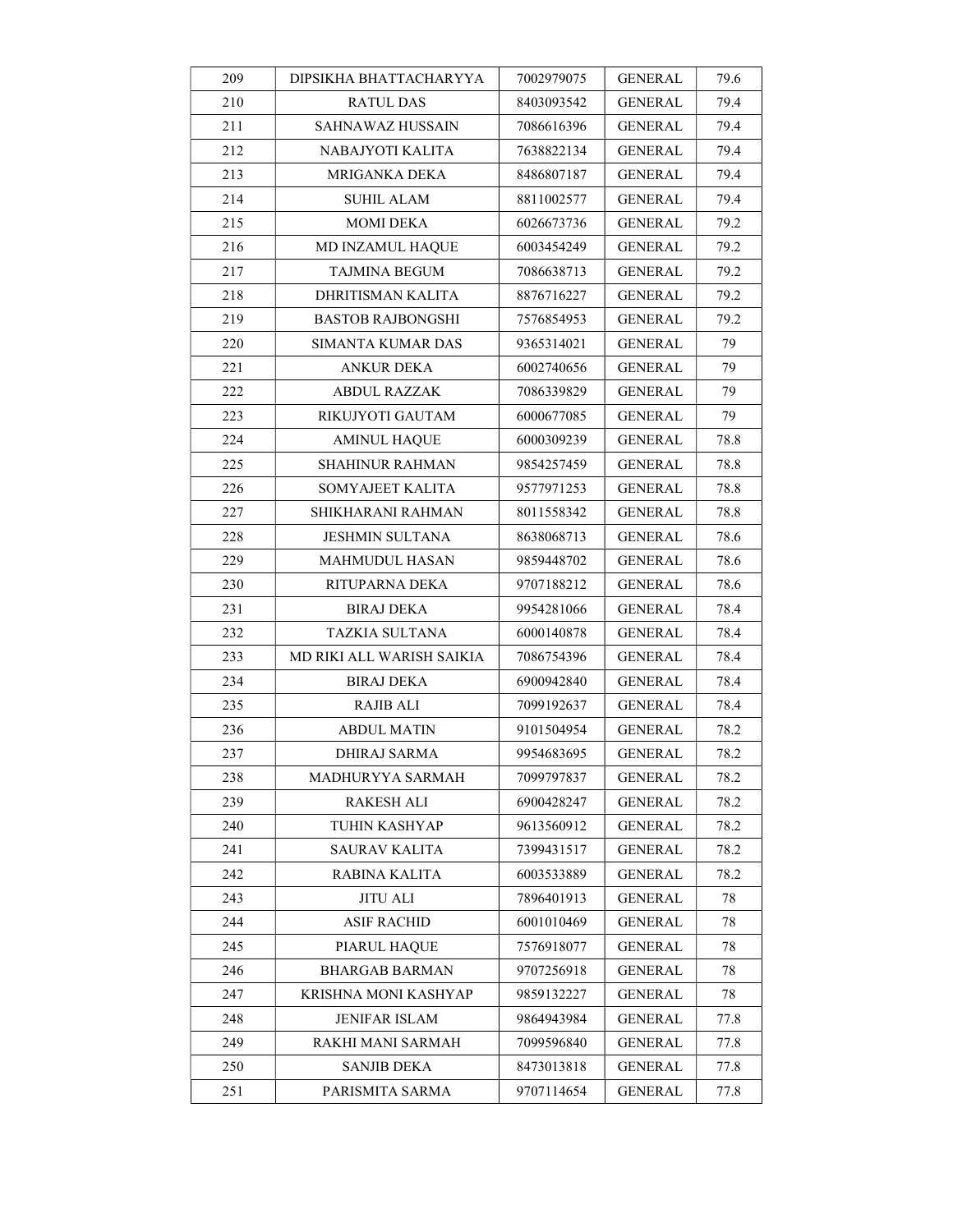| 252 | <b>ARINDAM GUPTA</b>        | 9864931789 | <b>GENERAL</b> | 77.8 |
|-----|-----------------------------|------------|----------------|------|
| 253 | <b>BRISTI TALUKDAR</b>      | 7099787138 | <b>GENERAL</b> | 77.8 |
| 254 | HIRAK JYOTI DEKA            | 9864409608 | <b>GENERAL</b> | 77.8 |
| 255 | <b>HARUN ALI</b>            | 9864202313 | GENERAL        | 77.6 |
| 256 | RAJ KAMAL SARMA             | 8256041185 | <b>GENERAL</b> | 77.6 |
| 257 | PRIYANGSHU DEKA             | 6900419086 | <b>GENERAL</b> | 77.6 |
| 258 | <b>AJLINA NAFRIN</b>        | 6901714150 | <b>GENERAL</b> | 77.6 |
| 259 | KANGKANA DEKA               | 9577284044 | <b>GENERAL</b> | 77.6 |
| 260 | <b>SAHIB AKHTAR HUSSAIN</b> | 7635934114 | <b>GENERAL</b> | 77.6 |
| 261 | <b>RAJU DEKA</b>            | 8638683330 | <b>GENERAL</b> | 77.6 |
| 262 | MRIGANKA SARMA              | 9864789382 | GENERAL        | 77.6 |
| 263 | KAKALI DEKA                 | 7086634605 | <b>GENERAL</b> | 77.6 |
| 264 | <b>BIRAJ KALITA</b>         | 9127546761 | <b>GENERAL</b> | 77.6 |
| 265 | CHINMOY DEKA                | 8638564611 | <b>GENERAL</b> | 77.6 |
| 266 | <b>AJLINA NAFRIN</b>        | 7002811083 | <b>GENERAL</b> | 77.6 |
| 267 | <b>MIJUL ALI</b>            | 7664098320 | <b>GENERAL</b> | 77.6 |
| 268 | <b>JIMANI BHUYAN</b>        | 6901453028 | GENERAL        | 77.4 |
| 269 | <b>INJAMUL HOQUE</b>        | 9365518650 | GENERAL        | 77.4 |
| 270 | <b>BHITALI CHOUDHURY</b>    | 9864126173 | <b>GENERAL</b> | 77.4 |
| 271 | SUMAN DEKA                  | 8638129650 | <b>GENERAL</b> | 77.4 |
| 272 | KAKALI SAHARIAH             | 9707150750 | GENERAL        | 77.2 |
| 273 | <b>MOJAMIL HAQUE</b>        | 9864704235 | <b>GENERAL</b> | 77.2 |
| 274 | RAKTIM DEKA                 | 8811897163 | GENERAL        | 77.2 |
| 275 | DALI MANI DEVI              | 6002292822 | GENERAL        | 77.2 |
| 276 | NIHA BEGUM                  | 9395072727 | <b>GENERAL</b> | 77.2 |
| 277 | HIMASHREE KALITA            | 9394727402 | <b>GENERAL</b> | 77.2 |
| 278 | IZAZ AHMED SAIKIA           | 9508289920 | <b>GENERAL</b> | 77   |
| 279 | <b>MIRAJ AHMED</b>          | 7637864373 | <b>GENERAL</b> | 77   |
| 280 | <b>MINAJ AHMED</b>          | 6003356715 | <b>GENERAL</b> | 77   |
| 281 | <b>BIBHAB SAHA</b>          | 6002496309 | <b>GENERAL</b> | 77   |
| 282 | DILUWAR HUSSAIN             | 9101041573 | <b>GENERAL</b> | 77   |
| 283 | IZAZ AHMED SAIKIA           | 8812041734 | GENERAL        | 77   |
| 284 | SARIFUL HUSSAIN             | 9108724361 | GENERAL        | 77   |
| 285 | NAZMIN KHANAM               | 6002684263 | <b>GENERAL</b> | 76.8 |
| 286 | MRIGANKA SARMA              | 9954379382 | <b>GENERAL</b> | 76.8 |
| 287 | KARAN DEKA                  | 6901764587 | GENERAL        | 76.8 |
| 288 | IMRAN HAZARIKA              | 6003443274 | <b>GENERAL</b> | 76.6 |
| 289 | KANKITA MAHANTA             | 9395436165 | <b>GENERAL</b> | 76.4 |
| 290 | <b>ABINASH SARMA</b>        | 6913817933 | GENERAL        | 76.4 |
| 291 | DEBASISH KALITA             | 8486493960 | <b>GENERAL</b> | 76.4 |
| 292 | NABANITA DEKA               | 7099577253 | <b>GENERAL</b> | 76.4 |
| 293 | KRISHNA MANI DEKA           | 8811071503 | GENERAL        | 76.4 |
| 294 | TRISHNA MONI KALITA         | 6900156145 | <b>GENERAL</b> | 76.4 |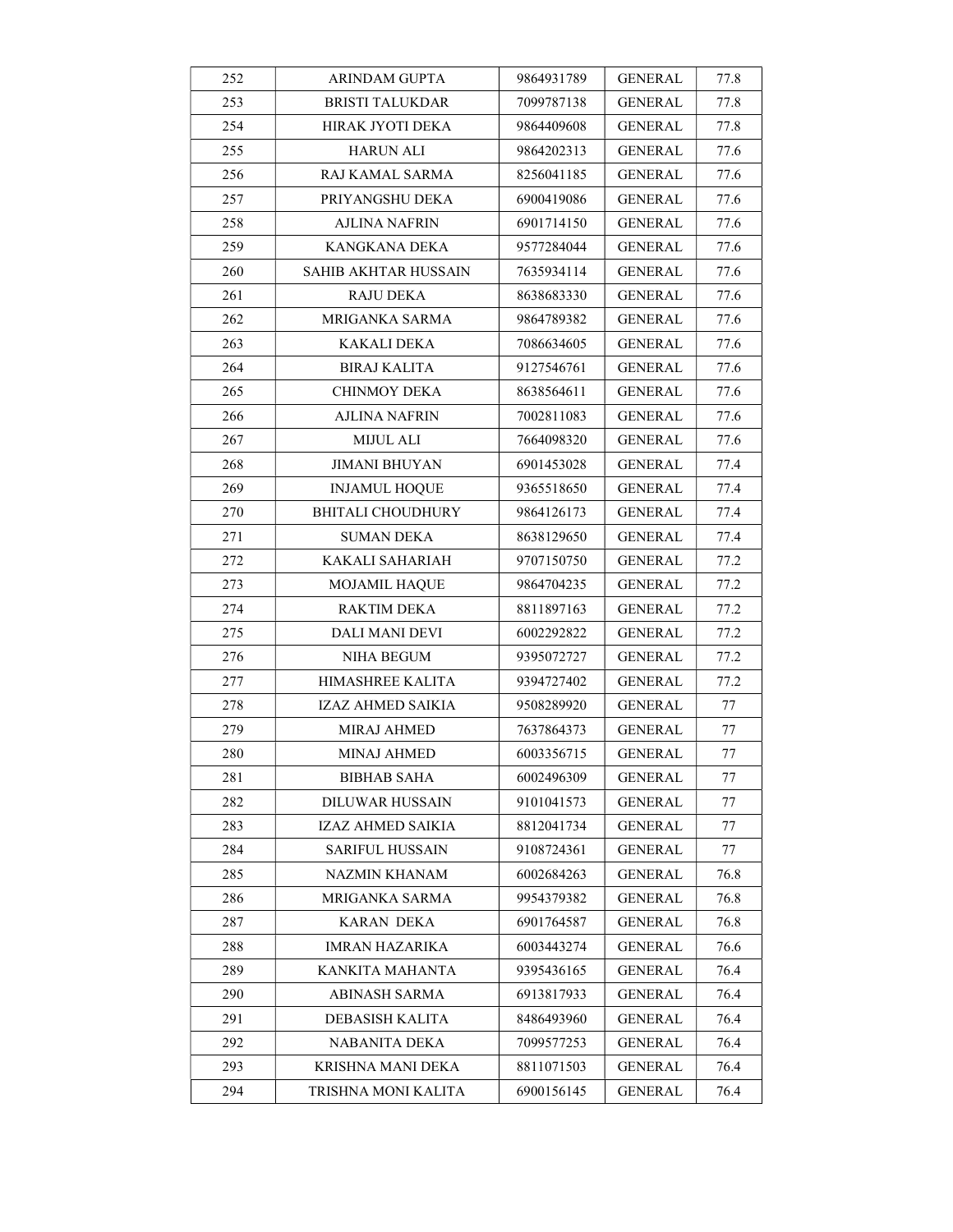| 295 | <b>MITU AHMED</b>      | 9957907426 | <b>GENERAL</b> | 76.2 |
|-----|------------------------|------------|----------------|------|
| 296 | <b>MITU AHMED</b>      | 9854983055 | GENERAL        | 76.2 |
| 297 | <b>RUKSINA AHMED</b>   | 9365689524 | <b>GENERAL</b> | 76   |
| 298 | JITUMONI LAHKAR        | 9132851292 | <b>GENERAL</b> | 76   |
| 299 | SAGARIKA BORA          | 9957927313 | GENERAL        | 76   |
| 300 | SHAHINA ISLAM SULTANA  | 8472092491 | <b>GENERAL</b> | 76   |
| 301 | DIGOMBER DEKA          | 9954887526 | GENERAL        | 75.8 |
| 302 | <b>CHINTU DEKA</b>     | 6003080562 | <b>GENERAL</b> | 75.8 |
| 303 | <b>MIRZA HASSAN</b>    | 8822357221 | <b>GENERAL</b> | 75.8 |
| 304 | RIDIP KALITA           | 8720983608 | <b>GENERAL</b> | 75.8 |
| 305 | ASHIYA KHATUN          | 9864964393 | GENERAL        | 75.6 |
| 306 | ASHIYA KHATUN          | 9864964693 | <b>GENERAL</b> | 75.6 |
| 307 | LINA DEKA              | 8486610380 | GENERAL        | 75.6 |
| 308 | <b>RIYAJUL HOQUE</b>   | 6003249291 | GENERAL        | 75.6 |
| 309 | MOSTAFIJUL HUSSAIN     | 6003801838 | <b>GENERAL</b> | 75.6 |
| 310 | HARJYOTI DEKA          | 8404036110 | <b>GENERAL</b> | 75.6 |
| 311 | <b>SABNAM SHEHNAZ</b>  | 9864731387 | GENERAL        | 75.4 |
| 312 | <b>AMIRU HOQUE</b>     | 6002181515 | <b>GENERAL</b> | 75.4 |
| 313 | <b>AJIJUL HOQUE</b>    | 8822442177 | <b>GENERAL</b> | 75.4 |
| 314 | JYOTIRMOY KALITA       | 8403914762 | <b>GENERAL</b> | 75.2 |
| 315 | RESMA BEGUM            | 6900203296 | GENERAL        | 75.2 |
| 316 | <b>BIBEK DEKA</b>      | 9395420669 | <b>GENERAL</b> | 75.2 |
| 317 | HIMANGSHU DEKA         | 9707126653 | GENERAL        | 75.2 |
| 318 | MASUK MARUF AHMED      | 8638709047 | <b>GENERAL</b> | 75.2 |
| 319 | RAHUL AMIN             | 9864595248 | GENERAL        | 75.2 |
| 320 | KARISHMA KALITA        | 8099049406 | GENERAL        | 75.2 |
| 321 | PARBIN SULTANA BORAH   | 8761969655 | <b>GENERAL</b> | 75   |
| 322 | SURAJIT DAS            | 6003795428 | <b>GENERAL</b> | 75   |
| 323 | UTJWAL SHARMA          | 9132748797 | <b>GENERAL</b> | 75   |
| 324 | HIMASREE DEKA          | 7636044084 | <b>GENERAL</b> | 75   |
| 325 | TRISHIKHA MEDHI        | 9365107053 | <b>GENERAL</b> | 74.8 |
| 326 | MADHUSMITA DEKA        | 9365989046 | <b>GENERAL</b> | 74.8 |
| 327 | JYOTI PRASAD DEKA      | 6001872995 | <b>GENERAL</b> | 74.8 |
| 328 | <b>RASHMI BEGUM</b>    | 9365069524 | <b>GENERAL</b> | 74.8 |
| 329 | JOYDEV KALITA          | 7002426577 | <b>GENERAL</b> | 74.8 |
| 330 | PARVEZ HASSAN          | 8399942793 | <b>GENERAL</b> | 74.8 |
| 331 | <b>IFTIKAR HUSSAIN</b> | 9957333419 | <b>GENERAL</b> | 74.6 |
| 332 | <b>FARJIN SULTANA</b>  | 7099339103 | <b>GENERAL</b> | 74.6 |
| 333 | <b>FARJIN SULTANA</b>  | 8876029138 | <b>GENERAL</b> | 74.6 |
| 334 | ASIF IKBAL             | 9864945863 | <b>GENERAL</b> | 74.6 |
| 335 | ABINASH GOSWAMI        | 8486527850 | <b>GENERAL</b> | 74.6 |
| 336 | <b>MD RAYIL HOQUE</b>  | 6002490169 | <b>GENERAL</b> | 74.6 |
| 337 | <b>INJAMUL HAQUE</b>   | 9365219358 | <b>GENERAL</b> | 74.4 |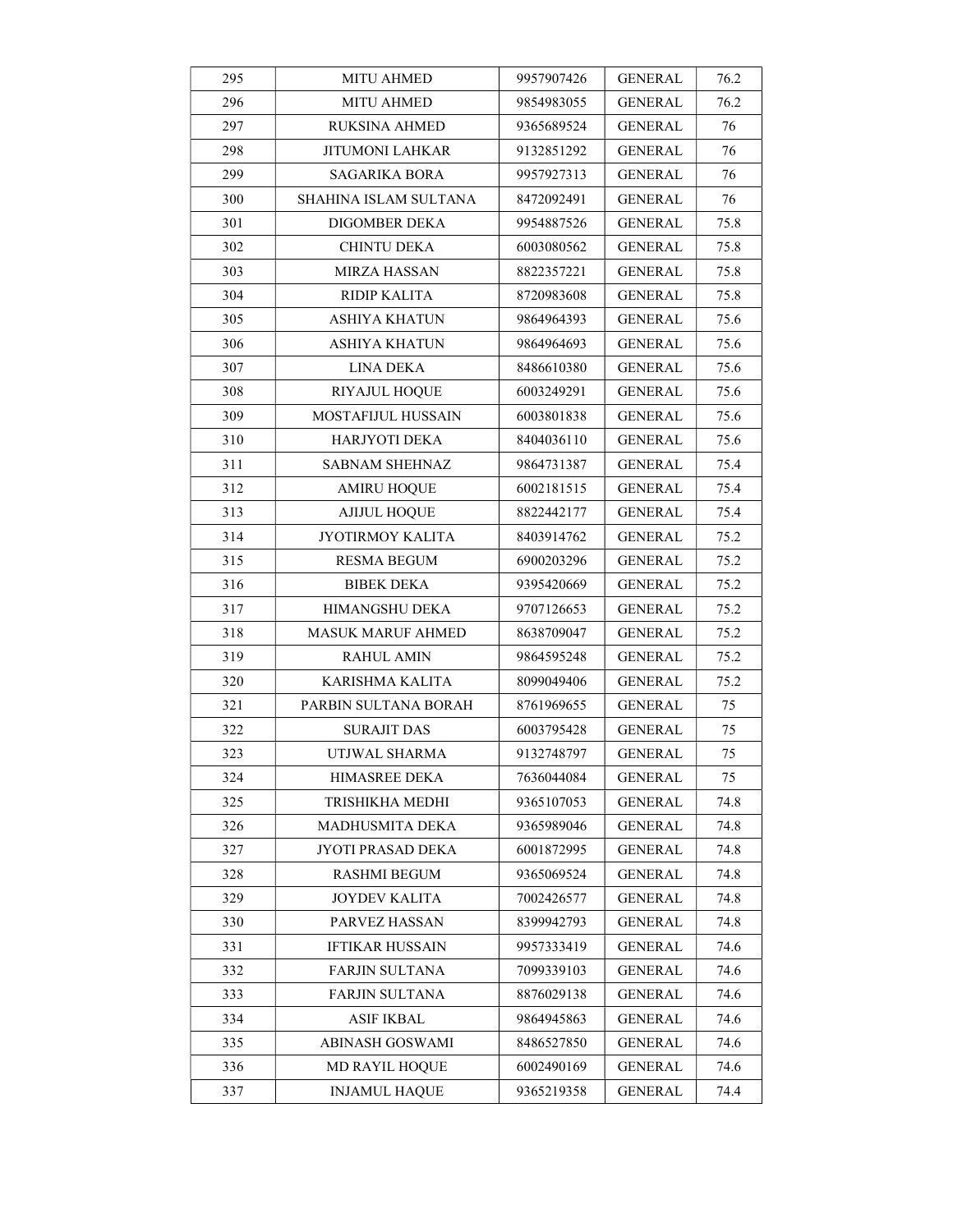| 338 | <b>RABIN DUTTA</b>        | 8136076136 | GENERAL        | 74.4 |
|-----|---------------------------|------------|----------------|------|
| 339 | <b>BIBARNAB TALUKDAR</b>  | 7099192774 | GENERAL        | 74.2 |
| 340 | <b>KHAIDRUL HASSAN</b>    | 6000725852 | GENERAL        | 74.2 |
| 341 | NIBEDITA SARMA            | 7099737509 | GENERAL        | 74   |
| 342 | NIBEDITA SARMA            | 9854438121 | GENERAL        | 74   |
| 343 | JALISMITA DEKA            | 9707352927 | GENERAL        | 74   |
| 344 | <b>RAHUL ALI</b>          | 7576961494 | <b>GENERAL</b> | 74   |
| 345 | <b>EYADUR RAHMAN</b>      | 9859043445 | <b>GENERAL</b> | 74   |
| 346 | <b>SAHIDUL ISLAM</b>      | 8471874052 | <b>GENERAL</b> | 73.8 |
| 347 | DHARITRI SARMA            | 9678329056 | GENERAL        | 73.8 |
| 348 | TITIKSHA DEKA             | 6003014616 | GENERAL        | 73.8 |
| 349 | ARNISUL ISLAM             | 6003319099 | <b>GENERAL</b> | 73.6 |
| 350 | HIMASRI KALITA            | 9101271928 | GENERAL        | 73.6 |
| 351 | EHSHAN MUZID HUSSAIN      | 8761962747 | GENERAL        | 73.6 |
| 352 | MALLIKA PARBIN            | 9678588735 | GENERAL        | 73.6 |
| 353 | RIDIP DEKA                | 7086754151 | GENERAL        | 73.6 |
| 354 | PANKAJ LOSAN DAS          | 8638799462 | GENERAL        | 73.4 |
| 355 | TRISTA KASHYAP            | 8822112545 | GENERAL        | 73.4 |
| 356 | SUHANA AHMED              | 9613387749 | <b>GENERAL</b> | 73.4 |
| 357 | <b>SALMA EASMIN</b>       | 8822467716 | GENERAL        | 73   |
| 358 | TINKU MONI DEKA           | 7099951739 | GENERAL        | 72.8 |
| 359 | ROUZLIN AKHTAR            | 6000686285 | GENERAL        | 72.8 |
| 360 | JINTUMONI SOHARIA         | 7086569495 | GENERAL        | 72.8 |
| 361 | RAKHI DEKA                | 9854424581 | GENERAL        | 72.8 |
| 362 | SAJID ALAM                | 9864745951 | GENERAL        | 72.8 |
| 363 | SUFI ANNAN ZIA            | 9365575252 | <b>GENERAL</b> | 72.8 |
| 364 | <b>TINKU MONI DEKA</b>    | 6000287541 | GENERAL        | 72.8 |
| 365 | <b>GOURAB DAS</b>         | 7896302792 | GENERAL        | 72.6 |
| 366 | <b>RESHMA BEGUM</b>       | 9395211279 | GENERAL        | 72.6 |
| 367 | <b>SHEHNAZ PARBIN</b>     | 8822440755 | <b>GENERAL</b> | 72.6 |
| 368 | JIGYAS JYOTI DEKA         | 9957966164 | <b>GENERAL</b> | 72.6 |
| 369 | <b>MUSKAN BEGUM</b>       | 9394039624 | <b>GENERAL</b> | 72.6 |
| 370 | <b>SANJIB DEKA</b>        | 8099317304 | <b>GENERAL</b> | 72.4 |
| 371 | SELIMA SULTANA            | 8133814283 | GENERAL        | 72.4 |
| 372 | BIDISHA BUJARBARUA        | 8724871070 | GENERAL        | 72.2 |
| 373 | <b>BIDISHA BUJARBARUA</b> | 9859393672 | <b>GENERAL</b> | 72.2 |
| 374 | <b>INAMUL HOQUE</b>       | 6901016228 | <b>GENERAL</b> | 72.2 |
| 375 | SUMI PATOWARY             | 6003090437 | <b>GENERAL</b> | 72.2 |
| 376 | DIPANJALI KALITA          | 8099258316 | <b>GENERAL</b> | 72   |
| 377 | JYOTIRMOY BARUAH          | 8822505115 | GENERAL        | 71.8 |
| 378 | RAJIB PATHAK              | 7636078396 | <b>GENERAL</b> | 71.8 |
| 379 | <b>SAYANIKA</b>           | 7896227691 | <b>GENERAL</b> | 71.6 |
| 380 | <b>JULI BORAH</b>         | 9706470330 | <b>GENERAL</b> | 71.4 |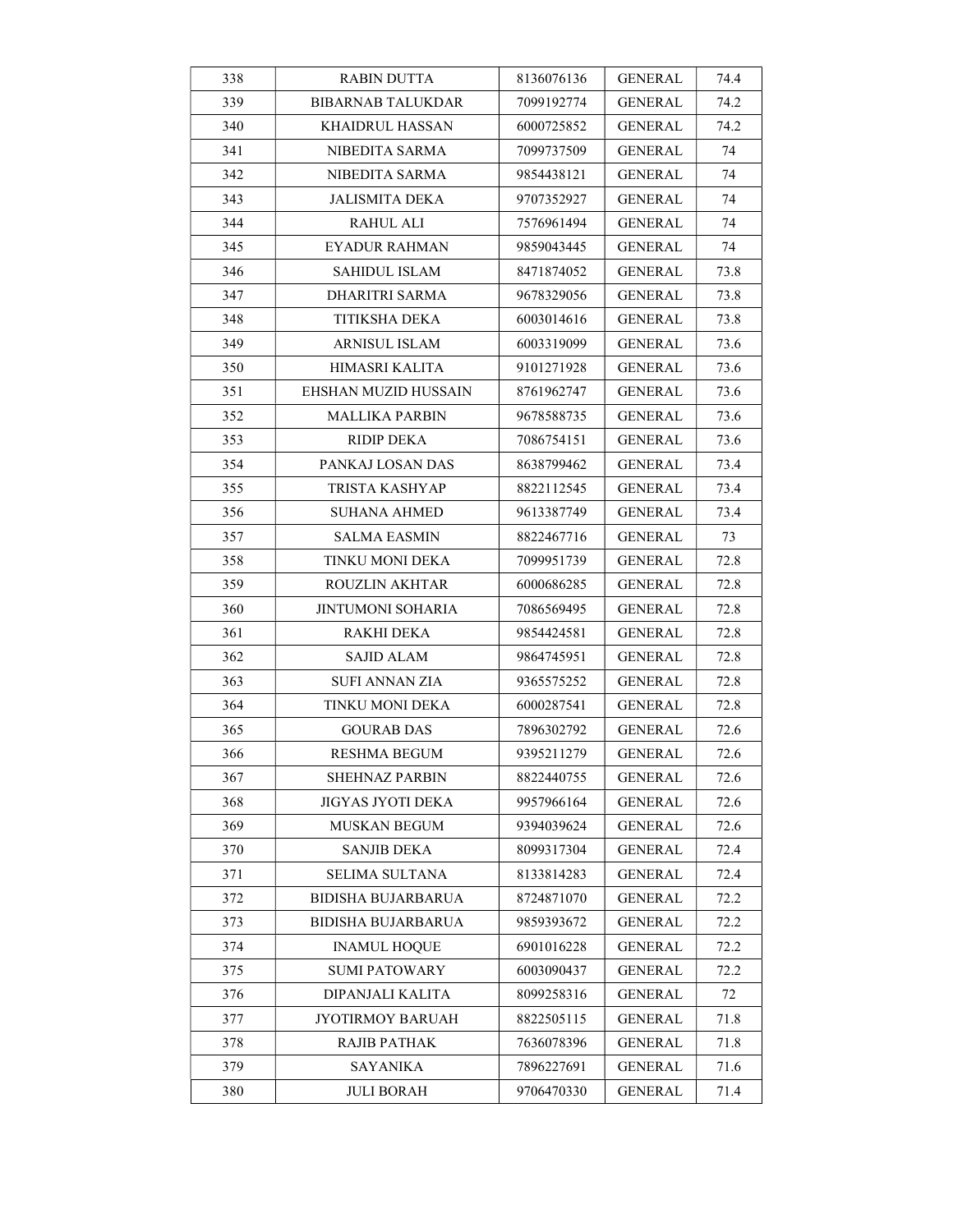| 381 | <b>JULI BORAH</b>         | 6002943746 | <b>GENERAL</b> | 71.4 |
|-----|---------------------------|------------|----------------|------|
| 382 | PANKAJ DEVNATH            | 7896942104 | <b>GENERAL</b> | 71.4 |
| 383 | <b>SHA NAWAZ RAHMAN</b>   | 9859163317 | <b>GENERAL</b> | 71.2 |
| 384 | JAHIDUL ISLAM             | 9707550983 | GENERAL        | 71   |
| 385 | HIRAK JYOTI SARMA         | 8811908748 | <b>GENERAL</b> | 70.8 |
| 386 | NISHA MONI SARMA          | 9365982633 | GENERAL        | 70.6 |
| 387 | <b>BIKASH DEKA</b>        | 9864749532 | <b>GENERAL</b> | 70.4 |
| 388 | <b>SAINI DEVI</b>         | 6002664766 | <b>GENERAL</b> | 70.4 |
| 389 | <b>SMITA KALITA</b>       | 9859240632 | <b>GENERAL</b> | 70.4 |
| 390 | RIJUWANA SULTANA          | 9678432752 | <b>GENERAL</b> | 70.2 |
| 391 | <b>MRIDUL DEKA</b>        | 7099952338 | GENERAL        | 69.8 |
| 392 | RAJ BORA                  | 6901766169 | <b>GENERAL</b> | 69.6 |
| 393 | <b>NEKIBOR HAQUE</b>      | 7086990812 | <b>GENERAL</b> | 69.6 |
| 394 | HIMASRI KALITA            | 9365596525 | <b>GENERAL</b> | 69.6 |
| 395 | PRANJIT DEKA              | 9365696459 | <b>GENERAL</b> | 69.4 |
| 396 | <b>BAHARUL ISLAM</b>      | 9365116485 | <b>GENERAL</b> | 69.4 |
| 397 | MITUL CH DAS              | 6003017175 | <b>GENERAL</b> | 69.4 |
| 398 | DEEP JYOTI DEKA           | 9678847822 | <b>GENERAL</b> | 69.4 |
| 399 | MRIDUL AHMED              | 9864180717 | <b>GENERAL</b> | 69.4 |
| 400 | <b>GAZI MAUSUMI ANAND</b> | 6000644651 | <b>GENERAL</b> | 69.4 |
| 401 | <b>SAHIL ALI</b>          | 9365658496 | GENERAL        | 69.2 |
| 402 | <b>JINTU MANI DEKA</b>    | 9957636321 | <b>GENERAL</b> | 69.2 |
| 403 | JINTU MANI DEKA           | 9707382771 | GENERAL        | 69.2 |
| 404 | KAKALI DEKA               | 9394727424 | <b>GENERAL</b> | 69   |
| 405 | <b>SALMAN SHAKUIB</b>     | 7086670877 | <b>GENERAL</b> | 69   |
| 406 | DIPANWITA KASHYAP         | 8474089401 | <b>GENERAL</b> | 68.8 |
| 407 | <b>SABNAM BEGUM</b>       | 6003865397 | GENERAL        | 68.8 |
| 408 | SAGARIKA BORDALAI         | 9101789197 | <b>GENERAL</b> | 68.8 |
| 409 | NEKIBUDDIN AHMED          | 9706259069 | <b>GENERAL</b> | 68.8 |
| 410 | <b>BIJIT BARUAH</b>       | 9394248021 | <b>GENERAL</b> | 68.2 |
| 411 | <b>AKRAM ALI</b>          | 9707372819 | <b>GENERAL</b> | 68.2 |
| 412 | PINKU KALITA              | 8471966390 | <b>GENERAL</b> | 68.2 |
| 413 | TUTUMONI BEGUM            | 9854711992 | GENERAL        | 68.2 |
| 414 | <b>BAYJANTI BISWAS</b>    | 7896131996 | <b>GENERAL</b> | 68   |
| 415 | CHIMI KALITA              | 6002574757 | <b>GENERAL</b> | 67.6 |
| 416 | KAJOL KALITA              | 9365765121 | GENERAL        | 67.6 |
| 417 | UTPAL KALITA              | 6900853789 | <b>GENERAL</b> | 67.4 |
| 418 | MUSTAK ALI                | 6000373790 | <b>GENERAL</b> | 67.4 |
| 419 | SYED CHAZID NAWAJ         | 8876150839 | <b>GENERAL</b> | 67.2 |
| 420 | MUKULAR RAHMAN            | 9957331459 | <b>GENERAL</b> | 67.2 |
| 421 | <b>ROSHAN SUBEDI</b>      | 8822682285 | <b>GENERAL</b> | 67   |
| 422 | KHANJAN CHAHARIA          | 917086613  | <b>GENERAL</b> | 66.8 |
| 423 | KHANJAN CHAHARIA          | 9864719758 | <b>GENERAL</b> | 66.8 |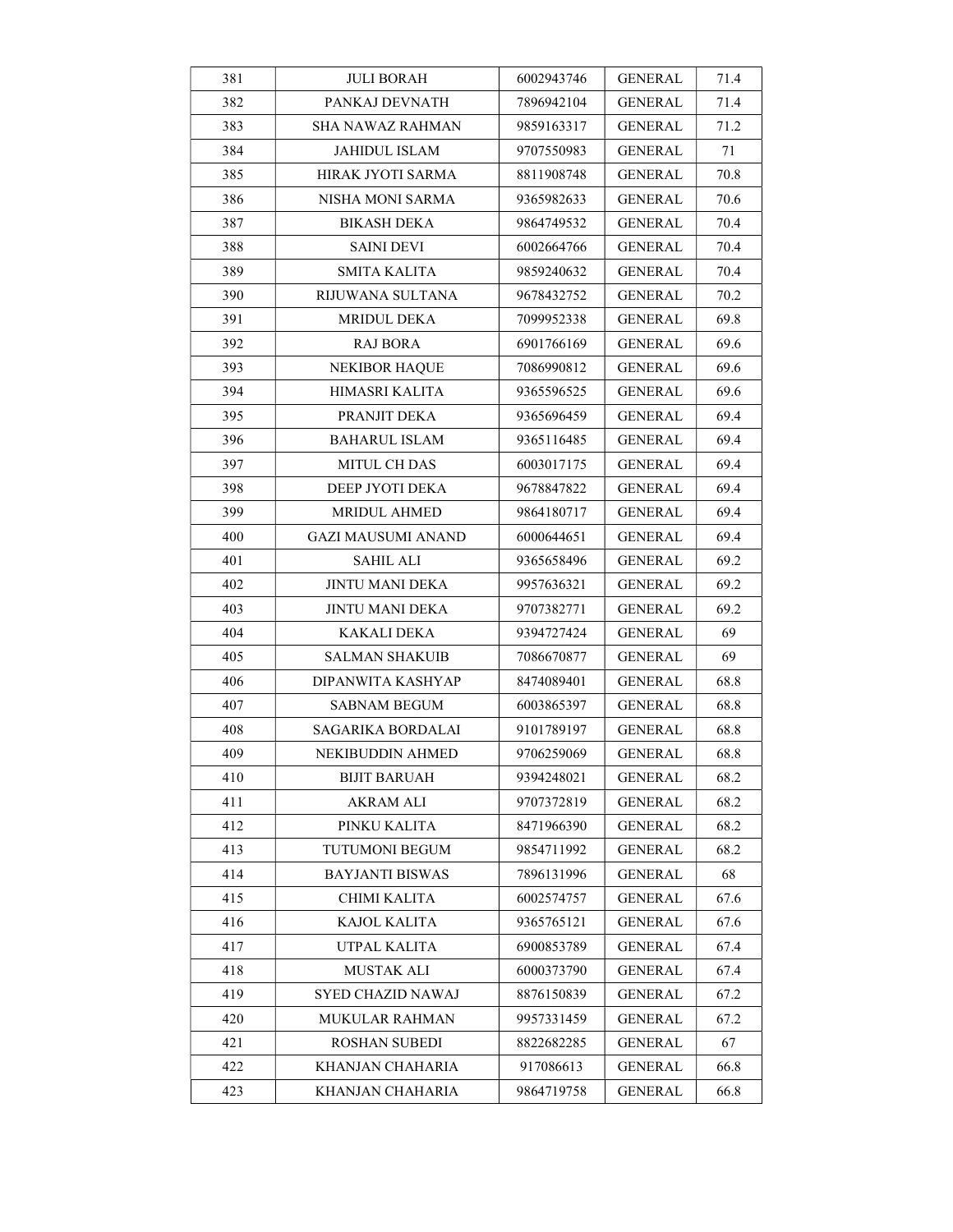| 424 | HIMANGSHU DEKA          | 6001636944 | GENERAL        | 66.6 |
|-----|-------------------------|------------|----------------|------|
| 425 | <b>GAUTAM KALITA</b>    | 7086314674 | <b>GENERAL</b> | 66.4 |
| 426 | CHANDRAMA DEKA          | 9707352431 | <b>GENERAL</b> | 66.4 |
| 427 | YESMIN SAHEBA           | 7099951684 | GENERAL        | 66.2 |
| 428 | MANASH KUMAR SHARMA     | 6001700593 | GENERAL        | 65.8 |
| 429 | SANJIB DEKA             | 9365995644 | GENERAL        | 65.8 |
| 430 | RIJUMONI KHANDAKAR      | 8761963644 | <b>GENERAL</b> | 65.4 |
| 431 | <b>JEBIN AKHTARA</b>    | 9957413985 | <b>GENERAL</b> | 65   |
| 432 | NIHAR RANJAN CHOUDHURY  | 9402616758 | <b>GENERAL</b> | 65   |
| 433 | <b>JYOTIRMOY DAS</b>    | 8486552363 | GENERAL        | 64.2 |
| 434 | LATUMANI DEKA           | 6000574609 | GENERAL        | 64.2 |
| 435 | SRI ASHIM JYOTI DEKA    | 6001335227 | <b>GENERAL</b> | 64   |
| 436 | <b>SAKLAIN MOSTAQUE</b> | 6000649675 | GENERAL        | 64   |
| 437 | ABINASH BHARALI         | 9127892148 | GENERAL        | 64   |
| 438 | NAYAN JYOTI DEKA        | 9864527328 | GENERAL        | 63.8 |
| 439 | MEHJEBIN MAHMUDA        | 7099915765 | GENERAL        | 63.6 |
| 440 | UJWAL DEKA              | 9127808809 | <b>GENERAL</b> | 63.6 |
| 441 | KULEN SARMA             | 9394305797 | <b>GENERAL</b> | 63.4 |
| 442 | RIMA TAMULI             | 9854849326 | <b>GENERAL</b> | 63.4 |
| 443 | <b>SHIRIN SHAWBNAM</b>  | 9101827604 | <b>GENERAL</b> | 63.4 |
| 444 | MUKESH ALI              | 9707114650 | GENERAL        | 63.2 |
| 445 | ANIMA BEGUM             | 9854209385 | <b>GENERAL</b> | 63   |
| 446 | <b>JYOTISHMITA DEVI</b> | 7099390496 | GENERAL        | 63   |
| 447 | MANMAYURI BEGUM         | 9101273416 | <b>GENERAL</b> | 63   |
| 448 | NOMI KACHARI            | 6000435294 | <b>GENERAL</b> | 62.6 |
| 449 | HABIB HASANULLAH SUFI   | 8822178743 | <b>GENERAL</b> | 62.2 |
| 450 | MINHAJUL AHMED          | 8473848009 | <b>GENERAL</b> | 62   |
| 451 | DIKSHITA DEKA           | 8761882789 | <b>GENERAL</b> | 62   |
| 452 | SAMSUL ALAM             | 6002146610 | GENERAL        | 61.8 |
| 453 | SHAHIL SHAH             | 8011569029 | <b>GENERAL</b> | 61.2 |
| 454 | <b>FARUK ALI</b>        | 8822697051 | <b>GENERAL</b> | 61   |
| 455 | NITUL HAZARIKA          | 9954229210 | <b>GENERAL</b> | 61   |
| 456 | MANOJ KALITA            | 7099817840 | GENERAL        | 61   |
| 457 | <b>FIRUJ ALI</b>        | 9365577016 | <b>GENERAL</b> | 61   |
| 458 | SAMINUL ISLAM           | 6900620722 | GENERAL        | 60.6 |
| 459 | PARAG JYOTI PATOWARY    | 7576082902 | <b>GENERAL</b> | 60.4 |
| 460 | TAHKIK AHMED            | 6002478373 | <b>GENERAL</b> | 60.4 |
| 461 | PRANAB CHOUDHURY        | 7002604491 | <b>GENERAL</b> | 60.4 |
| 462 | SAINA BEGUM             | 7099133173 | <b>GENERAL</b> | 60.2 |
| 463 | NIKHIL BUJARBARUAH      | 8638185331 | GENERAL        | 60   |
| 464 | JINTU MONI DEKA         | 9365937750 | <b>GENERAL</b> | 60   |
| 465 | ARIFUL ISLAM            | 9395126487 | <b>GENERAL</b> | 60   |
| 466 | <b>IZAJUL HUSSAIN</b>   | 6001570544 | <b>GENERAL</b> | 59.8 |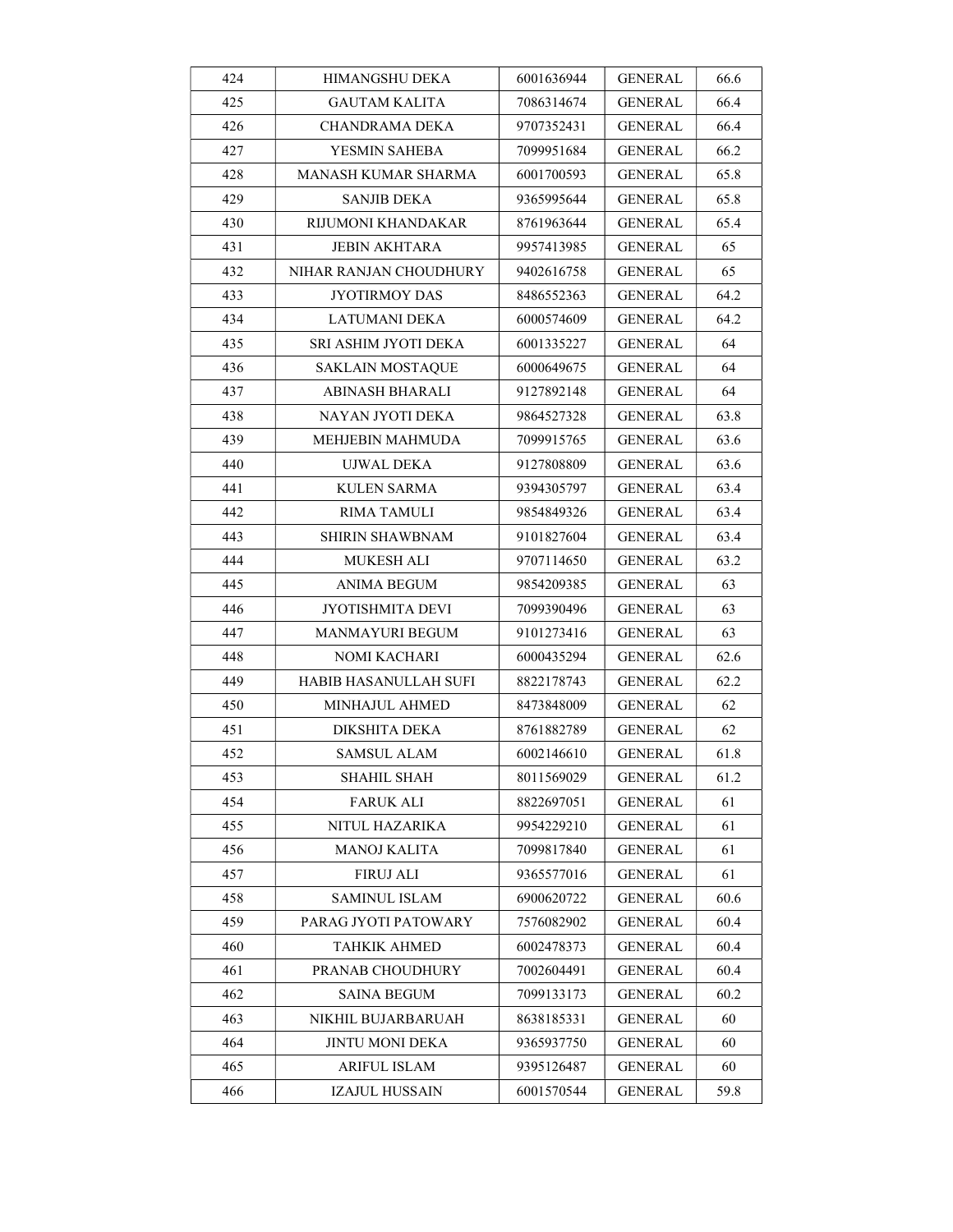| 467 | <b>ASIF ALI</b>           | 8011265415 | <b>GENERAL</b> | 59.2 |
|-----|---------------------------|------------|----------------|------|
| 468 | <b>ALAKESH DEKA</b>       | 9127168683 | <b>GENERAL</b> | 59   |
| 469 | <b>JINTU DEKA</b>         | 6002262615 | <b>GENERAL</b> | 58.8 |
| 470 | <b>UZMAD ALAM</b>         | 6002770220 | <b>GENERAL</b> | 58.8 |
| 471 | <b>BADAL CH DEKA</b>      | 7637863368 | GENERAL        | 58.6 |
| 472 | NAYAN JYOTI KALITA        | 8486773342 | GENERAL        | 58.4 |
| 473 | ARJINA BEGUM              | 6002291595 | <b>GENERAL</b> | 58.4 |
| 474 | <b>JAHIR AKHTAR AHMED</b> | 6001021983 | <b>GENERAL</b> | 58   |
| 475 | JYOTISHMITA TALUKDAR      | 8822081076 | <b>GENERAL</b> | 57.8 |
| 476 | <b>RITU AHMED</b>         | 8876523448 | <b>GENERAL</b> | 57.8 |
| 477 | KRISHNA MONI DEKA         | 6000875004 | GENERAL        | 57.6 |
| 478 | KHARINJIMA NATH           | 6003540206 | <b>GENERAL</b> | 57.6 |
| 479 | SASANKA SARMA             | 6000240419 | <b>GENERAL</b> | 57.4 |
| 480 | <b>MRINAL KUDDUS</b>      | 7002083721 | <b>GENERAL</b> | 57.2 |
| 481 | <b>RUPAM PATOWARY</b>     | 8011821648 | GENERAL        | 56.8 |
| 482 | JIMONI DEKA               | 9394881902 | <b>GENERAL</b> | 56.4 |
| 483 | <b>SYED SAHIL HUSSAIN</b> | 8486896370 | <b>GENERAL</b> | 56.4 |
| 484 | PRASTUTI KALITA           | 9859290683 | <b>GENERAL</b> | 56.4 |
| 485 | <b>SAMIM AKHTAR HOQUE</b> | 6001156957 | <b>GENERAL</b> | 56.2 |
| 486 | <b>ASHIFUL HAQUE</b>      | 7099573894 | <b>GENERAL</b> | 56.2 |
| 487 | JUBARAJ DEKA              | 7099638960 | GENERAL        | 56   |
| 488 | <b>RIMA KALITA</b>        | 6900078291 | <b>GENERAL</b> | 55.6 |
| 489 | <b>MUNNA AHMED</b>        | 9127170332 | GENERAL        | 55.4 |
| 490 | DHIRAJ DEKA               | 6001672220 | <b>GENERAL</b> | 55.4 |
| 491 | NAYANJYOTI DEKA           | 9101270621 | <b>GENERAL</b> | 55.4 |
| 492 | HIRAK JYOTI SARMA         | 6003178015 | <b>GENERAL</b> | 55   |
| 493 | <b>SAHINA HASAN</b>       | 6002294324 | <b>GENERAL</b> | 54.8 |
| 494 | <b>RAKESH KASHYAP</b>     | 8099694438 | <b>GENERAL</b> | 54.8 |
| 495 | <b>RISHA DAUKA</b>        | 6001029730 | <b>GENERAL</b> | 54.6 |
| 496 | JYOTISHMAN SAIKIA         | 8723924970 | <b>GENERAL</b> | 54.4 |
| 497 | DIPAMA KALITA             | 9864326144 | <b>GENERAL</b> | 54.4 |
| 498 | ANUP KUMAR DEKA           | 9954232052 | <b>GENERAL</b> | 54   |
| 499 | RIZABUL ISLAM             | 8486368959 | GENERAL        | 54   |
| 500 | <b>SIBANI KAKATI</b>      | 9678296142 | <b>GENERAL</b> | 53.8 |
| 501 | MRINMOY SAIKIA            | 8822606772 | GENERAL        | 53.8 |
| 502 | TRIDIP DEKA               | 9864265623 | <b>GENERAL</b> | 53.6 |
| 503 | SANTANU RAJ PATOWARY      | 8761816843 | <b>GENERAL</b> | 53.2 |
| 504 | JYOTIKA DEKA              | 7086650689 | <b>GENERAL</b> | 53   |
| 505 | RUPAM DEKA                | 9394243629 | <b>GENERAL</b> | 52.6 |
| 506 | <b>AJIJUL AHMED</b>       | 9957331813 | <b>GENERAL</b> | 52.6 |
| 507 | <b>SEMIMA BEGUM</b>       | 9394315118 | <b>GENERAL</b> | 51.8 |
| 508 | KAUSHIK DEKA              | 8822022560 | GENERAL        | 51.6 |
| 509 | <b>RASHMINA BEGUM</b>     | 6001136160 | <b>GENERAL</b> | 51.2 |